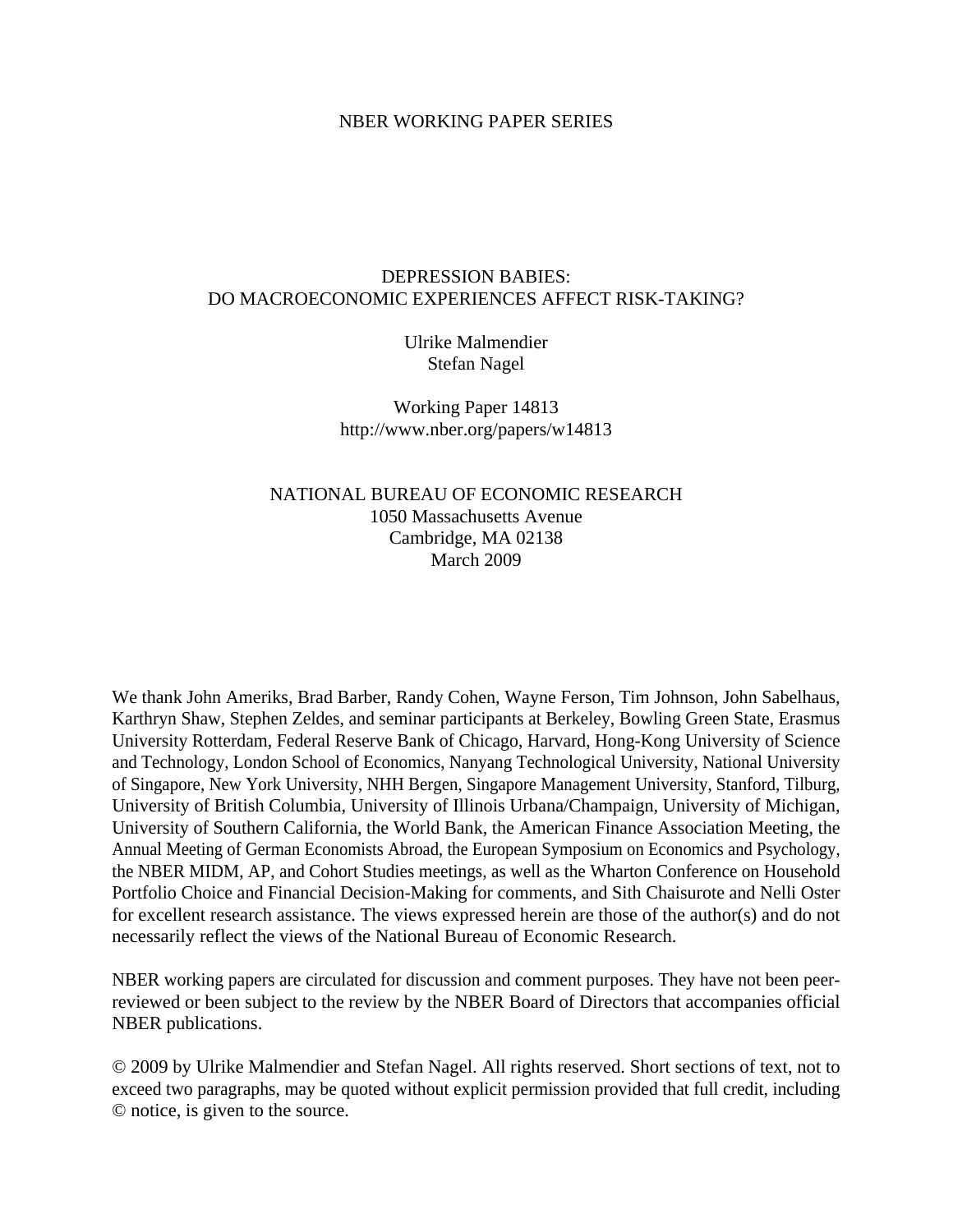Depression Babies: Do Macroeconomic Experiences Affect Risk-Taking? Ulrike Malmendier and Stefan Nagel NBER Working Paper No. 14813 March 2009 JEL No. D14,G11

# **ABSTRACT**

We investigate whether individuals' experiences of macro-economic outcomes have long-term effects on their risk attitudes, as often suggested for the generation that experienced the Great Depression. Using data from the Survey of Consumer Finances from 1964-2004, we find that individuals who have experienced low stock-market returns throughout their lives report lower willingness to take financial risk, are less likely to participate in the stock market, and, conditional on participating, invest a lower fraction of their liquid assets in stocks. Individuals who have experienced low bond returns are less likely to own bonds. All results are estimated controlling for age, year effects, and a broad set of household characteristics. Our estimates indicate that more recent return experiences have stronger effects, but experiences early in life still have significant influence, even several decades later. Our results can explain, for example, the relatively low stock-market participation of young households in the early 1980s, following the disappointing stock-market returns in the 1970s, and the relatively high participation of young investors in the late 1990s, following the boom years in the 1990s. In the aggregate, investors' lifetime stock-market return experiences predict aggregate stock-price dynamics as captured by the price-earnings ratio.

Ulrike Malmendier Department of Economics 549 Evans Hall # 3880 University of California, Berkeley Berkeley, CA 94720-3880 and NBER ulrike@econ.berkeley.edu

Stefan Nagel Stanford University Graduate School of Business 518 Memorial Way Stanford, CA 94305 and NBER nagel\_stefan@gsb.stanford.edu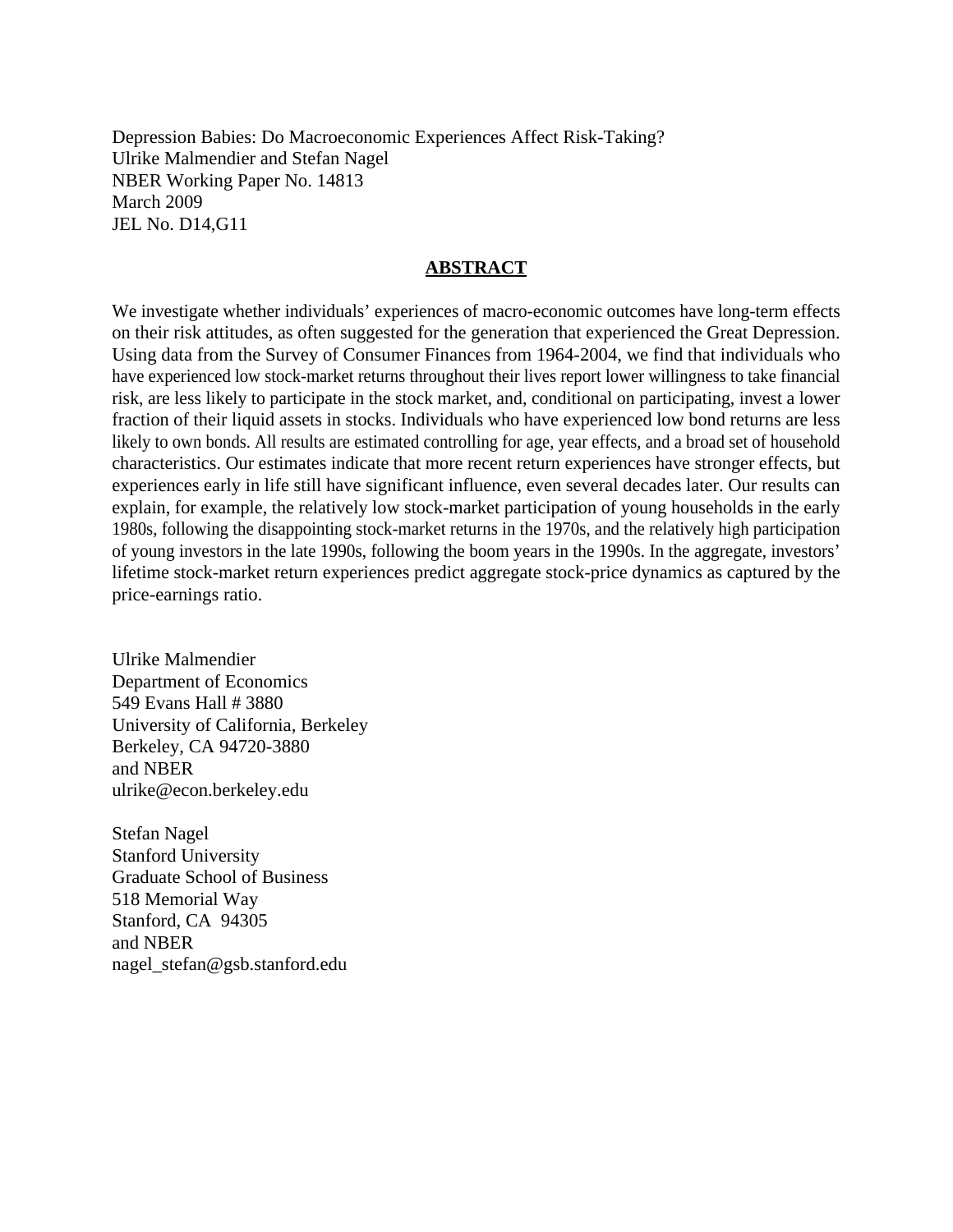### **I. Introduction**

Does the personal experience of economic fluctuations shape individuals' risk attitudes? For the generation of "Depression Babies" it has often been suggested that their experience of a large macroeconomic shock, the Great Depression, had a long-lasting effect on their attitudes towards risk. In this paper, we ask more generally whether people who live through different macroeconomic histories make different risky choices.

Standard models in economics assume that individuals are endowed with stable risk preferences, unaltered by economic experiences. Standard models also assume that individuals incorporate all available historical data when forming beliefs about risky outcomes. In contrast, the psychology literature argues that personal experiences, especially recent ones, exert a greater influence on personal decisions than statistical summary information in books or via education (Nisbett and Ross 1980; Weber et al. 1993; Hertwig et al. 2004). Recent literature in economics suggests that the cultural and political environment in which individuals grow up affects their preference and belief formation, such as the level of trust in financial institutions, stock market participation, and preferences over social policies (Guiso, Sapienza, and Zingales 2004 and 2008; Osili and Paulson 2008; Alesina and Fuchs-Schündeln 2007).

We examine empirically whether individuals' risk attitudes differ depending on the macroeconomic history they experienced over the course of their lives. In particular, we test whether individuals who experienced periods of low stock-market returns express a lower willingness to take financial risk, are less likely to participate in the stock market and invest less in stocks, and whether individuals who lived through periods of low bond returns are more wary of participating in the long-term bond market. We also ask how long such experience effects last and how specific they are: do households who experienced bad stock-market outcomes shy away from stock investment and those with bad bondmarket experiences from bond investment, but without cross effects?. Our analysis does not attempt to disentangle whether macroeconomic experiences affect preferences or beliefs, though we discuss evidence suggestive of the beliefs channel.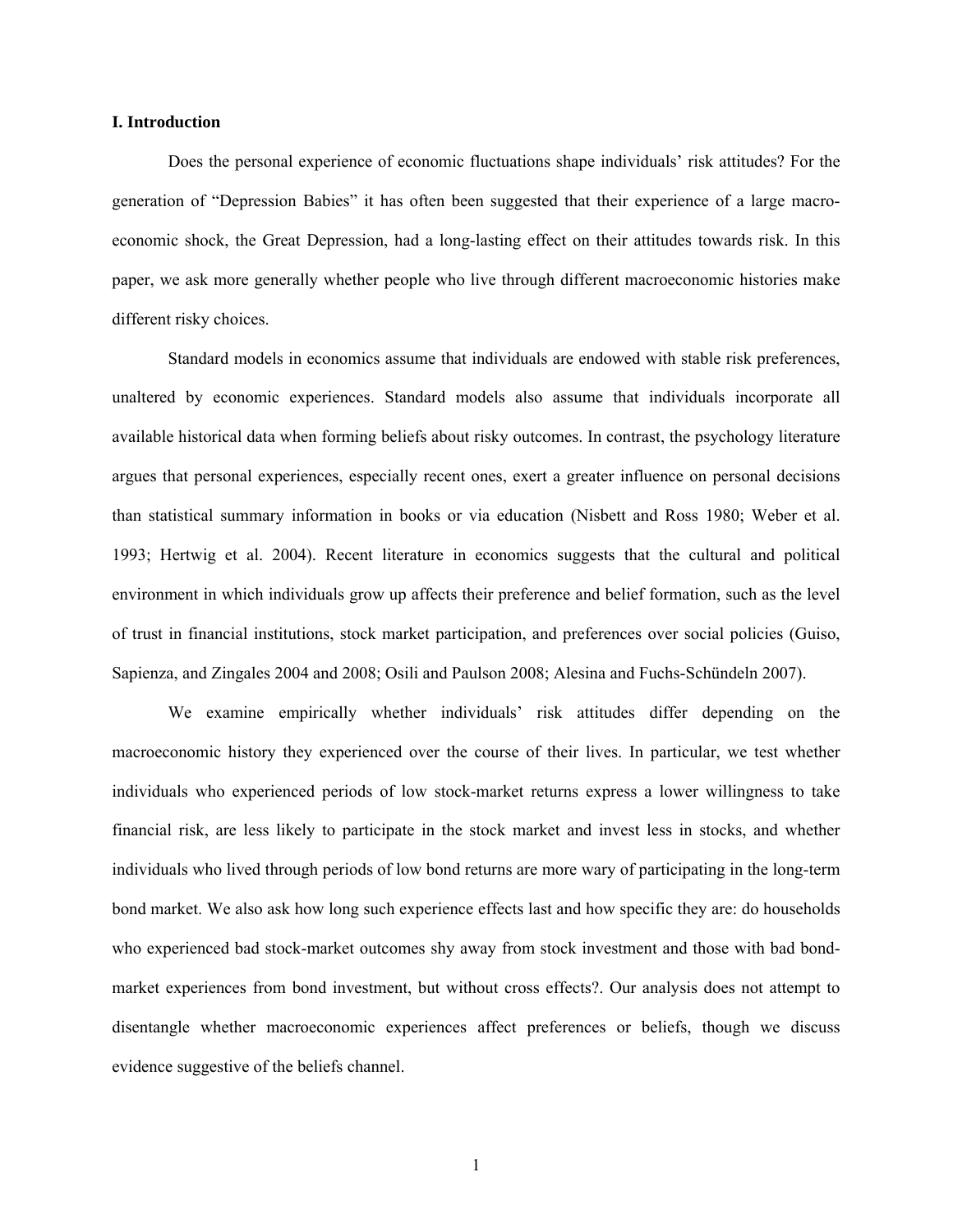A key implication of the experience hypothesis is that differences between old and young people in their risk attitudes should be correlated with differences in their life-time experiences. After years of low stock-market returns, e.g., after the recessions of the 1970s and early 1980s, the stock-market participation of young people should be lower relative to that of old people (who have also experienced better times in their lifetime) than after years of high returns, e.g., in the 1960s when older individuals at the time still had the memory of the Great Depression and hence a worse average experience than young investors in their lives so far. A simple scatter-plot of differences in stock-market participation against differences in experienced stock market returns (Figure 1) confirms this pattern in the raw data.



**Figure 1: Differences in stock-market participation rates of old and young individuals plotted against differences in lifetime average stock-market returns**. Stock market participation rates are the fraction of households who invest in stocks (including stock mutual funds). The y-axis shows the participation rate of old (household head age  $> 60$  years) minus the rate of young (household head age  $\leq$ 40 years) households. The x-axis shows the average real stock market return (S&P500 index) over the prior 50 years (as proxy for the return experienced by old households) minus the return over the prior 20 years (as proxy for the return experienced by young households). The years refer to the respective SCF survey waves.

In this paper, we test whether these differences persist when we use a broad range of risk-attitude proxies,

allow for different weighting of recent and distant experiences, and include a wide range of controls for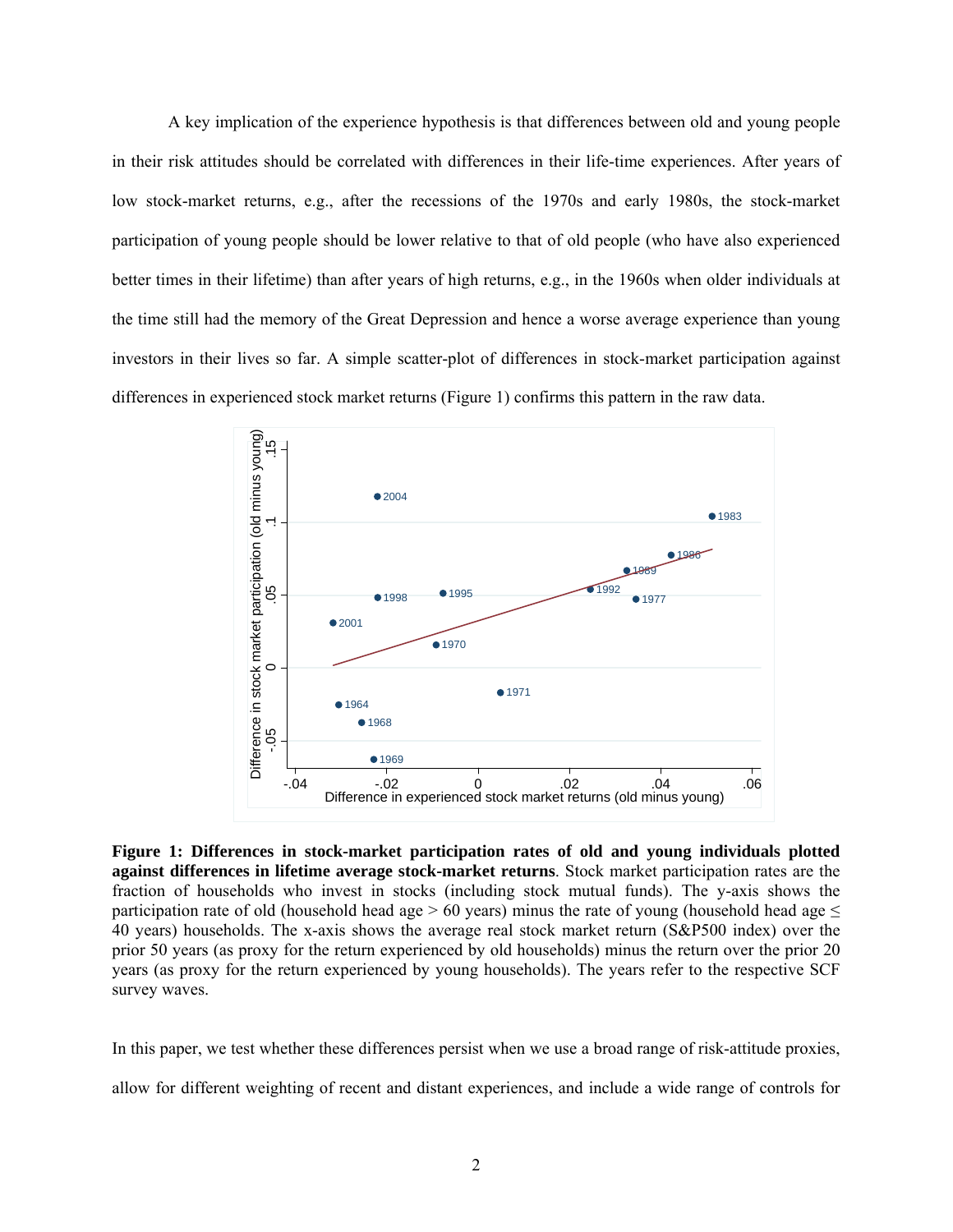demographics, wealth, income, and other variables. We use repeated cross-section data on household asset allocation from the Survey of Consumer Finances (SCF) from 1964-2004, and construct four measures of risk-taking: (i) the responses to a survey question about individuals' willingness to take financial risk; (ii) stock-market participation; (iii) bond-market participation, (iv) the proportion of their liquid assets invested in stocks. All four measures are likely to reflect a mixture between risk aversion and beliefs about future payoffs on risky investments.

We relate these measures of risk-taking to households' experienced histories of stock and bond returns. For each household at each SCF survey date, we calculate the annual real returns of the U.S. stock-market and of long-term government bonds since the birth year of the household head. While individuals' true "experiences" of past returns presumably differs depending on previous investments, interest in economic matters, and other unobservables, these experiences likely have substantial positive correlation with the market-wide risky asset return series. In our estimation, we allow recent observations and those early in life to carry different weights in influencing current risk-taking. In other words, we let the data simultaneously determine how households weight past observations and how strongly their risktaking is correlated with the resulting weighted averages of stock and bond returns.

We find that households' risk taking is strongly related to their life-time return experiences. Households with higher experienced stock-market returns express a higher willingness to take financial risk, participate more in the stock market, and, conditional on participating, invest more of their liquid assets in stocks. The latter result also holds if we evaluate individuals' experiences with stocks relative to their experiences with bonds and, hence, measure experienced stock returns in excess of long-term bond returns. In addition, households with higher experienced bond returns are more likely to participate in the bond market. The estimated weights are similar for all four risk-taking measures. More recent experiences receive higher weights, and thus have a stronger influence on risk-taking than those early in life, but even returns experienced decades earlier still have some impact for older households. We also find that only stock returns, but not bond returns have a positive influence on stock-based risk taking measures, while bond market participation is positively influenced by experienced bond returns, but not by stock returns.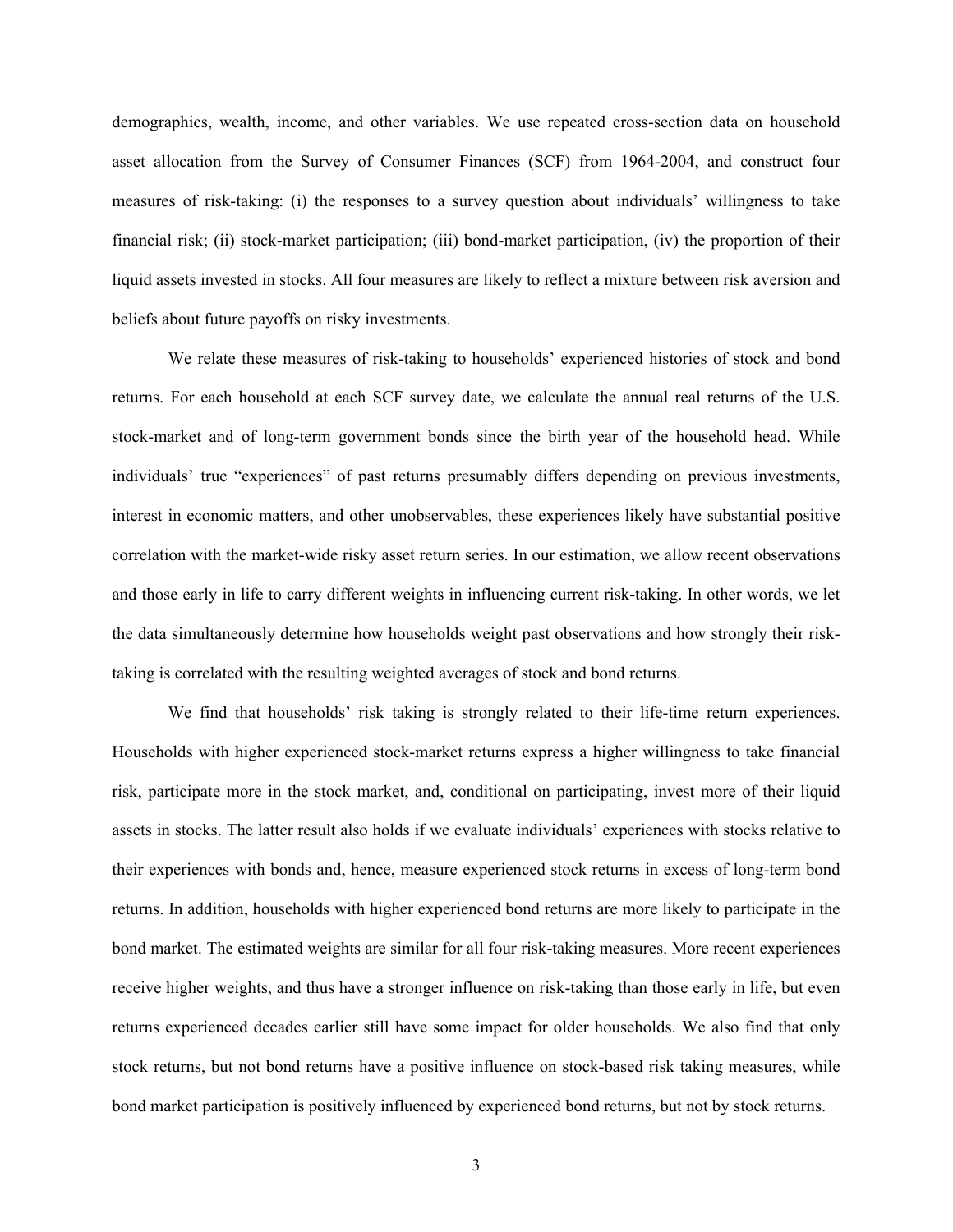All of our estimations control for year effects, age effects, wealth and income. Year effects remove time trends or any aggregate effects, in particular a mechanical positive relation between recent stock returns and households' stock allocation due to market clearing.<sup>1</sup> As illustrated in Figure 1, our identification of the experience effect comes from cross-sectional differences in risk-taking and in macroeconomic histories, and from changes of those cross-sectional differences over time, not from *common* variation over time. Age effects allow us to distinguish our results from life-cycle effects, e.g., possible increases in risk aversion with age or the effects of the absence of labor income in retirement. The inclusion of wealth and income controls addresses the possibility that a positive correlation between past returns and current wealth explains the relation between experienced returns and current risk taking if risk aversion is wealth-dependent. Moreover, to the extent that unobserved differences in wealth remain, they are unlikely to explain all four of our risk-taking measures. Prior literature finds significant wealth effects only for stock-market participation, (see, e.g., Vissing-Jorgensen 2003), but not for the risky asset share of stock-market participants (Brunnermeier and Nagel 2008) and elicited risk aversion (Sahm 2007). Finally, the lack of cross-effects from stock market experiences on bond investment and bond experiences on stock investment is at odds with a wealth-effects explanation, as both stock and bond returns should be positively correlated with wealth, and hence risk-taking, under this alternative story.

A major advantage of our methodology is that we are able to simultaneously control for age and time effects. Previous work, which has looked at cross-cohort differences in risk-taking with cohort dummy variable regressions (see, e.g., Ameriks and Zeldes 2004) faced the problem that cohort effects cannot be separated from age and time effects due to the collinearity of age, time, and cohort (see, e.g., Heckman and Robb 1985, and the discussion in Campbell 2001). Since our identification strategy does not rely on estimating cohort effects, we can control for age and year effects simultaneously. Moreover, since experienced returns vary not only across, but also within cohorts over time, we can include an almost full set of cohort dummies and therefore control for any omitted variable that has cohort-level

 $\overline{a}$ 

<sup>&</sup>lt;sup>1</sup> Holding the supply of stocks fixed, the average portfolio share invested in stocks increases when aggregate stock market prices increase and, hence, past returns are high.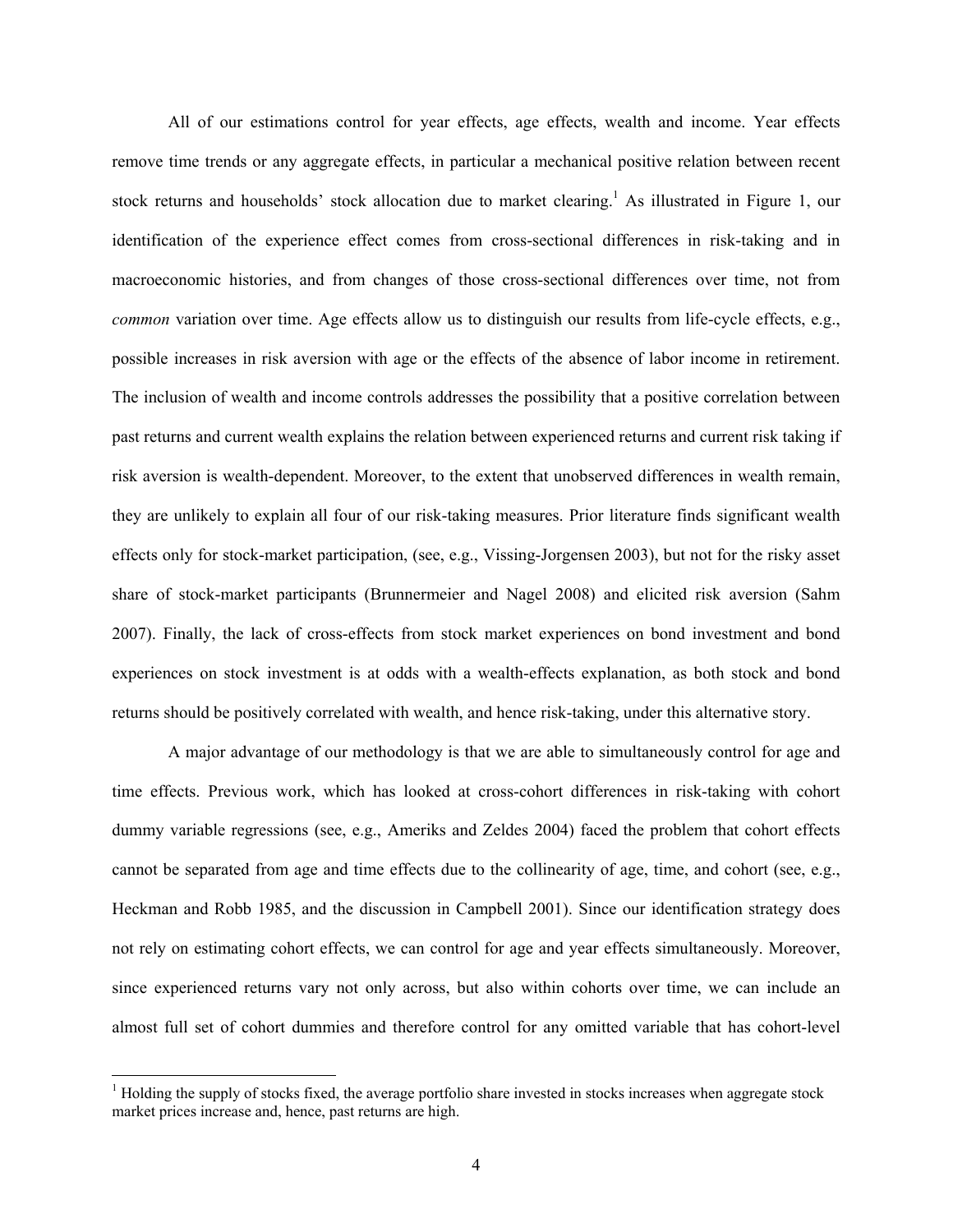variation. Finally, our hypothesis is distinct from unrestricted cohort effects since it predicts a *specific*, signed relationship between macroeconomic experiences and risk-taking.

In summary, our findings suggest that individual investors' willingness to bear financial risk depends on personal experiences of macroeconomic history. This behavior could be explained either with endogenous preferences, where risk aversion depends on the risky asset payoffs experienced in the past, or with learning, where current beliefs depend on the realizations experienced in the past. In the latter case, learning from personal experience would lead to beliefs that do not converge across overlapping generations, even in the long-run. Such belief heterogeneity is a departure from standard learning models in macroeconomics and finance, in which all agents at a given point in time have access to and make use of the same history of past data.

Our paper connects to several strands of literature. Several papers in macroeconomics and public finance analyze the impact of age and demographic composition on economic decisions. Most closely related is the work by Poterba (2001), who studies the effect of age on individual investment decisions, controlling for cohort effects but not for time effects (to avoid collinearity). Other work links demographic changes to the aggregate demand for stocks and bonds (Goyal 2004; Ang and Maddaloni 2005; Geneakoplos, Magill, and Quinzii 2004), and evaluates the effect of cohort size on family choices (Easterlin 1987), social security (Auerbach and Lee 2001; Gruber and Wise 1999), college graduation (Card and Lemieux 2000; Bound and Turner,2003), research and development (Acemoglu and Lin 2004), industry returns (DellaVigna and Pollet 2007), and a range of macro variables (Fair and Dominguez 1991). None of the above papers consider cohort experiences beyond those induced by size.

The literature on endogenous preference formation includes work on the influence of market institutions, e.g., by determining social norms (Bowles 1998), and on the influence of market risk (Palacios-Huerta and Santos 2004). For example, the Great Depression may have affected stock-market participation by changing the attitudes of society towards investing in the stock market. Several papers analyze how experiences early in life affect preferences. In addition to the literature cited above,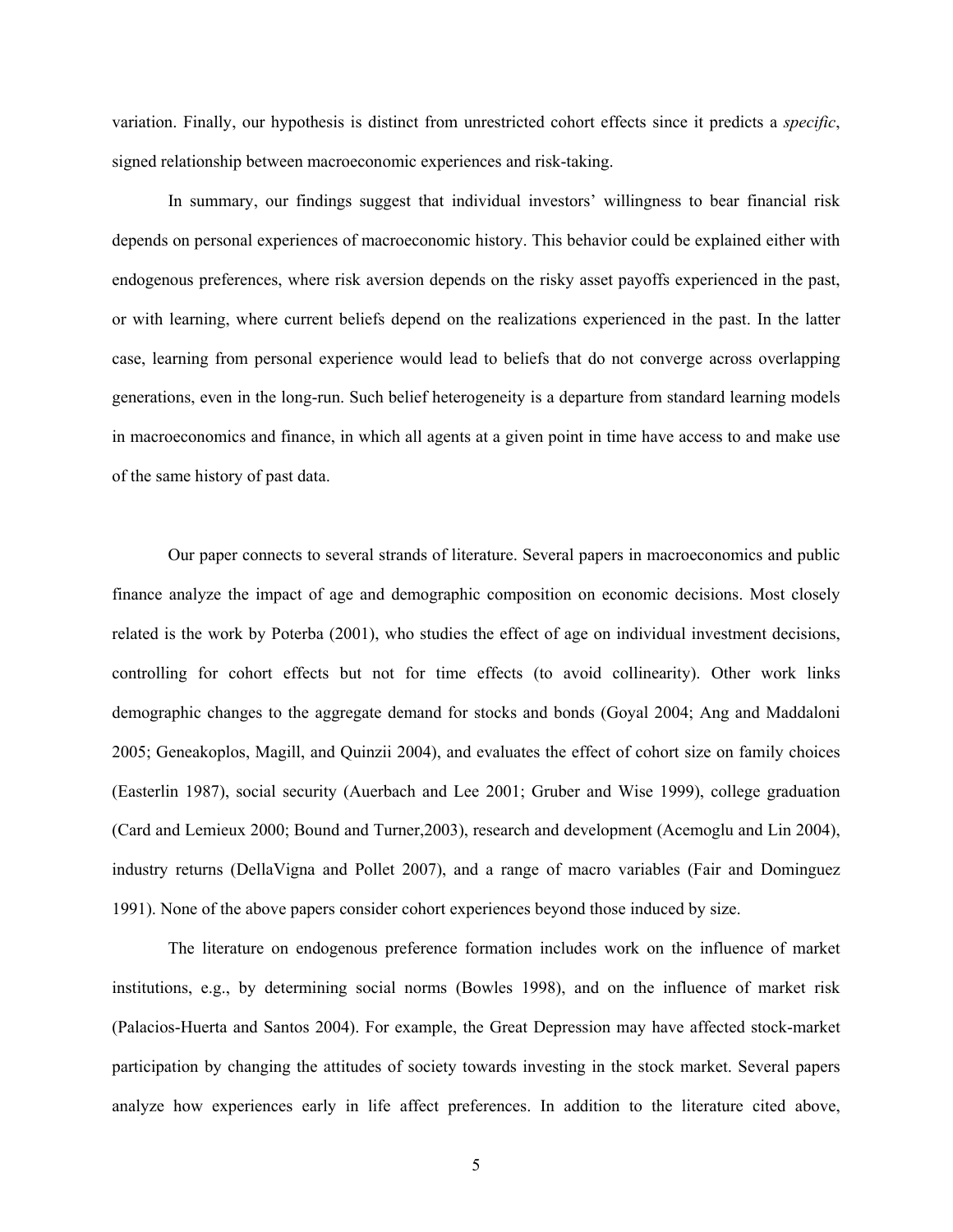Fernandez, Fogli, and Olivetti (2004) study male support for female labor market participation. Becker and Mulligan (1997) suggest that individuals can actively form their (time) preferences.

Experimental evidence suggests that information is weighted more heavily if it arises from direct experience rather than from observation. The literature on reinforcement learning posits that subjects' choice of actions strongly depends on the payoffs they obtained from the same actions in the past, even if circumstances (beliefs about other players' behavior and hence predicted payoffs) have changed. Experimental tests of the "experience-weighted attraction" model in Camerer and Ho (1999), which links reinforcement and belief learning, show that the actual payoffs obtained from past behavior have a large impact on subsequent choices. Relatedly, Schlag's (1999a and 1999b) models and experimental tests of social learning suggest that individuals tend to imitate behavior that has worked well in the past. Simonsohn, Karlsson, Loewenstein, and Ariely (2008) show, in a series of repeated weak-link and prisoner's-dilemma games, that subjects' decision-making responds more strongly to the behavior of players they directly interact with than to the behavior by those they only observe. Similar behavior is found with respect to the role of advice: Schotter (2003) reports that subjects respond to the advice of previous generations of players more than to historical data about the behavior and outcomes in the games of those previous generations.

In the context of financial decision making, Kaustia and Knüpfer (2008) find that the returns investors experience on their own investments in initial public offerings (IPO) are positively related to their future IPO subscriptions. Greenwood and Nagel (2007) show that young mutual fund managers chose higher exposure to technology stocks in the late 1990s than older managers, consistent with our finding that young individuals' allocation to stocks is most sensitive to recent stock-market returns. In a similar vein, Vissing-Jorgensen (2003) shows that young retail investors with little investment experience had the highest stock-market return expectations during the stock-market boom in the late 1990s. While these papers focus on effects of relatively recent returns on investment behavior, our paper uses a longterm sample and a broad range of risk-taking measures to estimate the long-run effect of stock-market returns on risk-taking and controls for age effects.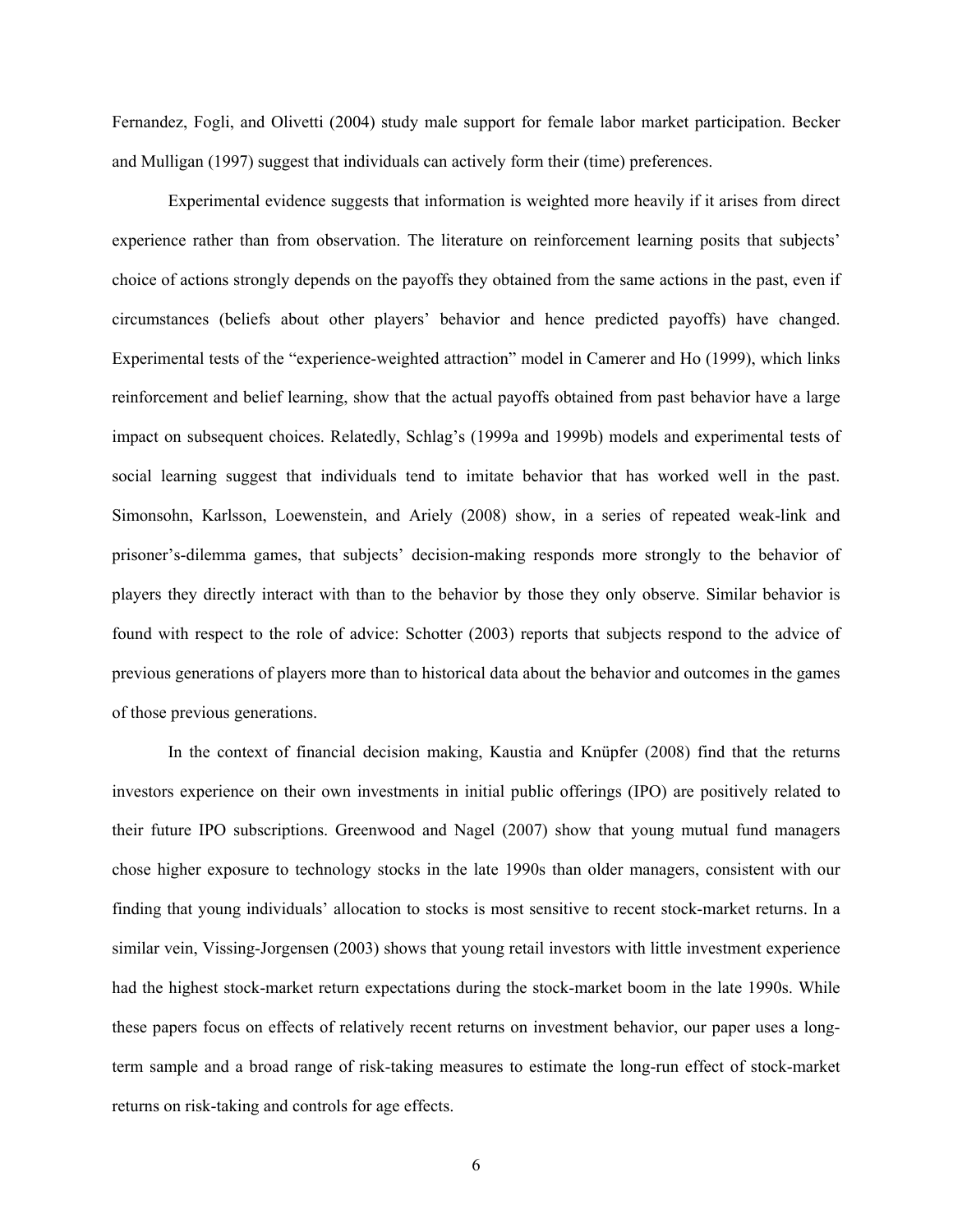Other papers include circumstantial evidence consistent with the view that personal experience matters. Piazzesi and Schneider (2006) report that in the late 1970s old households expected lower inflation than young households. Young households apparently had a stronger tendency to extrapolate from their recent personal experiences of high inflation. Malmendier and Tate (2005) find that corporate managers who are born in the 1930s ("depression babies") shy away from external sources of financing, and Graham and Narasimhan (2004) find that those who experienced the Great Depression as managers choose a more conservative capital structure with less leverage.

Finally, Cogley and Sargent (2005) build a model that explains the equity premium based on the assumption that the Great Depression had a long-lasting effect on investors' model uncertainty about the 'true stochastic model' determining consumption growth and hence investment behavior, along the lines suggested by Friedman and Schwartz (1963). If individuals learn from personal experiences of economic events and asset payoffs, as our evidence suggests, a big disaster like the Great Depression could indeed have these kinds of effects.

#### **II. Data and Methodology**

The key variables for our analysis are several measures of risk-taking from household microdata and, as explanatory variables, historical stock and bond market returns. Since our household data, described below, extends back to the 1960s, and we include individuals up to age 74 in our sample, we need stock and bond return data stretching back to the late 19<sup>th</sup> century. We obtain data on the annual real returns of the S&P500 stock market index going back to 1871 from Shiller  $(2005)^2$ , and we calculate annual real bond returns from a total return index of 10-year U.S. Treasury bonds provided by Global Financial Data, and the CPI inflation rate from Shiller (2005). Unless otherwise noted, returns are always measured in real terms.

<sup>&</sup>lt;sup>2</sup> The S&P index series consists of the S&P Composite index in the early part of the series and the S&P500 index in the later part. We thank Bob Shiller for providing the data on his website.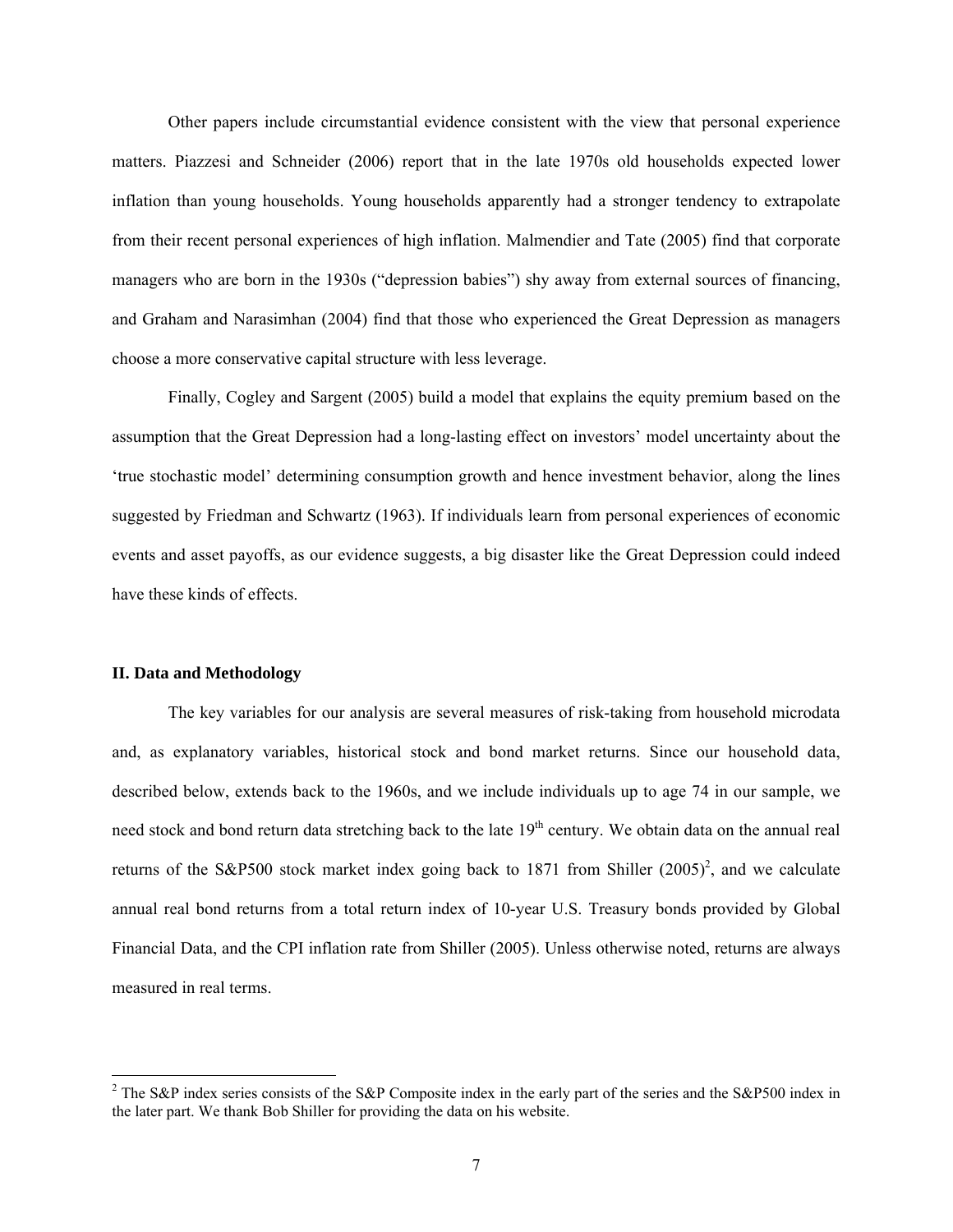## *A. Survey of Consumer Finances*

 $\overline{a}$ 

Our source of household-level microdata is the Survey of Consumer Finances (SCF), which provides repeated cross-section observations on asset holdings and various household background characteristics. Our sample has two parts. The first one is the standard SCF from 1983 to 2004, obtained from the Board of Governors of the Federal Reserve System and available every three years. The second source is the precursor of the "modern" SCF, obtained from the Inter-university Consortium for Political and Social Research at the University of Michigan. The precursor surveys start in 1947, partly annually, but with some gaps. In the data prior to 1964, however, information on stock holdings is either missing or very crude, and the sampling unit is the "spending unit" rather than the "family unit" used in later surveys. To ensure comparability across years we start in 1964 and use all survey waves that offer stockmarket participation information, i.e., the 1964, 1968, 1969, 1970, 1971, and 1977 surveys. We briefly describe the key variables here. More details are available in Appendix A.

Our first risk-attitude measure is individuals' elicited willingness to take financial risk. In the 1983 and 1989-2004 survey waves, interviewees are asked whether they are willing to take (1) substantial financial risks expecting to earn substantial returns; (2) above average financial risks expecting to earn above average returns; (3) average financial risks expecting to earn average returns; or (4) not willing to take any financial risk. We code the answer as an ordinal variable with integer values from 1 to 4. For ease of reference, we refer to the measure as "elicited risk aversion," but note that the survey answer does not disentangle risk aversion (in the Arrow-Pratt sense) from beliefs.<sup>3</sup> We also note that we cannot interpret the measure in a cardinal sense since individuals may differ in how they interpret the available options quantitatively, e.g., "substantial" or "above average" risks and returns. The survey answers may also differ from interviewees' actual risky choices. Prior literature documents, however, that the measure predicts individual willingness to take risks, e.g., households' allocation to risky assets (Faig and Shum 2006) and differences in their willingness to make risky human capital investments and in wage growth

 $3$  For example, an individual with optimistic beliefs about future risky asset returns might answer that she is willing to take substantial financial risk *because* she expects to earn very high returns.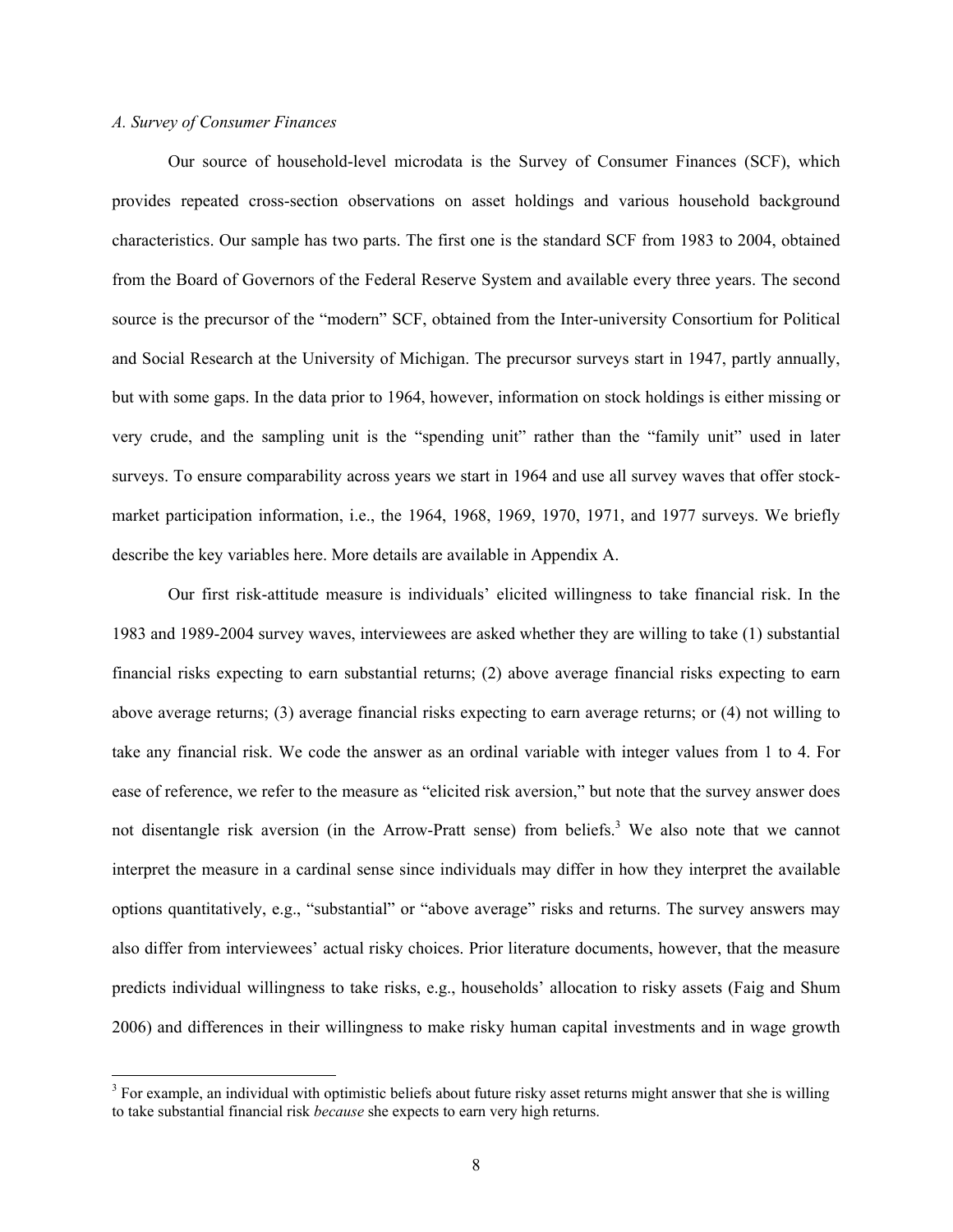(Shaw 1996). In our analysis, using both the elicited risk aversion measure and direct measures of asset allocation ameliorates concerns about alternative interpretations.

The second measure is a binary variable for stock-market participation, available from 1964- 2004. It indicates whether a household holds more than zero stocks. We define stock holdings as the sum of directly held stocks (including stock held through investment clubs) and the equity portion of mutual fund holdings.

Our third measure of risk taking is a binary variable for bond-market participation, available from 1968-2004, which indicates whether a household holds more than zero bonds. We define bond holdings as the sum of direct holdings of government bonds and corporate bonds, tax-free mutual fund holdings, and, in 1989 and later, the bond share of non-money market mutual funds. Investments in bonds, even those in default-free government bonds, are risky in real terms because of unexpected inflation.

Our fourth measure of risk taking is the fraction of liquid assets invested in stocks (directly held stocks plus the equity share of mutual funds), which can be calculated in all surveys from 1968-2004, with the exception of 1971. Liquid assets are defined as stock holdings plus bonds plus cash and cash equivalents (checking accounts, savings accounts, money market mutual funds, certificates of deposit) plus other liquid assets.

All of our asset holdings variables exclude assets in retirement accounts since the survey waves prior to 1989 do not provide information on the composition of assets in retirement accounts (e.g., IRA, Keogh, and 401(k) plans). Even from 1989 on (but prior to 2004), the SCF offers only very coarse information on the allocation of retirement assets (mostly stocks, mostly interest bearing, or split), precluding any meaningful calculation of stock holdings. We do, however, conduct robustness checks with data that includes retirement account holdings.

As a control variable for income we use total family income. All income, wealth, and asset holdings variables are deflated into September 2004 dollars using the consumer price index. When we use the liquid assets variables from the 1964 survey in our regressions, we always interact them with a 1964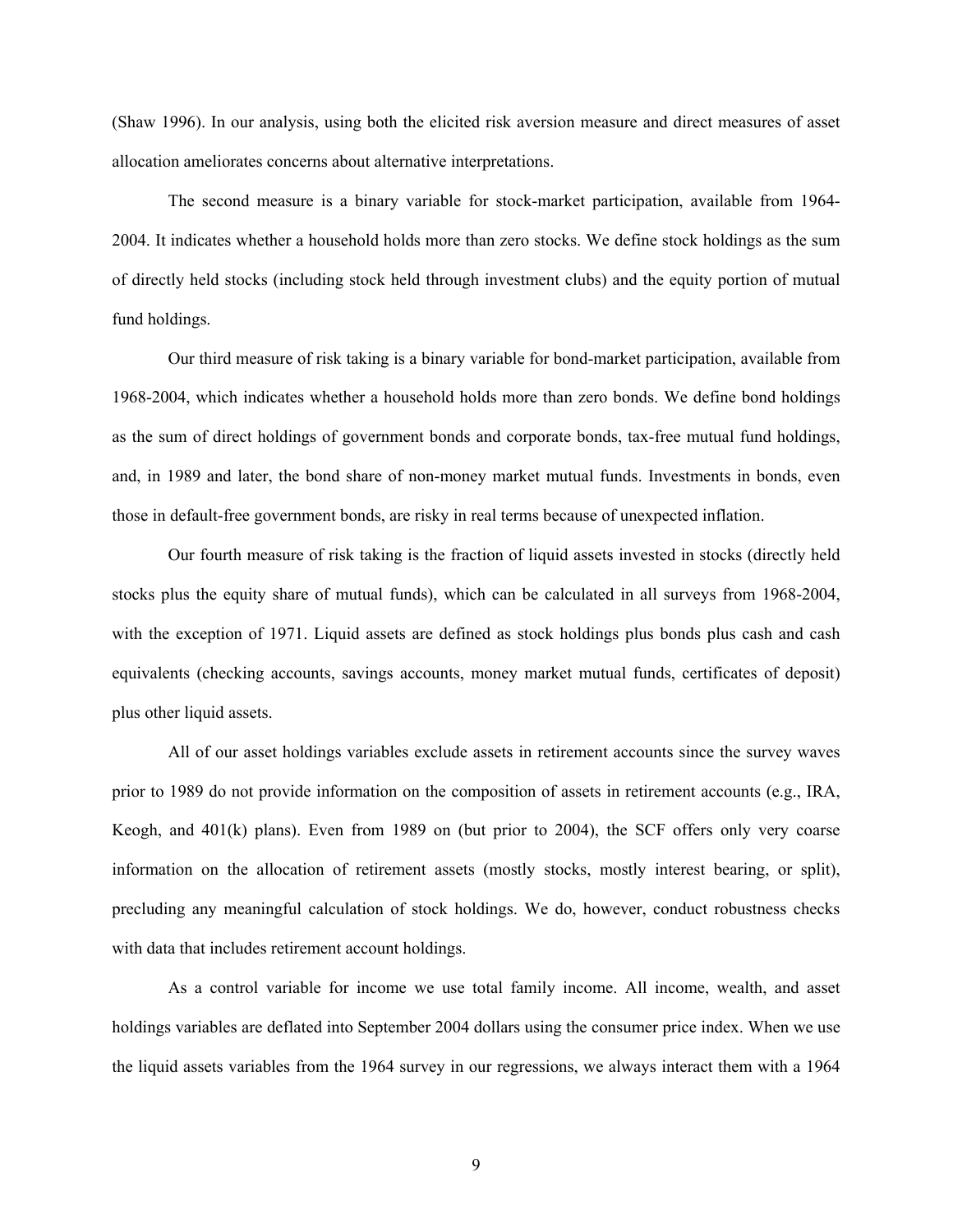dummy, because the definition of the wealth variables in that year differs from the other survey years. (In 1964, the liquid assets variable includes, for example, some real-estate assets that we cannot remove.)

Following previous SCF literature, we eliminate observations that are likely to be miscoded and households for which a meaningful asset allocation measure does not exist because they do not have any significant liquid asset holdings.<sup>4</sup> Specifically, we require that households have at least \$100 of liquid assets and annual family income greater than \$1,000. We also require that the household head is more than 24 years and less than 75 years old. Our results are robust to using the full sample.

The 1983-2004 waves of the SCF oversample high-income households. The oversampling provides a substantial number of observations on households with significant wealth holdings, which is helpful for our analysis of asset allocation, but could also induce selection bias. We deal with this issue in two ways. For our summary statistics and graphical descriptive analyses, we weight the data using SCF sample weights<sup>5</sup>. The weighted statistics are representative of the U.S. population. In our subsequent econometric estimation we start with unweighted estimates, since weighting is, in principle, inefficient use of the data (see, e.g., Deaton (1997), p. 70). Instead, we employ control variables for wealth and income. For robustness, we also present results from weighted estimation.

We also adjust standard errors for multiple imputation. From 1989 onwards, the SCF employs a multiple imputation technique to impute missing values from other information in the survey, and to disguise observations that could potentially reveal the identity of the respondent (see Kennickell 2000). The data set contains five complete copies ("implicates"), and only imputed values vary across implicates to represent the sampling uncertainty inherent in the imputation. To obtain point estimates and to adjust the standard errors for this uncertainty, we follow the method of Rubin (1987): We first estimate our models separately on each implicate and average the values of the parameter estimates from the separate estimations to produce a single point estimate. We also average the coefficient variances across implicates

 $\overline{a}$ 

<sup>&</sup>lt;sup>4</sup> For example, Dynan, Skinner, and Zeldes (2002) exclude households with income below \$1,000. Caroll, Dynan, and Krane (2003) exclude households in the top and bottom 0.1 percent of wealth and income.

<sup>&</sup>lt;sup>5</sup> The SCF sampling weights are equal to the inverse of the probability that a given household was included in the survey sample, based on the U.S. population, adjusted for survey non-response. Following Poterba and Samwick (2001), we normalize the sample weights each year so that the sum of the weights in each year is the same.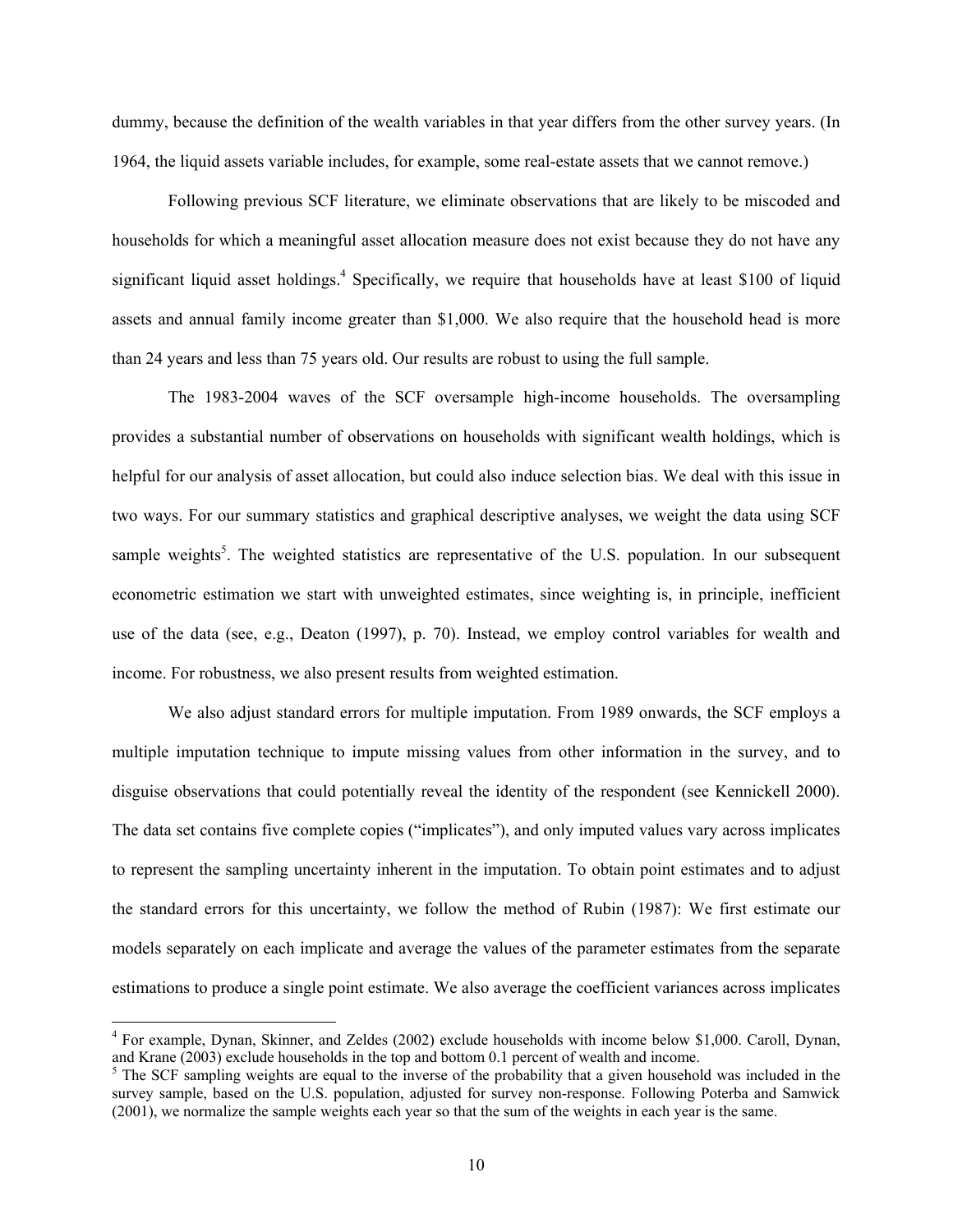and then add a term that accounts for the variance of point estimates across implicates (see Appendix B for more details).

### *B. Methodology*

Our objective is to investigate the relationship between risk-taking and long-term return experiences. We want to allow for the possibility that experiences in the distant past have a different influence than more recent experiences. For example, the memory of past returns might fade away as time progresses. Alternatively, experiences at young age (perhaps conveyed by parents) might be particularly formative and have a relatively strong influence on individuals' decisions today. We aim to allow for both possibilities. Such a flexible estimation, however, faces some hurdles. In a regression that simply includes separate explanatory variables for each past year of return experience (back to the year of birth, for example) it would be impossible to estimate the large number of coefficients on those past returns with any meaningful precision. Moreover, the number of explanatory variables would differ across households depending on their age.

To solve both problems, we summarize a household head's experienced returns as a weighted average. We use a parsimonious specification of weights that introduces only one additional parameter but is flexible enough to allow the weights to decline, be constant, or increase with distance in time since the return was realized. In this way, we can let the data speak which weighting scheme works best in explaining households' risk-taking. Specifically, for each household *i* in year *t*, we calculate the following weighted average of past asset returns,

$$
A_{ii}(\lambda) = \frac{\sum_{k=1}^{a_{ge_{ii}}-1} w_{ii}(k,\lambda) R_{t-k}}{\sum_{k=1}^{a_{ge_{ii}}-1} w_{ii}(k,\lambda)}, \text{ where } w_{ii}(k,\lambda) = \left(\frac{age_{ii} - k}{age_{ii}}\right)^{\lambda}, \qquad (1)
$$

where  $R_{t-k}$  is the return in year  $t-k$ . In our main specification, we include returns as far back as the household head's birth year. The weights *wit* depend on the age of the household head and a parameter λ, which controls the shape of the weighting function. We estimate λ from the data. If λ < 0, then the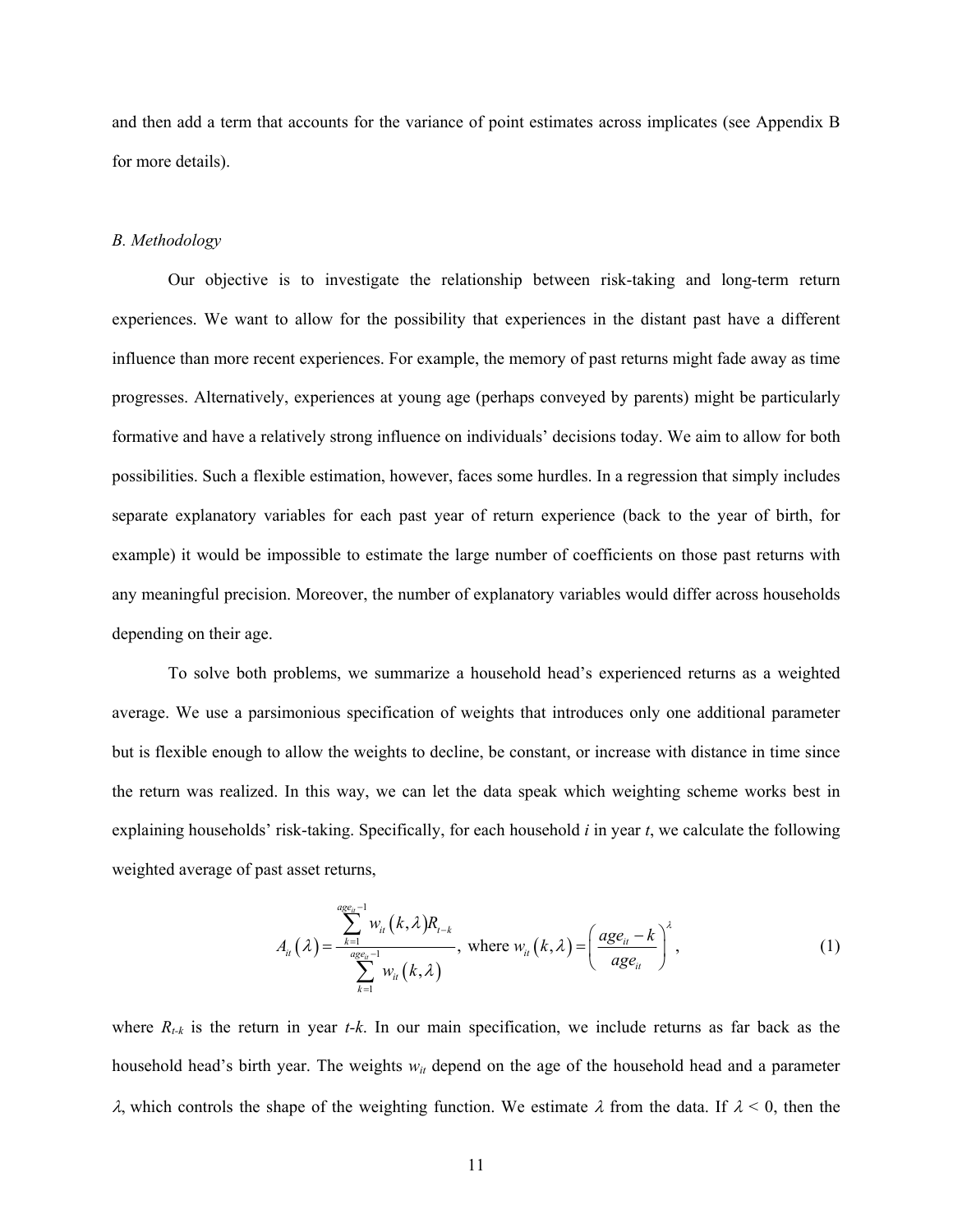weighting function is increasing and convex as the time lag  $k$  approaches  $age_{it}$ . In this case returns close to birth receive a higher weight than more recent returns. If  $\lambda = 0$ , we have constant weights and  $A_{i}( \lambda )$  is a simple average of past returns since birth. With  $\lambda > 0$  weights are decreasing in the lag k (concave for  $\lambda <$ 1, linear for  $\lambda = 1$ , and convex for  $\lambda > 1$ ).



**Figure 2: Three examples for the life-time returns weighting function for a household with a 50-year old household head**.

Figure 2 provides an example of the weighting functions for three values of  $\lambda$  for a household head of age 50. As the figure shows, the weighting function is quite flexible in accommodating different weighing schemes. The weights can be monotonically increasing, decreasing, or flat. We also experimented with quadratic weighting functions that allow "humps" or U-shaped weights, but found the best fit with the monotonically decreasing pattern resulting from our original weighting function. While the true weighting function may feature more complex weighting patterns, our specification restriction biases the estimation against finding any significant effect of the resulting weighted-average returns on risk-taking.

As an example for how we estimate the weights and individuals' sensitivity to average returns calculated with those weights, consider the following generic regression model, with  $y_{it}$  as the dependent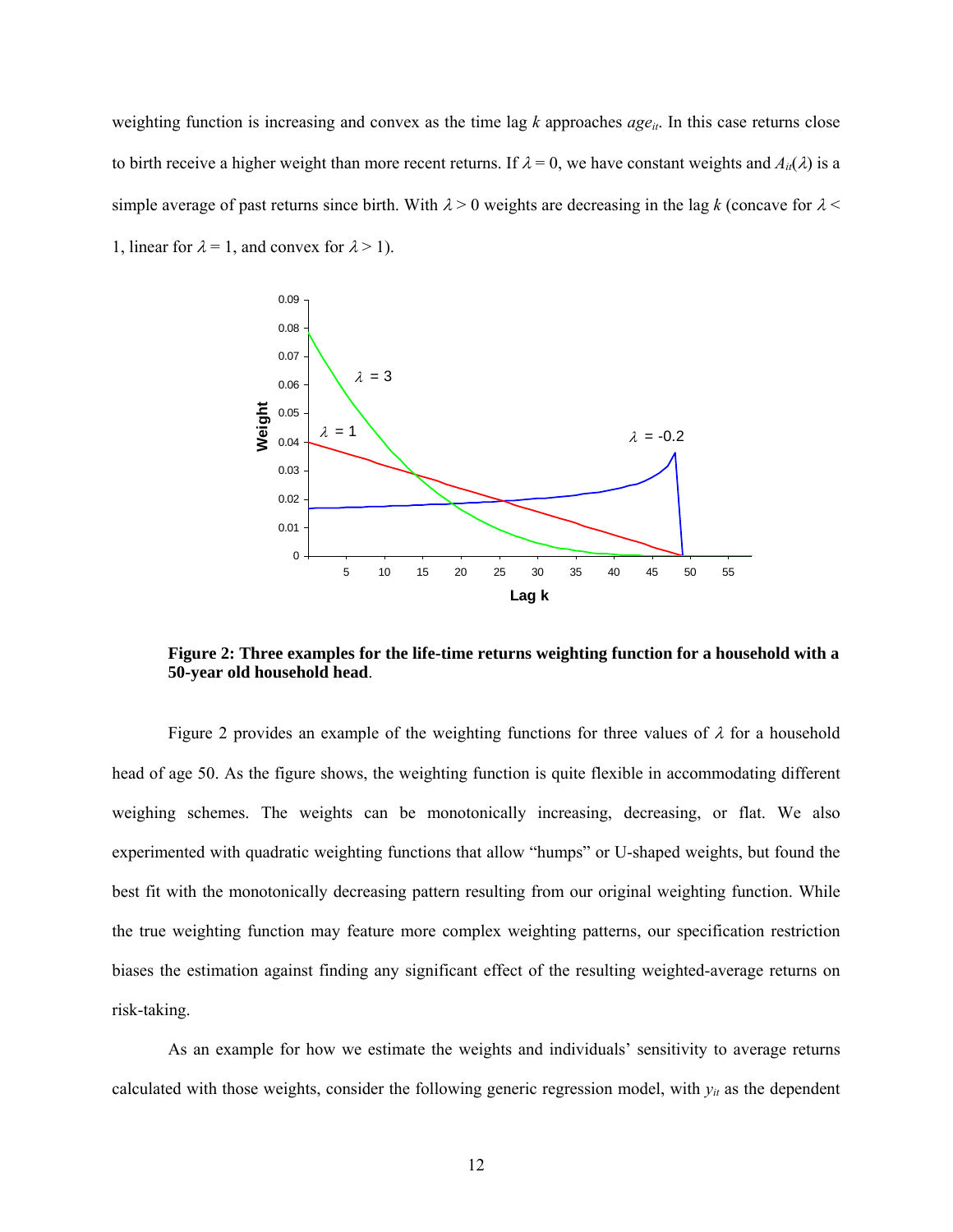variable and weighted-average returns  $A_{it}(\lambda)$  and a vector of control variables  $x_{it}$  as the explanatory variables:

$$
y_{ii} = \alpha + \beta A_{ii}(\lambda) + \gamma' x_{ii} + \varepsilon_{ii}
$$
 (2)

We simultaneously estimate  $\beta$  and  $\lambda$ . Note that  $A_{ii}(\lambda)$  is a non-linear function of the weighting parameter <sup>λ</sup>, and hence non-linear estimation methods are required. For regression models, we choose β and λ to minimize the sum of squared residuals; for Probit models, we choose them to maximize the likelihood. To ensure we are finding the global optimum, we first estimate the model on a tightly spaced grid of values for  $\lambda$ <sup>6</sup>. We then choose the estimates that resulted in the lowest sum of square (or highest likelihood) as an initial guess for further numerical optimization. We compute robust standard errors.<sup>7</sup> We also check the robustness of our findings to clustering. As reported below, there is little effect on our results.

The parameter  $\beta$  measures the partial effect of  $A_{ii}(\lambda)$  on  $y_{it}$ , i.e., conditional on the weighting parameter  $\lambda$ , it tells us how much  $y_{it}$  changes when  $A_{it}(\lambda)$  changes, holding everything else equal. Given  $\lambda$ and the age of a household, one can calculate the weights  $w_{i}(k, \lambda)$  as in Eq. (1). Multiplying weight  $w_{it}(k, \lambda)$  with  $\beta$  (and normalizing by the sum of weights,  $\sum_{k=1}^{age_{it}-1}$  $\int_{k=1}^{age_n-1} w_n(k,\lambda)$ ) yields, for a household of that age, the partial effect of a return experienced *k* years ago on the dependent variable. As an example, if  $\lambda$  = 0, then all returns in the household head's history since birth are weighted equally, and so their partial effects are all equal to their normalized weight (one divided by age) times  $\beta$ .

Note that where we set the starting point for the experienced return calculation is of little importance for our results. If this setting the starting point at birth is "too early" in the sense that individuals are not much influenced by experiences early in their lives, our weighting function can accommodate this with weights that decline relatively fast. If the starting point is "too late" in the sense that individuals are also influenced by observations realized prior to their birth (e.g., through their parents and social network), then setting the starting point earlier than birth could only improve the explanatory

 $\overline{a}$ 

<sup>&</sup>lt;sup>6</sup> Given a value for the weighting parameter  $\lambda$ , the regression model is linear. (The probit model is still non-linear due to the non-linear transformation into probabilities.)

 $<sup>7</sup>$  Details are in Appendix B.</sup>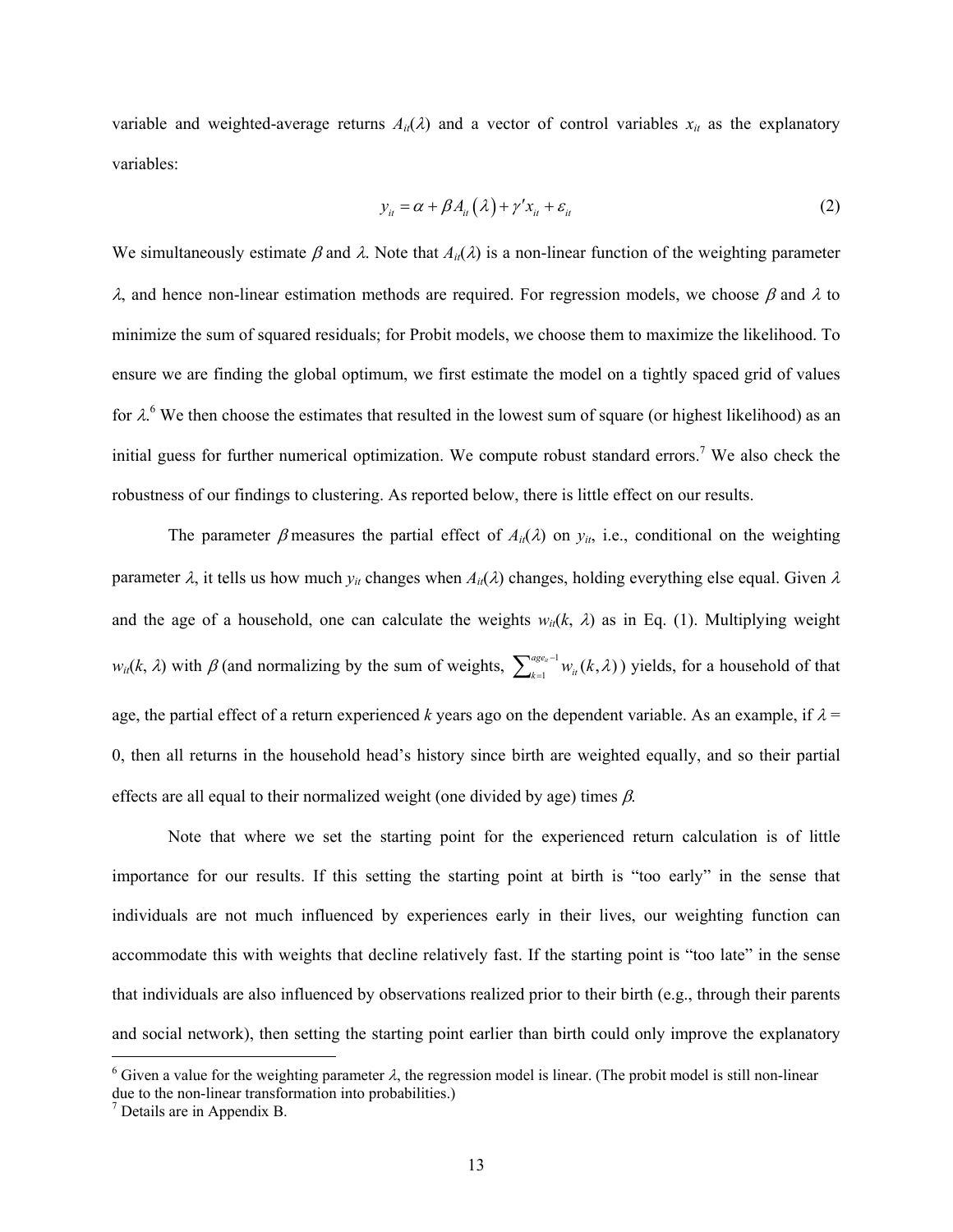power of weighted average returns compared with our specification. Below, we report some tests in which we vary the starting point to 10 years before or 10 years after birth, and find that this has little effect on our results. Finally, if households are influenced by all historical data, and, contrary to our hypothesis, do not place higher weights on observations realized during their life-time, then the crosssectional differences in risk attitudes are not correlated with differences in life-time experiences, and hence we will estimate an insignificant coefficient  $\beta$ .

### *C. Summary Statistics*

 $\overline{a}$ 

Table I provides some summary statistics on our sample. Panel A includes all households that satisfy our sample requirements. Panel B restricts the sample to stock-market participants, i.e., households that have at least \$1 in stocks or mutual funds. Panel C restricts the sample to bond-market participants, i.e., households that have at least \$1 directly invested in bonds. Since we have bond holding information only from 1968 onwards, the sample in Panel C is restricted to 1968-2004. Comparing Panels B and C, we see that stock-market participants tend to be wealthier. For example, the median holding of liquid assets is \$9,820 in the full sample, but \$47,676 in the sample of stock-market participants. Panel C shows that bond-market participants are also wealthier, though less than stock-market participants, with median liquid assets of \$22,191. The pattern is similar for median income.

As Panel A shows, 28.5% of households participate on average in the stock market in the 1964- 2004 period. These rates represent the U.S. population (not the SCF sample) since we apply the SCF sample weights.<sup>8</sup> Stock-market participation rates also show interesting time-variation during our long sample. It is sometimes argued that stock-market participation has been trending upward since the 1980s because of improved communications technology and reduced transaction costs (Choi, Laibson, Metrick 2002). However, the early SCF data shows that participation was quite high in the late 1960s (above 30%, comparable to the levels reached in the late 1990s), before falling in the 1970s and early 1980s. The

 $8$  The actual proportion of stock holders in the SCF is higher because high-income households are oversampled. This explains why the number of observations in Panel B is higher than 28.5% of the number of observations in Panel A.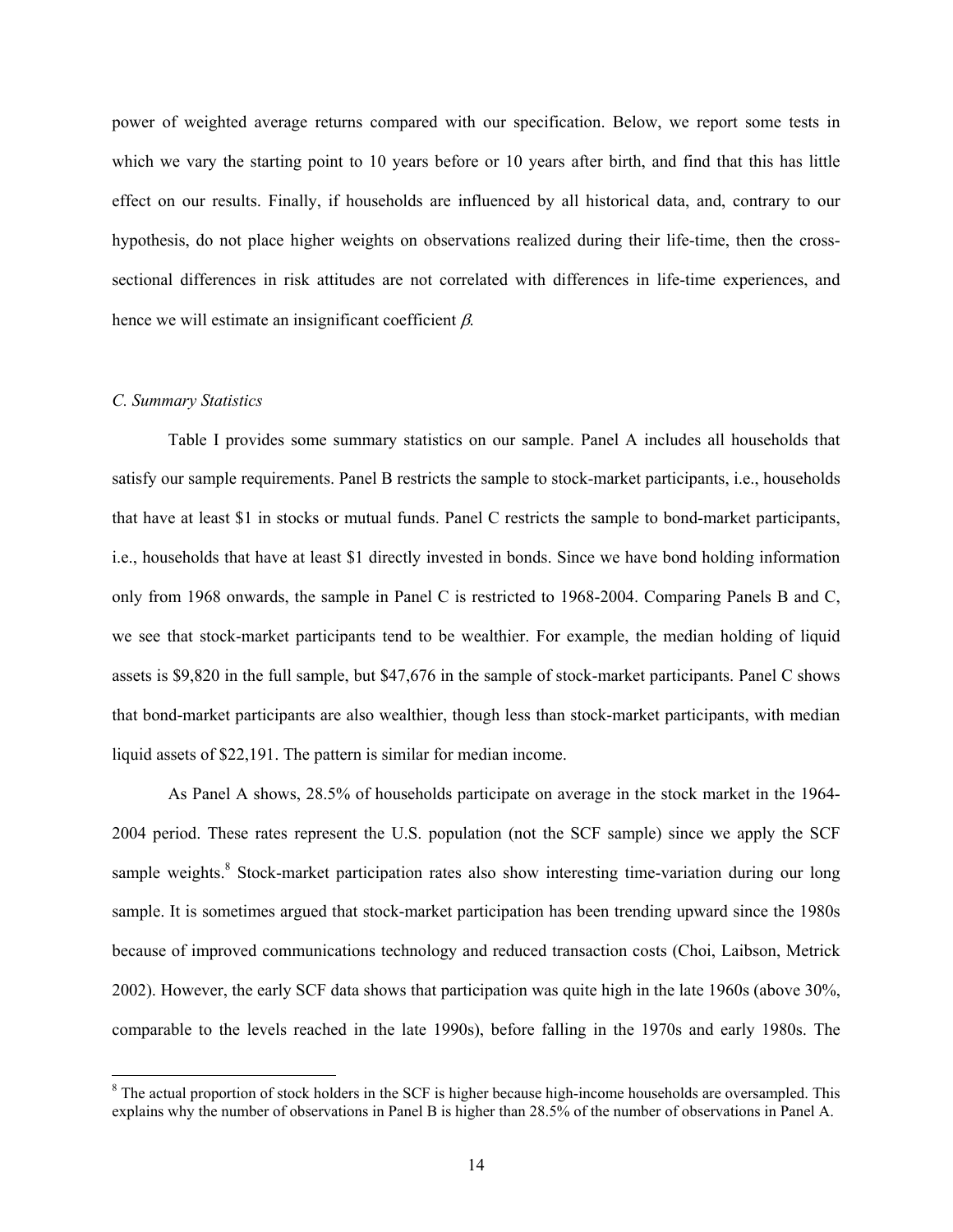technological improvements story therefore may not be the sole explanation for the recent surge. Our hypothesis that past returns experienced by investors over their lifetime play a role in generating variation in stock-market participation over time and across individuals may help explain this pattern.

The three other risk-attitude measures also show considerable dispersion across households. The bond-market participation rate is similar to the stock-market participation rate. The proportion of liquid assets invested in stocks in Panel B has  $10^{th}$  and  $90^{th}$  percentiles of 5.9% and 90.3%. The  $10^{th}$  and  $90^{th}$ percentiles for elicited risk aversion in Panel A are 2.0 and 4.0, respectively. It is noteworthy that mean elicited risk aversion is *lower* for the stock-market participants in Panel B (2.787) than for the full sample in Panel B (3.120) and lies in the middle for bond market participants in Panel C (2.977). That is, the elicited risk-aversion measure is indeed correlated with households' actual attitudes towards financial risk-taking as revealed by their participation choices.

Our main question of interest is whether the variation in risk-taking measures across households is related to experienced stock and bond returns. To get a sense of the variation in these experienced returns for the households in our sample, we calculate the weighted average returns,  $A_i(\lambda)$ , from Eq. (1), for both stock and bond returns. For stock-market returns, we set  $\lambda = 1.25$ , and for bond returns we set  $\lambda$ = 0.75, which are both in the ballpark of the estimates of  $\lambda$  that we find later. As Panel A shows, the 10<sup>th</sup> and 90<sup>th</sup> percentile for the experienced (real) stock return are 5.9% and 11.0% in the 1964-2004 sample. The  $10<sup>th</sup>$  and  $90<sup>th</sup>$  percentile for experienced (real) bond returns are -0.2% and 4.6%. Thus, over our sample period, experienced bond returns are almost as volatile in real terms as experienced stock returns. Overall, there are considerable differences in the returns experienced by different cohorts. The amount of variation in experienced returns is similar for a range of values around the chosen values for  $\lambda$ . For example, with  $\lambda = 1.00$  and  $\lambda = 1.50$ , values that are roughly the boundaries of the interval that contains the point estimates we obtain subsequently in our estimation, we get differences between the  $10<sup>th</sup>$  and  $90<sup>th</sup>$ percentile of 4.7% and 5.6% for real stock-market returns, respectively.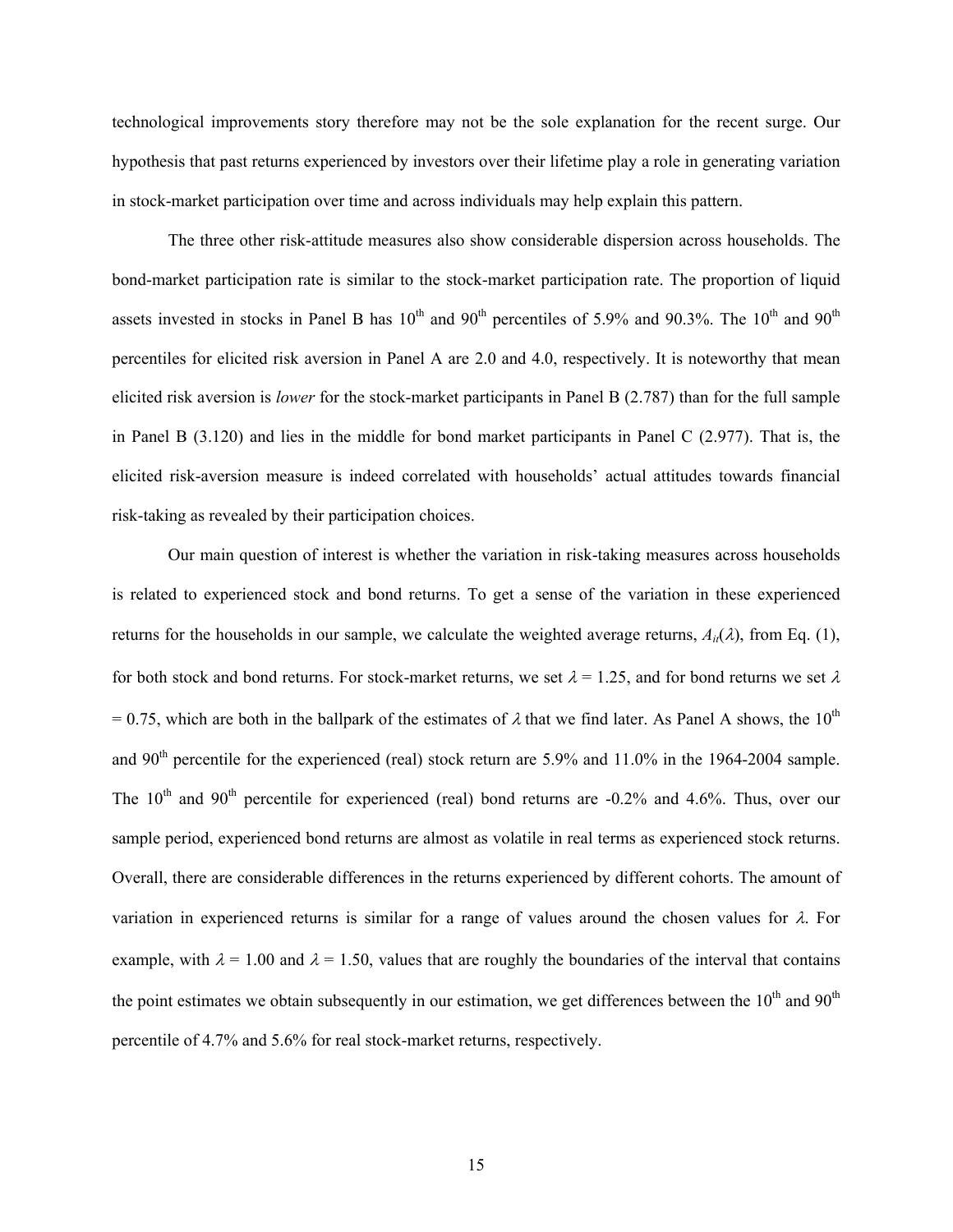### **III. Results**

# *A. Elicited Risk Aversion*

We start by relating experienced stock-market returns to elicited risk aversion. We use  $y_{it}$  to denote the categorical SCF risk-aversion measure. It has four distinct categories,  $y_{it} \in \{1, 2, 3, 4\}$ . We model the cumulative probability of these ordinal outcomes with an ordered probit model

$$
P(y_{ii} \leq j \mid x_{ii}, A_{ii}(\lambda)) = \Phi(\alpha_j - \beta A_{ii}(\lambda) - \gamma' x_{ii}) \qquad j \in \{1, 2, \ldots, 4\},
$$
\n(3)

where  $\Phi(.)$  denotes the cumulative standard normal distribution function, the  $\alpha_j$  denote the cutoff points that must be estimated ( $\alpha_1 = 0 < \alpha_2 < \alpha_3 < \alpha_4 = \infty$ ), and  $x_{it}$  is a vector of control variables and includes income controls (log income, log income squared), demographics controls (a second-order polynomial in the number of children, dummies for retirement, completed high school education, completed college education, marital status, race, and for having a defined benefit pension plan), age dummies, and year dummies. We also control for the level of liquid assets held by the household (log liquid assets, log liquid assets squared).  $A_{ii}(\lambda)$  is the weighted-average stock-market return. Unlike the standard ordered probit model, Φ(.) does not map a linear function of explanatory variables into the response probability P. Instead,  $A_{ii}(\lambda)$  is a non-linear function of the weighting parameter  $\lambda$ .

We estimate the model with maximum likelihood to obtain estimates of  $\beta$ ,  $\lambda$ , and  $\gamma$ . The coefficient vector  $\beta$  does not have a direct economic interpretation. To interpret the results, we focus on the partial effects of the experienced return  $A_{ii}(\lambda)$  on the probabilities for being in one of the four riskaversion categories, i.e.,  $\partial P(y_i = j | x_i, A_i(\lambda)) / \partial A_i(\lambda)$ . We evaluate the partial effects at each sample observation, given the estimated parameters and observations of  $x_{it}$  and  $A_{it}(\lambda)$  and calculate the average partial effect across sample observations. To aid in the interpretation of the partial effects, we will compare their magnitude to the unconditional frequencies with which individuals fall into the four elicited risk aversion categories. As shown in Table II, only few of them fall into the lowest risk aversion category 1, and the highest share of more than 40% is accounted for by category 3.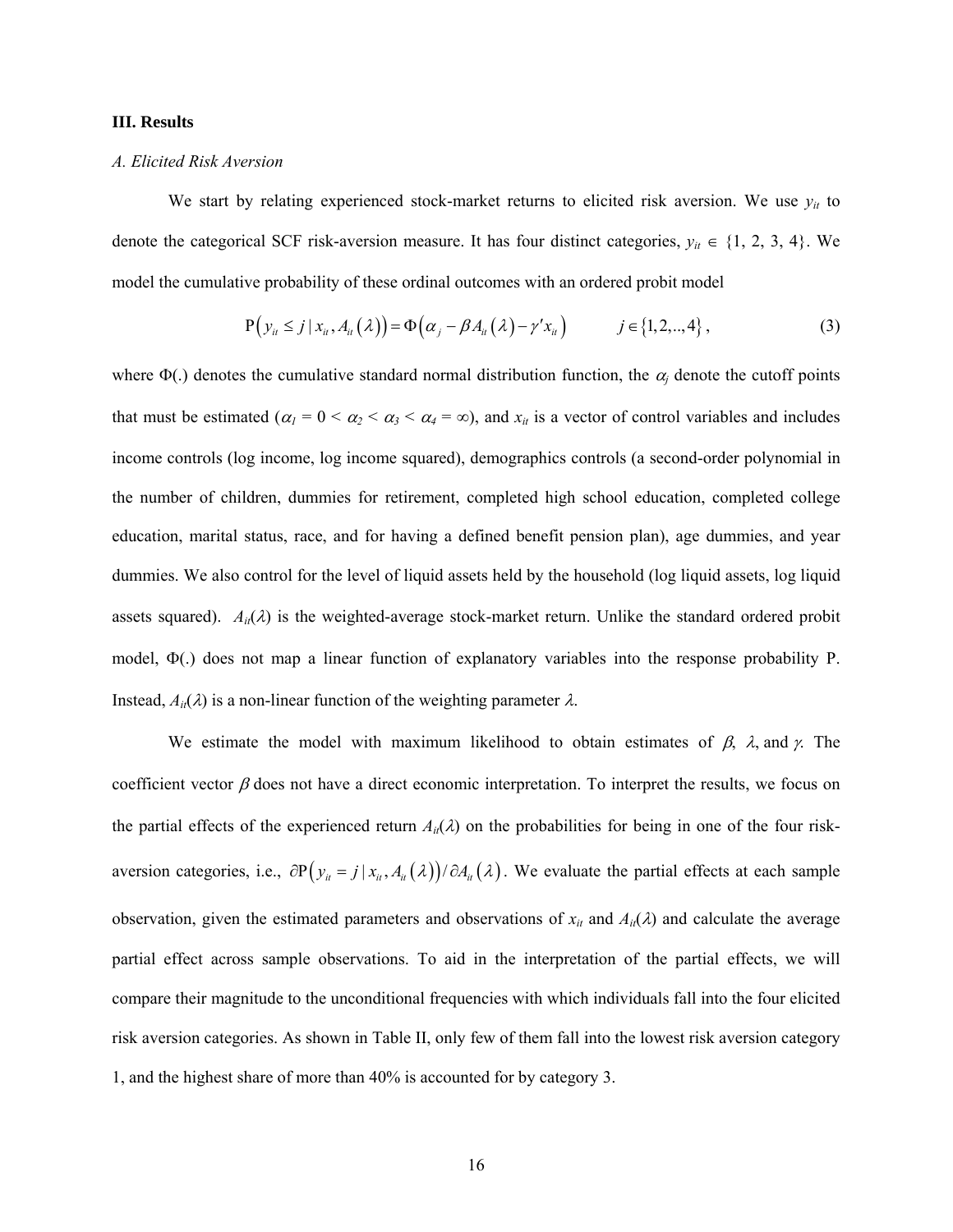Before showing the results, it is useful to reiterate two identification issues. First, our method does not rely on estimating cohort effects. If we wanted to estimate unrestricted cohort effects, we would face the problem of non-separability of cohort, age, and year (Heckman and Robb 1985). Instead, the experience hypothesis predicts that a specific variable (experienced stock returns) is positively related to risk taking, allowing us to control for age and time effects at the same time. Moreover, this explanatory variable is predicted to generate variation in risk-taking not only across but also within cohorts as they experience new return realizations over time.

A second important identification issue is reverse causality. For example, if investors' risk aversion is time-varying for reasons other than experience, past stock market returns and current risk aversion could be mechanically correlated: stock prices rise when investors become less risk averse, and drop when investors risk aversion rises. This reverse-causality concern is addressed by our identification strategy. The effect of experienced stock returns is estimated from cross-sectional differences in risk taking and variation of those cross-sectional differences over time, but not from aggregate time-variation. The year dummies absorb all aggregate time effects including variation in average risk aversion. For our other measures of risk-taking, which we consider below, year dummies also absorb all other unobserved aggregate factors that might affect stock and bond prices and, hence, simultaneously change past returns and investors' current aggregate allocation to stocks and bonds (through market clearing).

Table III presents the results of the ordered probit model. We show the estimates of the parameters of interest ( $\beta$  and  $\lambda$ ) at the top of the table, and the average partial effects for the experienced returns variable at the bottom.<sup>9</sup> Each average partial effect shows how a partial change in  $A_{it}(\lambda)$  affects the probability of being in the respective risk-aversion category,  $P(y_{i} = j | x_{i}, A_{i}(\lambda))$ . Standard errors are shown in parentheses. Column (i), estimated on the 1983-2004 sample, shows that higher experienced stock-market returns increase the probability that risk aversion is in the low categories (1 and 2), have little effect on the probability of being in category 3, and decrease the probability that the reported risk

 $\overline{a}$ 

<sup>&</sup>lt;sup>9</sup> The unreported coefficients of the control variables have the sign and magnitude that one would expect given the prior literature. We report the control variable coefficients in the Appendix.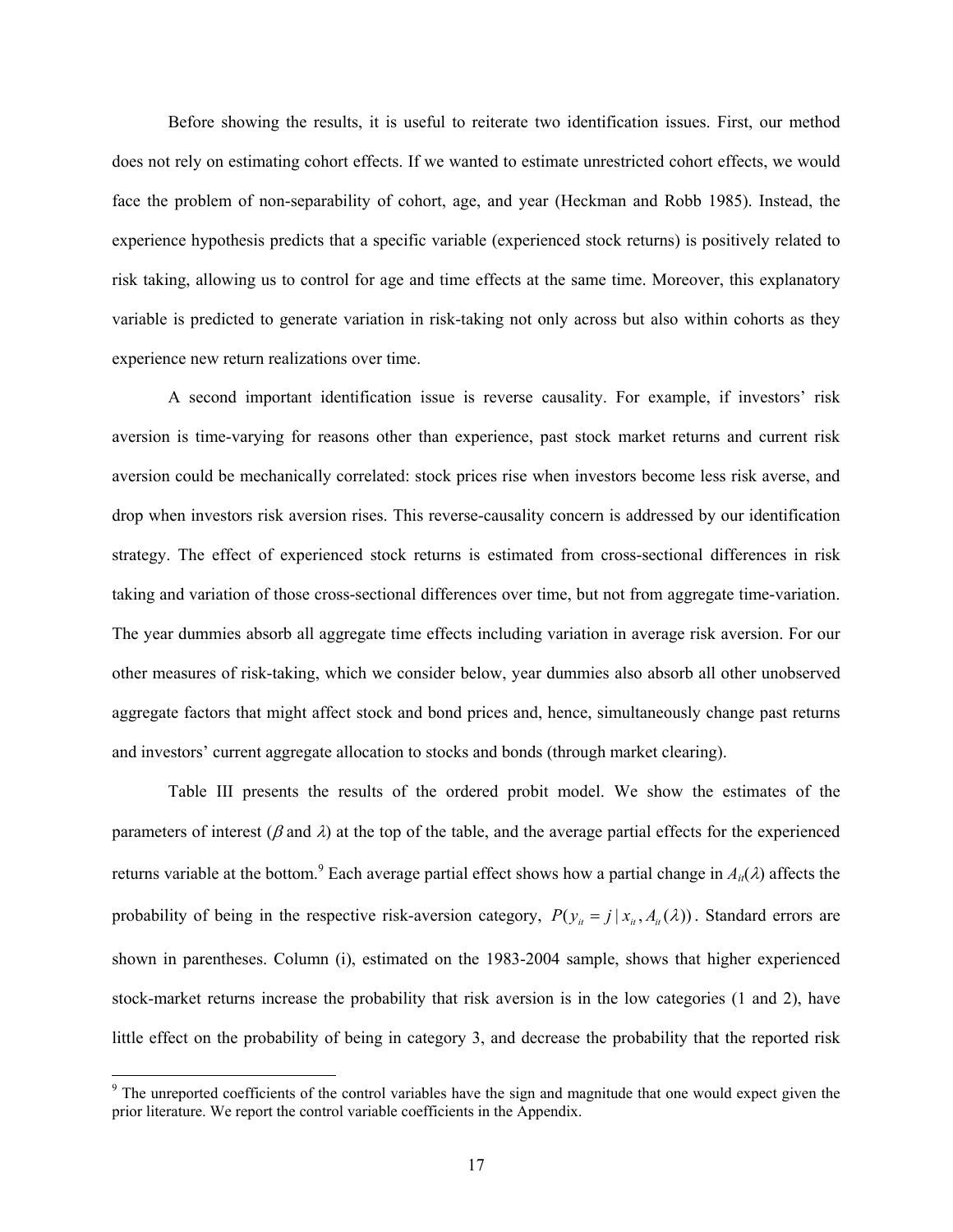aversion is in the highest category (category 4). Thus, stock-market returns experienced in the past have a significant and positive effect on risk tolerance. Recall from Table I that the difference between the 10<sup>th</sup> and 90<sup>th</sup> percentile of life-time average stock returns is about 5.1%. Applied to the average partial effects in Table III, Column (i), a change from the  $10<sup>th</sup>$  to the  $90<sup>th</sup>$  percentile implies a change in the probability of being in the highest risk-aversion category of about -1.210  $\times$  5.1%  $\approx$  -6.2%. Compared with the unconditional frequency 28.77% of this category (see Table II), this is an economically significant effect.

The estimate of 1.466 (s.e. 0.303) for the weighting parameter  $\lambda$  implies that more recent returns are weighted more heavily, but also that even returns experienced many years in the past still affect households' level of risk aversion. Of course, there is a substantial standard error around the point estimate, but weights that are increasing with the time lag  $(\lambda < 0)$  are ruled out and the estimates imply non-negligible weights of returns early in life. Apparently, the memory of these early experiences fades away only very slowly.

As Table III shows, adding the liquid asset controls in Column (ii), or applying SCF sample weights to undo to the oversampling of high-income households in Columns (iii) and (iv) does not lead to any substantial change in the results.

### *B. Stock-market Participation*

For our second estimation, the effect of life-time average returns on stock-market participation, we estimate the following probit model,

$$
P(y_{ii} = 1 | x_{ii}, A_{ii}(\lambda)) = \Phi(\alpha + \beta A_{ii}(\lambda) + \gamma' x_{ii}),
$$
\n(4)

where the binary indicator  $y_{it}$  equals 1 if the stock holdings of household  $i$  at time  $t$  are greater than zero. We estimate the model with maximum likelihood. We are interested in the effect of experienced returns,  $A_{it}(\lambda)$ , on the probability of stock-market participation and focus on the partial effect  $\partial P(y_i = 1 | x_i, A_i(\lambda))/\partial A_i(\lambda)$ . Given the estimated parameters, we evaluate this partial effect at every sample observation and average across all observations to obtain the average partial effect.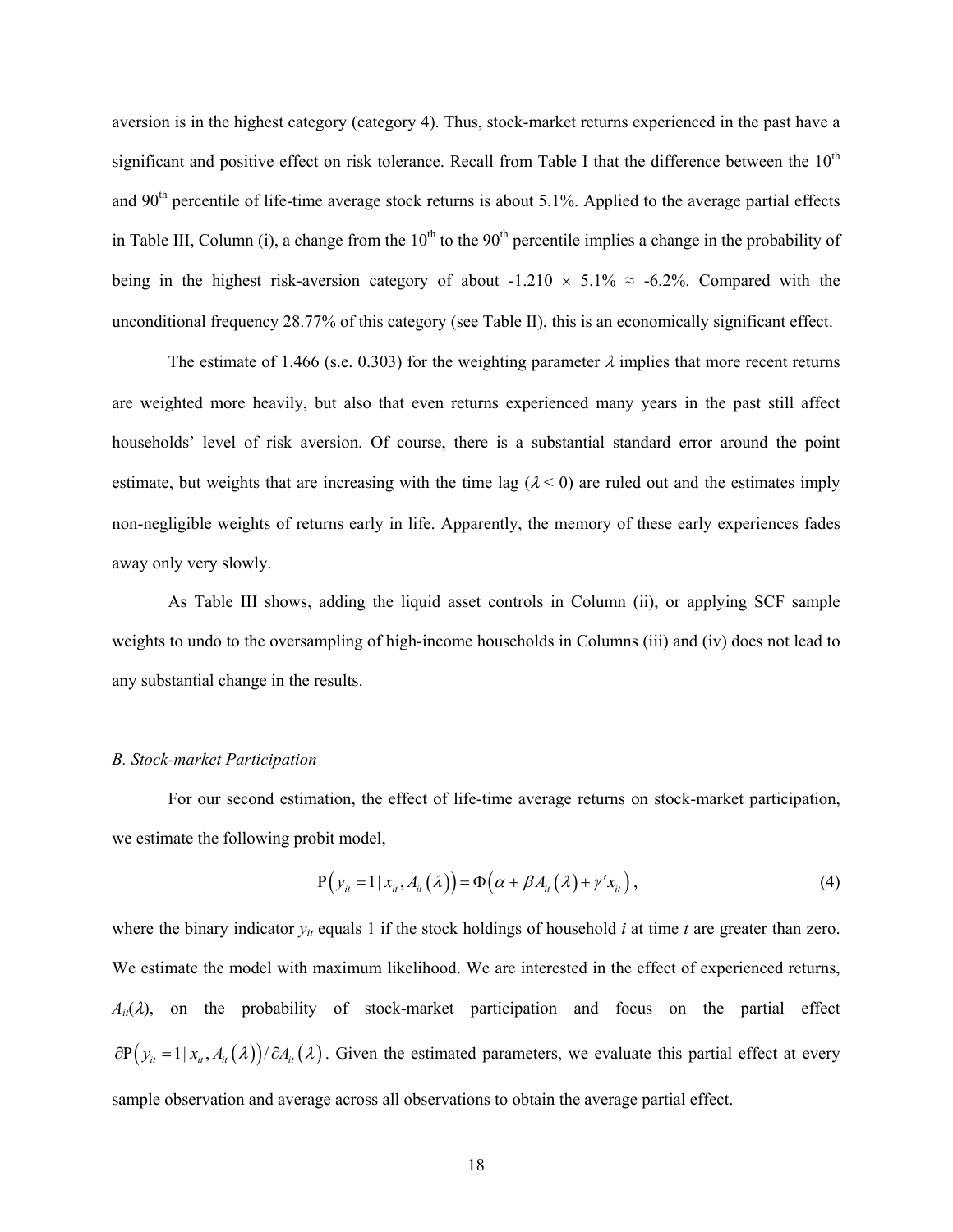The vector  $x_{it}$  includes the same income and demographics controls as in the ordered probit model above. Controlling for liquid assets is particularly important in this context since a standard fixed participation-cost model predicts that stock-market participation is positively related to the level of liquid assets and past stock returns are likely to be positively correlated with current liquid assets.

Table IV reports the estimates from our probit model. As shown in Column (i), the life-time average returns have a positive and highly significant effect on stock-market participation. The average partial effect of 2.086 (s.e. 0.334) means that a change from the  $10<sup>th</sup>$  to the  $90<sup>th</sup>$  percentile of experienced stock returns (5.1%, taken from Table I) leads to an increase of about  $2.086 \times 5.1\% \approx 10.6\%$  in the probability that a household participates in the stock market. Thus, the stock-market return experience of different cohorts appears to have a large effect on stock-market participation.

As with the previous measure, elicited risk aversion, the estimate of 1.300 (s.e. 0.188) for the weighting parameter  $\lambda$  implies that households' stock-market participation decisions are affected by returns many years in the past, but rules out weights that are increasing with the time lag ( $\lambda$  < 0). The weighting parameter is remarkably similar to the estimate from the elicited risk-aversion model in Table III, even though the first measure is based on risk aversion reported by the interviewee and, thus, very different from risk-taking measures based on asset holdings. Yet, a significant part of the variation in both risk-taking measures can be traced to variation in experienced stock-market returns, with roughly similar weights on the history of past returns.

In Column (ii), we add the liquid assets controls. The estimated average partial effect of life-time average returns (1.514; s.e. 0.306) is slightly lower than in Column (i). The point estimate for  $\lambda$  is 1.162 (s.e. 0.266), which suggests somewhat higher weights on returns in the distant past than in Column (i). Columns (v) and (vi) redo the estimation with observations weighted with SCF sample weights. As the table shows, this has little effect on the results.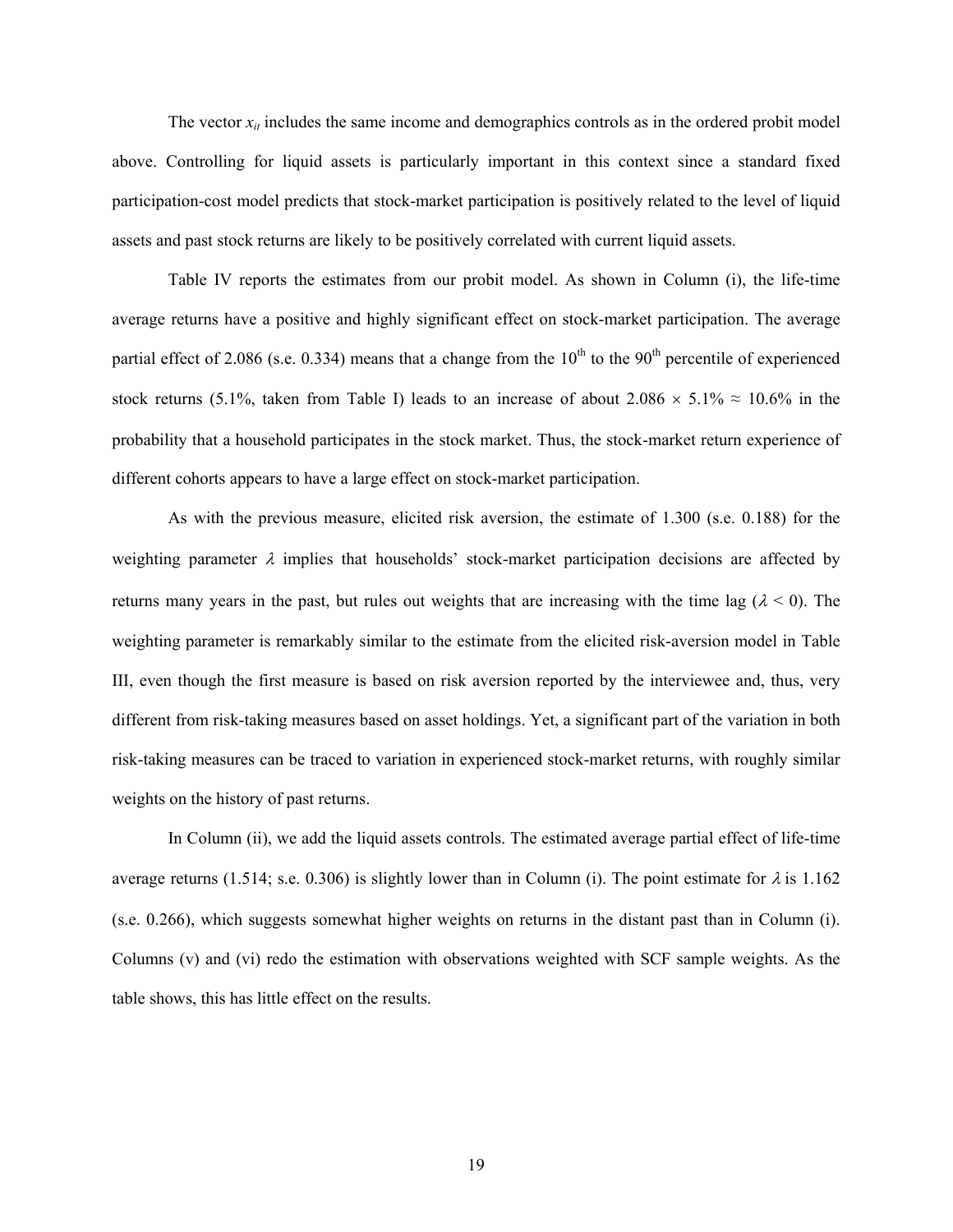## *C. Bond-market Participation*

As our third measure of risk taking, we turn to investment in long-term bonds and test how participation in bond markets is related to experienced (real) returns on long-term government bonds. We estimate the same probit model as for our stock-market participation measure. As column (i) of Table V shows, experienced bond returns have a positive effect on bond-market participation, very similar to the effect of experienced stock returns on stock-market participation. The average partial effect of 2.289 (s.e. 0.484) implies that that a change from the 10<sup>th</sup> to the 90<sup>th</sup> percentile of experienced bond returns (4.8%, see Table I) leads to an increase of about  $2.289 \times 5.1\% \approx 11.0\%$  in the probability that a household participates in the bond market. The point estimate for  $\lambda$  is lower than in case of stock-market participation, although the standard error (0.328) is quite high. Including liquid asset controls or weighting with SCF sample weights does not influence the results in a substantial way. Thus, bondmarket participation and stock-market participation both show positive correlation with the returns that individuals' experienced over their lifetimes in those markets.

### *D. Proportion of Liquid Assets Invested in Stocks*

Panel A of Table VI shows the estimated effect of experienced stock returns on the proportion of liquid assets that households invest in stocks. This measure allows us to control for fixed costs of stockmarket participation, which are likely to affect stock-market participation but not the share of stocks conditional on participating. We use a non-linear regression model to estimate the effect of experienced returns,

$$
y_{it} = \alpha + \beta A_{it}(\lambda) + \gamma' x_{it} + \varepsilon_{it}
$$
\n(3)

where  $y_{it}$  refers to the proportion of liquid assets invested in stocks. The model is nonlinear, because the experienced stock-market return,  $A_{ii}(\lambda)$ , is a nonlinear function of  $\lambda$ . We estimate the model with nonlinear least-squares. Unlike in the probit model, the partial effect of  $A_{ii}(\lambda)$  is now equal to the parameter β. The control variables are the same as in Tables III-V.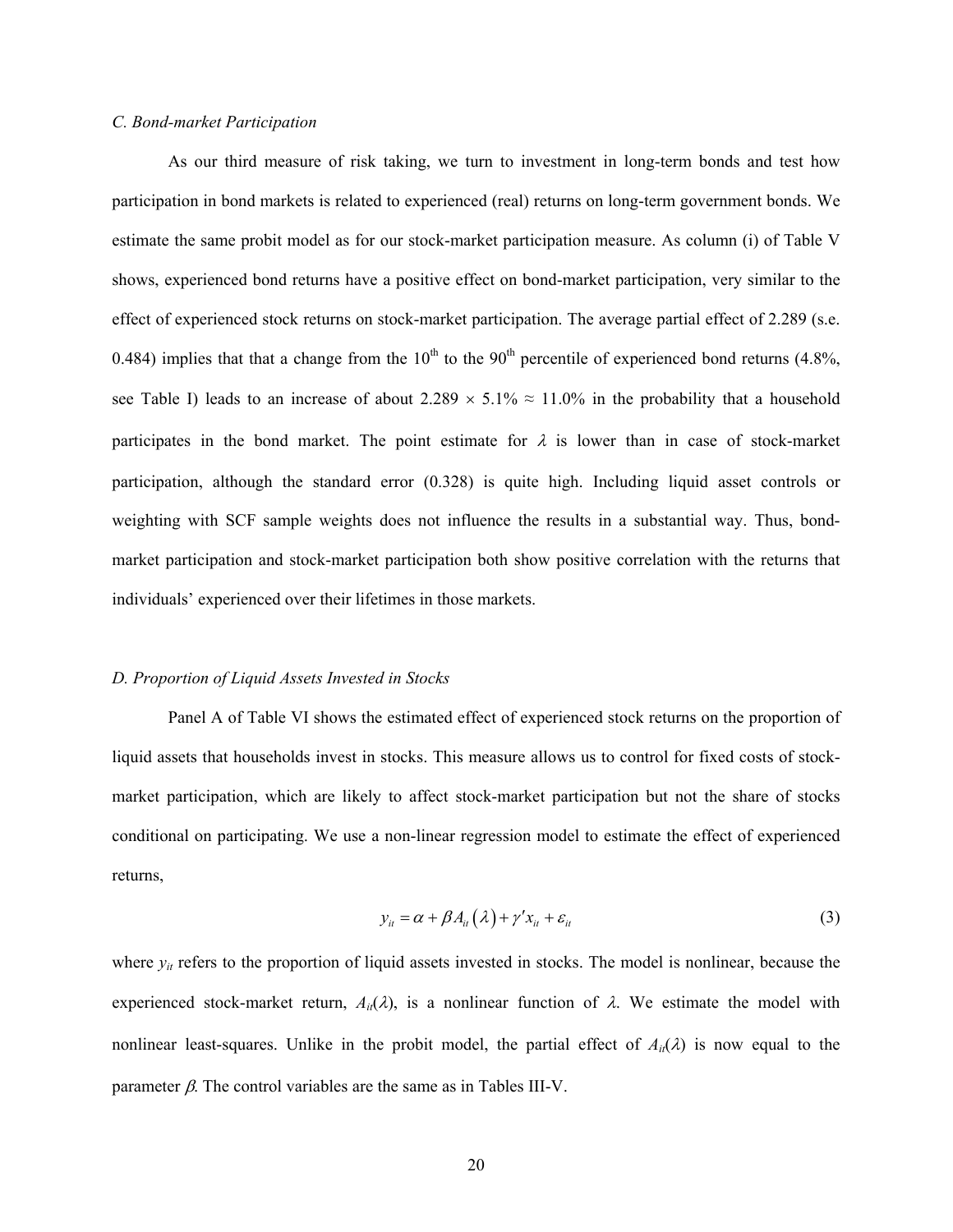As column (i) shows, the life-time average return has a positive and large effect on the proportion of liquid assets invested in stocks. The point estimate of 1.121 (s.e. 0.462) implies that a change from the 10<sup>th</sup> to the 90<sup>th</sup> percentile of life-time average returns (5.1%) leads to an increase of about 1.121 × 5.1%  $\approx$ 5.7% in the percentage allocated to stocks. Adding the liquid asset controls in column (ii) has little effect on the estimates. Weighting observations with SCF sample weights in columns (iii) and (iv), however, yields somewhat higher point estimates for both  $β$  and lower estimates for  $λ$ .

This finding is remarkable since it is a common result in the empirical literature on household portfolio choice that, once one restricts the sample to stock-market participants, it is hard to find *any* household characteristics that have economically significant correlations with the portfolio risky asset share (see Curcuru, Heaton, Lucas, and Moore (2004), and Brunnermeier and Nagel (2008) for recent evidence, and the control variable coefficients reported in Appendix C and Table A.1). In light of this evidence, experienced stock-market returns emerge as one of the major factors that influence a households' willingness to bear stock-market risk.

The point estimate for  $\lambda$  in column (i) is 1.553 (s.e. 0.616), which suggests weights that are declining a little faster than linearly. This estimate for  $\lambda$  is in the ballpark of the  $\lambda$ -estimates in the elicited risk-aversion model in Table III and the stock-market participation model in Table IV. The similarity of the estimates is noteworthy since elicited risk aversion is a measure based on a very different approach (survey question versus investment choice) and stock-market participation and choice of the risky asset share conditional on participation are possibly quite distinct decisions. The similarity is reassuring for our interpretation that the all of these variables capture a common attitude to financial risks and are subject to a common influence of macroeconomic experience.

We also test how the proportion of liquid assets allocated to stocks responds to the differential returns of stocks and bonds. Assuming the perspective of an investor choosing between investment in stocks and in bonds, the experience hypothesis predicts that only if stocks performed better than bonds over the lifetime of the investor, she will increase her investment in stocks relative to bonds. Panel B of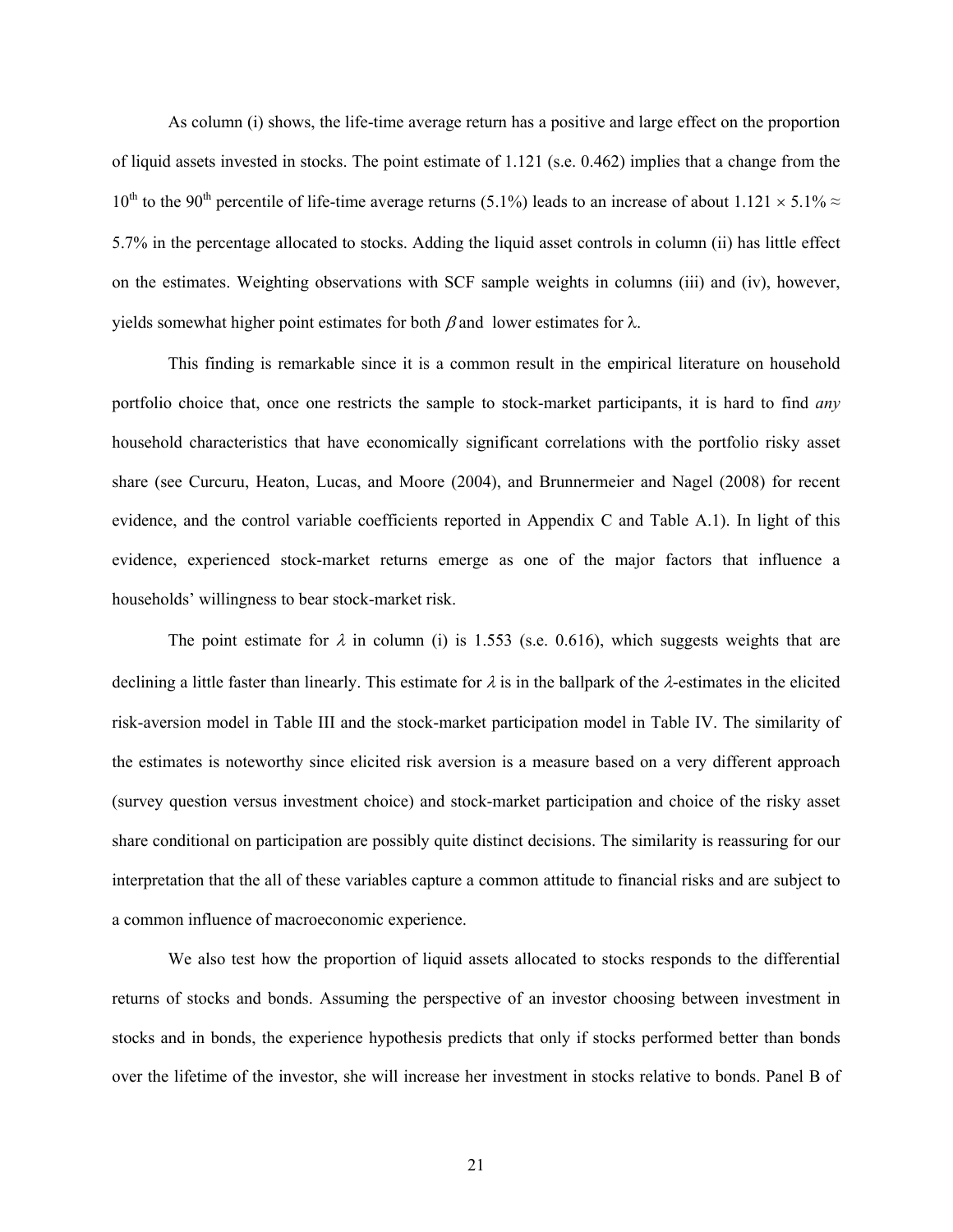Table VI repeats the regressions of Panel A with experienced excess returns, measured as stock-market returns in excess of long-term bond returns. We find that experienced excess returns explain household's allocation to stocks even better than mere stock returns. The point estimates for *β* are higher than in Panel A, and the estimates for  $\lambda$  are moderately higher, too. The results are also similar if we restrict the sample to households that participate both in stock and bond markets and, hence, can presumably change their allocation to both stocks and bonds relatively flexibly, without facing some fixed participation cost. Repeating the regressions of column (ii) with the sample restricted to only households that participate in both stock and bond markets (not tabulated) yields estimates for  $\beta$  of 2.736 (s.e. 0.73) and 1.782 (s.e. 0.384) for λ.

## *E. Using Stock and Bond Returns Jointly to Explain Risk-taking*

As an additional test of the experience hypothesis, we compare the predictive power of experienced stock returns and experienced bond returns for all of our risk measures. The experience hypothesis predicts that stock-market experiences are most relevant for the stock-based measures and bond-market experiences are most relevant for bond-based measures, but not cross effects.

To test these more subtle implications of the experience hypothesis, we relate all four of our risk measures simultaneously to experienced stock returns and to experienced bond returns. That is, we re-run the specifications of column (ii) in Tables III, IV, V, and VI (Panel A) with both experienced real stock returns and experienced real bond returns as explanatory variables. Since estimating separate weighting parameters for both stock and bond returns within the same model would be too demanding on the data and would not produce statistically reliable results, we fix the weighting parameters at the values obtained in Tables III, IV, VI, and VI (Panel A) for stock returns and Table V for bond returns. Table VII reports the results. In the first three columns, labeled "Full sample," we use all the available data, as in Tables III-V. In the last two columns, the regressions with the percentage share invested in stocks as the dependent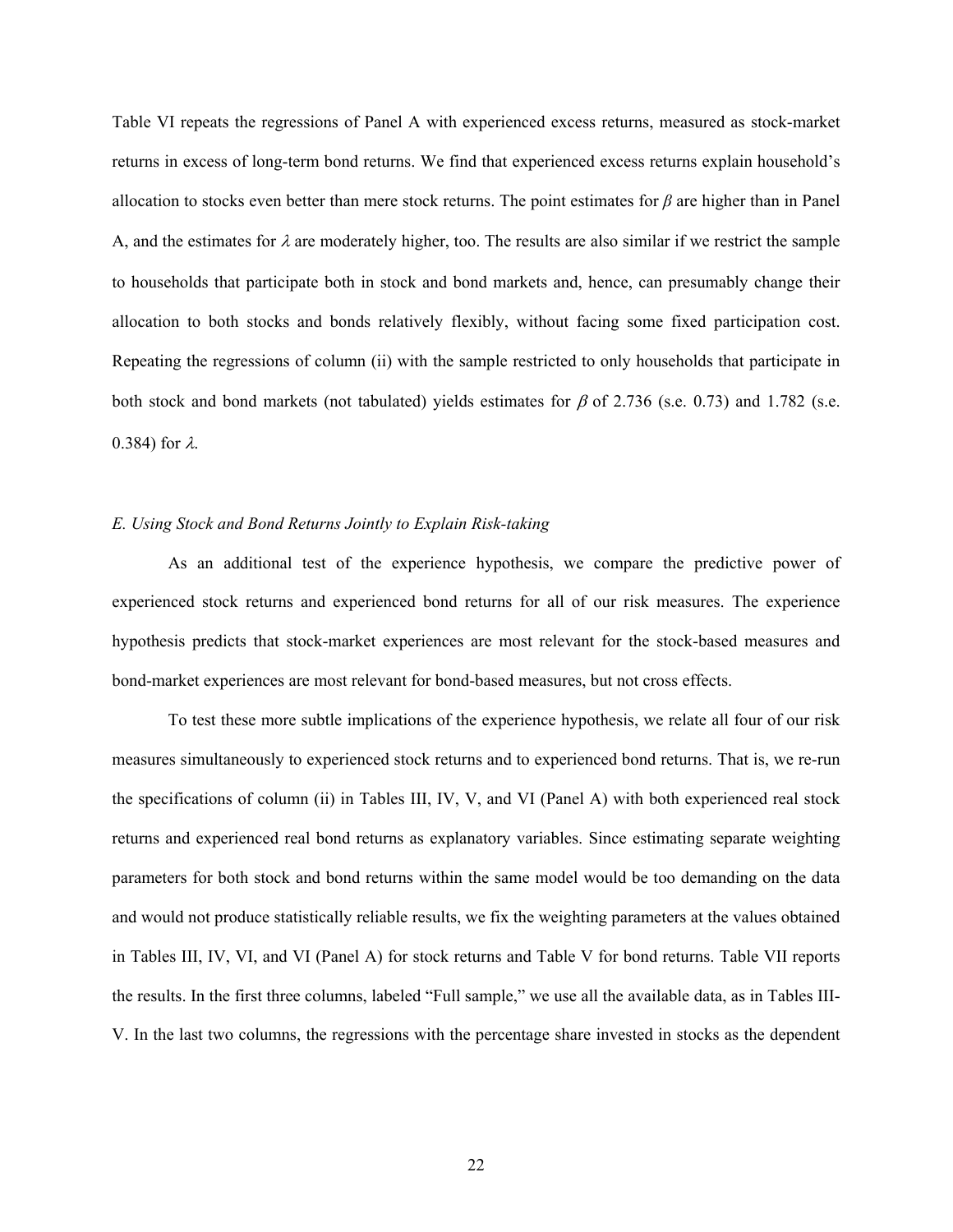variable are run both for the sample of stock market participants (as in Table VI) and for the sample of those that participate both in stock and bond markets.

We find that stock-based risk-taking measures are strongly positively related to experienced stock returns but unrelated or slightly negatively related to bond return experiences. Bond-market participation, in contrast, is strongly positively correlated with bond return experiences but unrelated or slightly negatively related to stock return experiences. Elicited risk aversion is negatively related to both stock (weakly) and bond return (strongly) experiences. Hence, all estimates corroborate the experience story.

The results also help to further address concerns about unobserved wealth effects, i.e., the alternative interpretation that the correlation of return experiences with unobserved wealth components, coupled with wealth-dependent risk aversion, explains our results. Since both past stock and bond returns should be positively related to wealth, one would expect both stock and bond returns to predict each of the risk-taking measures with the same sign. This is not the case.

Disentangling the joint roles of stock and bond returns also provides some hints on the question whether the life-time experiences we measure affect preferences or beliefs. The results are most easily reconciled with a belief-based story: If individuals' beliefs about future returns are positively related to their return experience with this *particular* asset class, stock returns should matter most for the stockinvestment-based risk-taking measures, while bond returns should matter most for bond-market participation. A simple preference-based story, instead, in which individuals' level of relative risk aversion depends on past experiences of stock and bond returns, would not predict such differential effects of stock and bond returns on the different risk-taking measures. Only more elaborate preferencebased theories, where individuals' "tastes" for different asset classes depend on their return experiences with this particular asset class, could match the last set of results.

### *F. Methodological Variations and Robustness Checks*

We check the robustness of our results to several further variations in methodology, all of which are reported in detail in Appendix D and Appendix-Table A.2.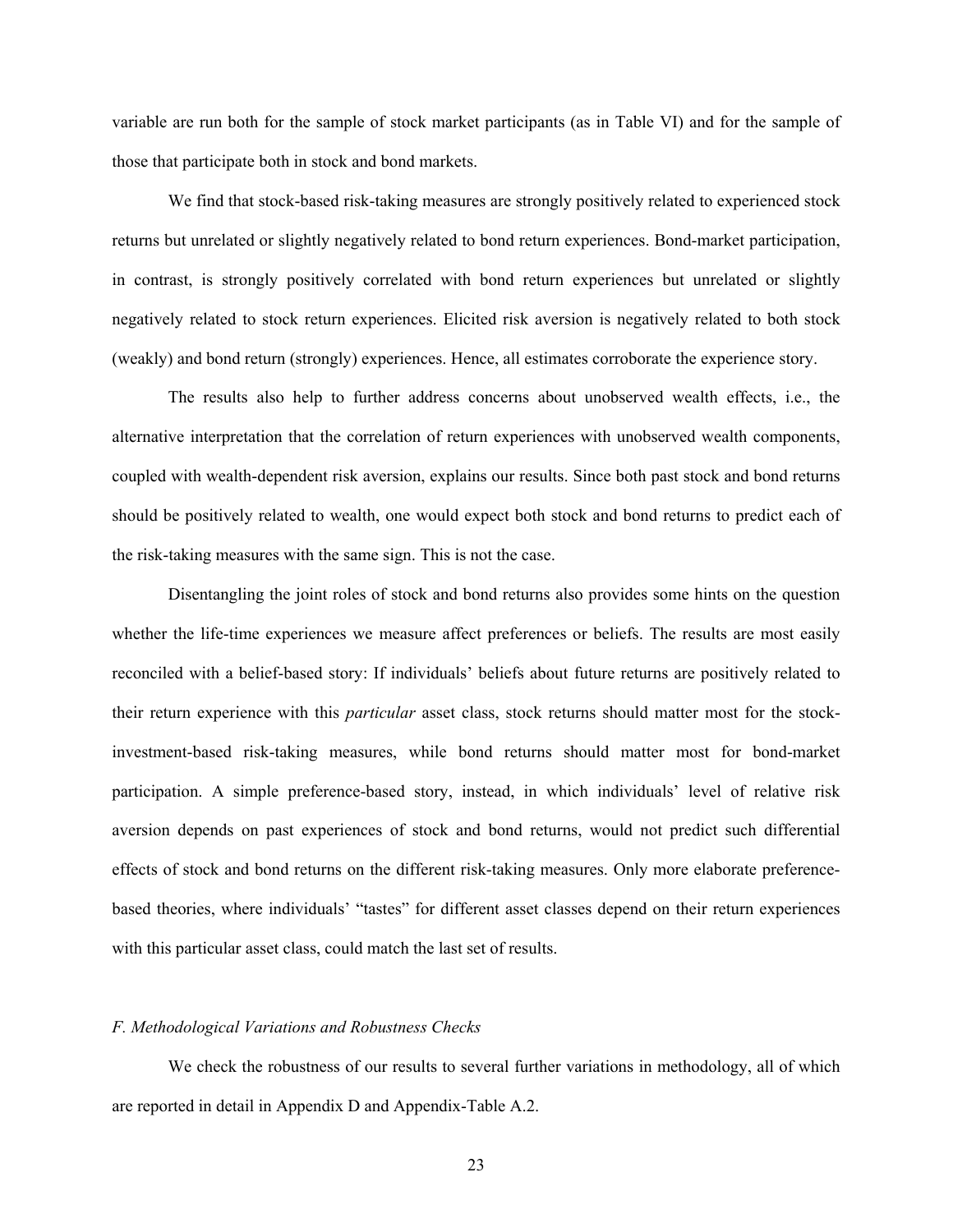*Including retirement assets.* First, we add retirement assets to our measure of liquid assets and include stocks held in retirement accounts in our stock market participation and percentage allocation to stocks measures. The SCF offers information on the allocation of retirement assets (IRA, Keogh, 401(k), etc.) from 1989 on (when these assets become quantitatively more important as a fraction of households' total asset holdings). Before 2004, the allocation information is based on the very coarse categories of "most," "some," or "no" assets being in stocks, requiring additional assumptions for the estimations with liquid assets invested in stocks as the dependent variable. Because the survey provides no information on the split between bonds and short-term deposits and money market funds in those years, we cannot reestimate the model bond-market participation measure with retirement assets included. (See Appendix D for more details.) For the other risk measures, the results are generally similar to those reported above. As shown in the first block of Appendix-Table A.2, we obtain the coefficient estimates  $\beta$  = -3.214 (s.e. 1.096) for the measure of elicited risk aversion,  $\beta$  = 9.652 (s.e. 1.218) for stock-market participation, and  $\beta$  = 1.086 (s.e. 0.365) for the percentage of liquid assets invested in stocks related to experienced real stock returns, which are close to the prior estimates of -3.384, 6.275, and 1.408 estimated in Tables III, IV, and VI (Panel A). The estimates for  $\lambda$  are also quite similar, albeit a bit higher in case of the percentage of liquid assets invested stocks.

*Variation in starting point.* In our analyses above, the starting point for life-time experiences is set at birth. This should not be a crucial assumption because our weighting function can place low or high weight on returns experienced early in life. For example, if returns realized during the first 10 or 20 years of their life do not matter much, our weighting function should be able to approximately adapt to this with a relatively high value of  $\lambda$ . In this example, if the starting point was set later than birth, then the weighting function should adapt to this with a lower value of  $\lambda$ . In Table A.2 we test this intuition, setting the starting point either at 10 years after or at 10 years before birth. For all risk-taking measures, we still find a statistically highly significant effect of experienced returns on risk taking, but the magnitudes of  $\beta$ and  $\lambda$  vary depending on the starting point. With a starting point 10 years after birth, for example,  $\lambda$  is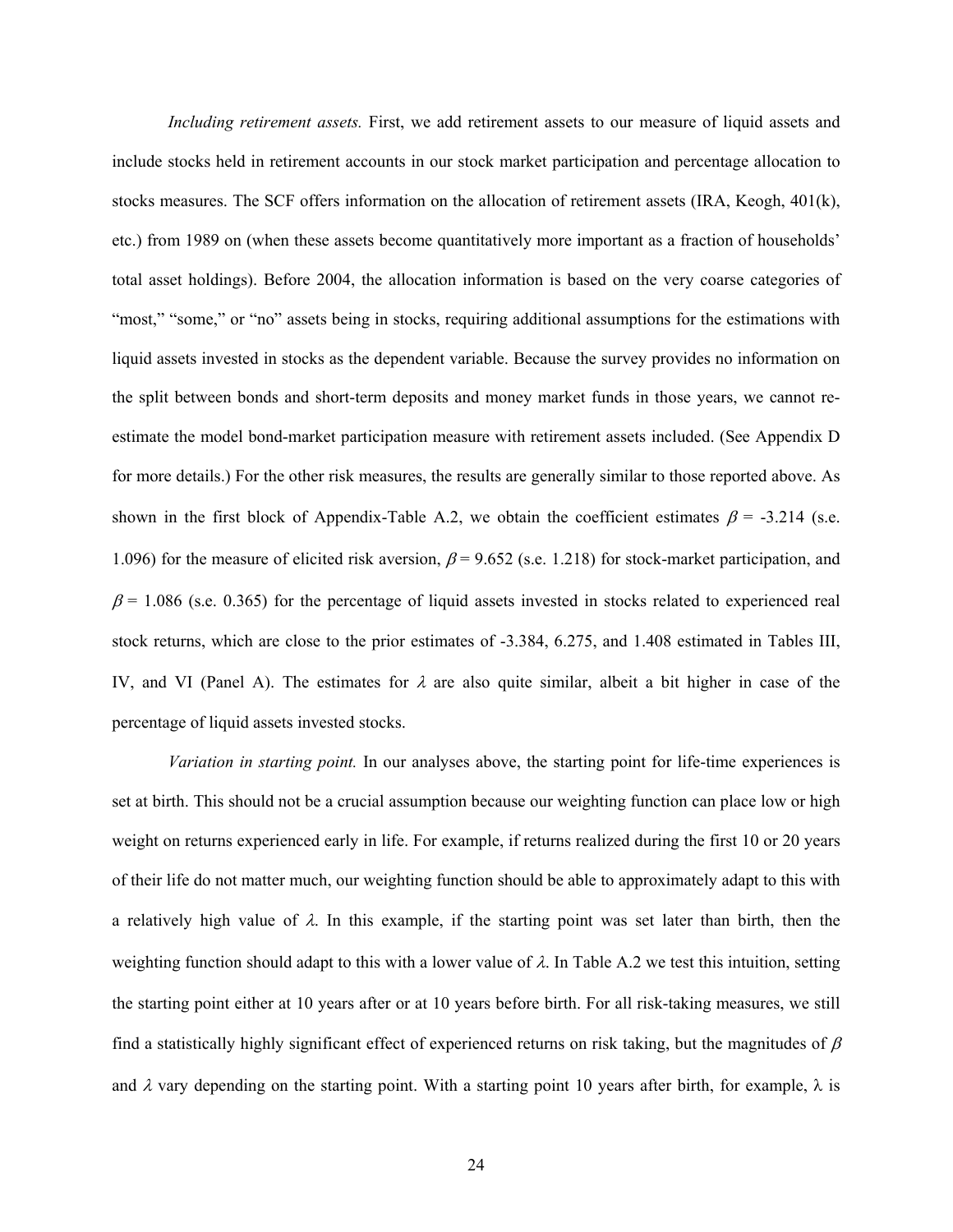lower, as observations early in life are now excluded from the weighted-average return, and there is less need to downweight early observations. The point estimates for  $\beta$  are generally lower, too, which partly reflects the fact that the experienced return, now averaged over are shorter sample, is more volatile, which is partly compensated for by the lower value of  $\beta$ .

*Including cohort dummies.* A major advantage of our empirical approach over prior attempts to estimate personal-history dependent risk-taking (via cohort dummies) is that we can simultaneously control for age and time effects. We are also able to distinguish our findings from unrestricted cohort effects since the experience hypothesis predicts a *specific*, signed relationship between macroeconomic experiences and risk-taking. Sufficient statistical precision permitting, we can go even further and include cohort dummies in addition to time and age dummies. Our main explanatory variable, the life-time weighted average return, varies not only across, but also within cohorts. Since neither age nor time effects fully capture the within-cohort variation, we can, in principle, identify the experience effect just from within-cohort variation. In the estimation shown in the fourth block of estimates in Table A.2, we include as many cohort dummies as possible up to the point that age, time, and cohort dummies are not perfectly collinear. In this way, the control variables span as much as possible of the variation that can be spanned by age, time, and cohort effects. This approach allows us to rule out the possibility that the experienced returns effects pick up the effects of some unobserved cohort effect that happens to be correlated with experienced returns. The statistical limit to including cohort dummies is that it restricts the identifying variation to just within-cohort variation orthogonal to age and time effects and excludes variation across cohorts, making it difficult, statistically, to detect the experienced return effects on risk-taking.

In the regressions with stock market participation and with percentage invested in stocks as the dependent variable, the point estimates remain similar after including cohort dummies, albeit with considerably higher standard errors. For the ordered probit with elicited risk aversion and the probit with bond-market participation, instead, the standard errors blow up to such high numbers that the estimates are rendered completely meaningless. Evidently, the within-cohort variation does not suffice to separate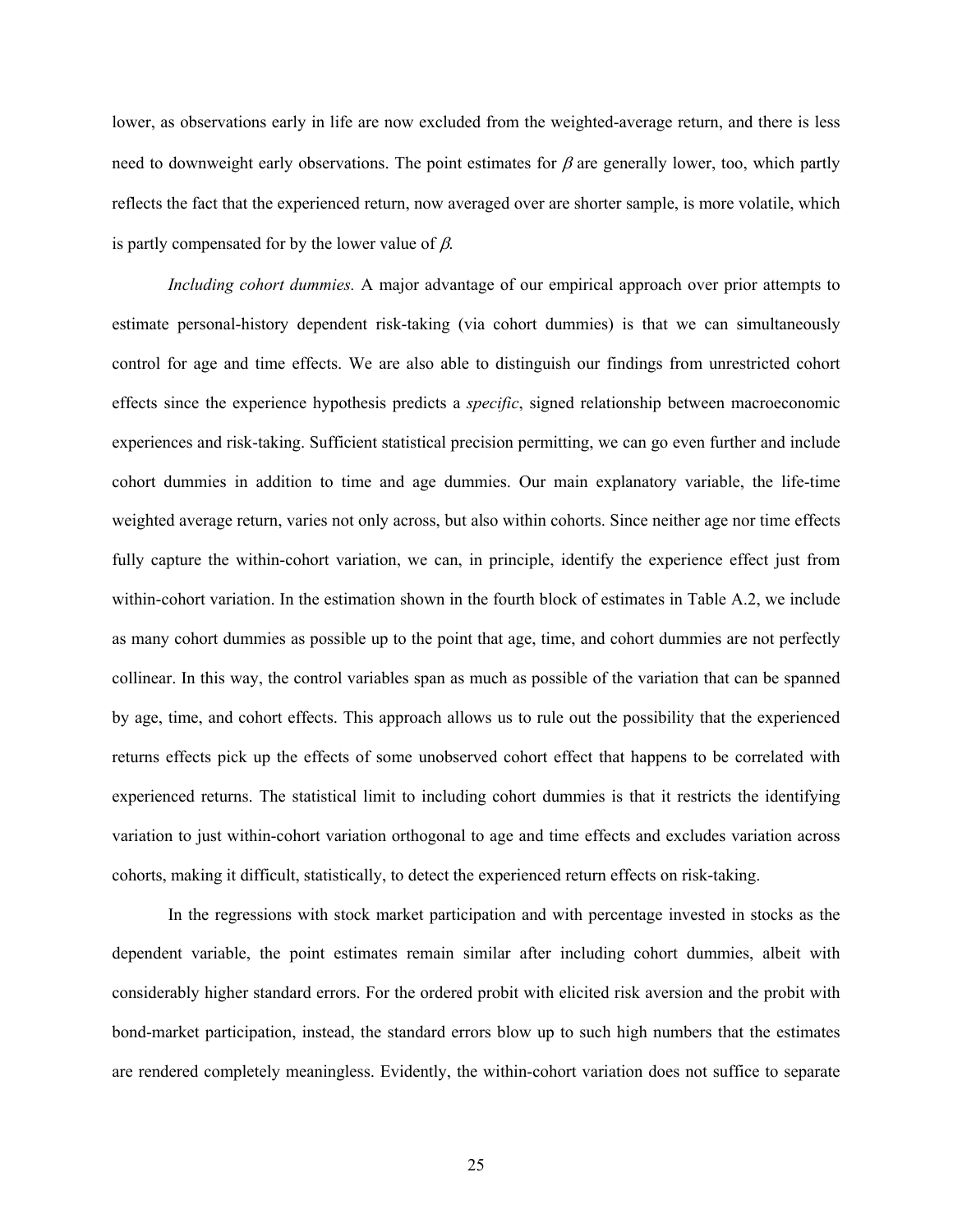out cohort effects and, at the same time, also estimate the weighting function parameter *λ*. For that reason, we investigate specifications in which we fix  $\lambda$  at the point estimates from the main analysis in the paper:  $\lambda = 1.422$ , from column (ii), Table III, and  $\lambda = 0.347$  from column (ii), Table V. We then estimate the remaining parameters. For elicited risk aversion, we obtain a point estimate of *β* that is smaller but of the same sign as in Table III and insignificantly different from zero. This implies that it is difficult to rule out that elicited risk aversion results could be driven by some unobserved cohort effects. For the bond-market participation results, we obtain a point estimate that is very close to that in Table V, but here, too, the standard error is too high to have much confidence in the estimate.

*Including Experienced Volatility*. We also test whether the experience hypothesis extends to an effect of experienced volatility on households' investment decisions. In the bottom block of Table A.2, we include an experienced volatility variable in addition to the weighted-average experienced returns. To calculate experienced volatility, we apply the same weighting function used for the experienced returns, but now estimating the weighted standard deviation instead of the weighted average of returns. To limit the demands on the estimation, we fix the weighting parameter at the point estimate for  $\lambda$  obtained in column (ii) of Tables III-VI and apply it both to the weighted average and the weighted standard deviation. We find that experienced volatility tends to be negatively associated with risk taking (with the exception of elicited risk aversion), but the effect is not consistently statistically significant. Most importantly, the inclusion of experienced volatility has little effect on the coefficient on weighted-average returns. While we do not conduct in an in-depth investigation of experienced volatility effects, it is useful to note that absence of a consistently strong relationship between the risk-taking measures and experienced volatility does not mean that households ignore the volatility of stock returns when making investment decisions. Rather, *differences* in experienced volatility do not seem to strongly relate to *differences* in risk-taking between individuals. It is also possible that experience of extreme events, in particular extreme downside events, affect risk-taking more strongly than volatility measures would suggest. But the rare nature of extreme events, combined with the unavoidable arbitrariness in deciding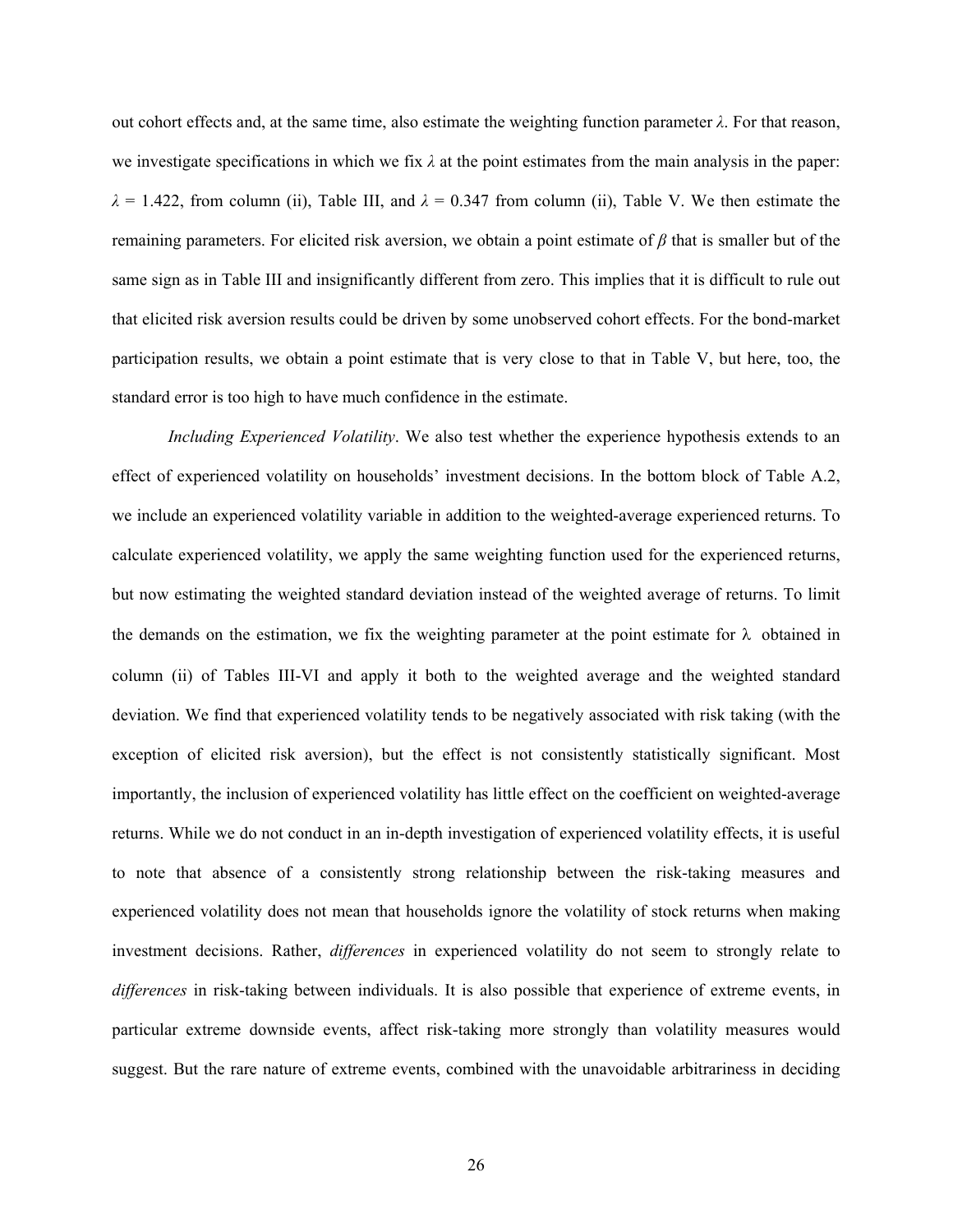what constitutes an extreme event, means that their effects are difficult to investigate empirically within our framework, and we leave an investigation of extreme events to future work.

*Clustered standard errors*. To check whether our regression residuals might have some positive correlation that leads to an understatement of standard errors, we cluster standard errors by year or by cohort. We find that clustering has little effect. For example, for the stock market participation probit model in Table IV, column (ii), clustering by year leads to slightly higher standard error estimates than the ones we reported in Table IV (1.408 for  $\beta$ ; 0.296 for  $\lambda$ ), while clustering by cohort leads to slightly lower standard error estimates (1.216 for β; 0.296 for λ). We obtain similar results for the other risktaking measures.

#### **IV. An Aggregate Perspective**

Our microdata estimates suggest that investors' personally experienced history of risky asset returns affects their willingness to take financial risks. Since experienced returns are correlated with risky asset demand at the micro-level, they should also be correlated with risky asset demand at the aggregate level. These experience-driven variations in aggregate demand could then help to explain variation in stock-market valuation levels over time. To provide some perspective on this issue, we perform a simple aggregation exercise: Based on our microdata estimates of how individuals weight their past return experiences, we aggregate the experienced stock-market returns across all U.S. households in each year and check whether this aggregate experienced stock-market return is correlated with stock-market valuation levels.

Since experienced returns are identical for individuals of the same age, we calculate experienced stock-market returns for each age group, in each year, based on a weighting parameter of  $\lambda = 1.25$  (i.e., roughly the average parameter estimate across all specifications with experienced stock returns as explanatory variable). Then we compute the weighted average of these experienced returns across age group, where each age group is weighted by its liquid asset holdings (as higher liquid assets means higher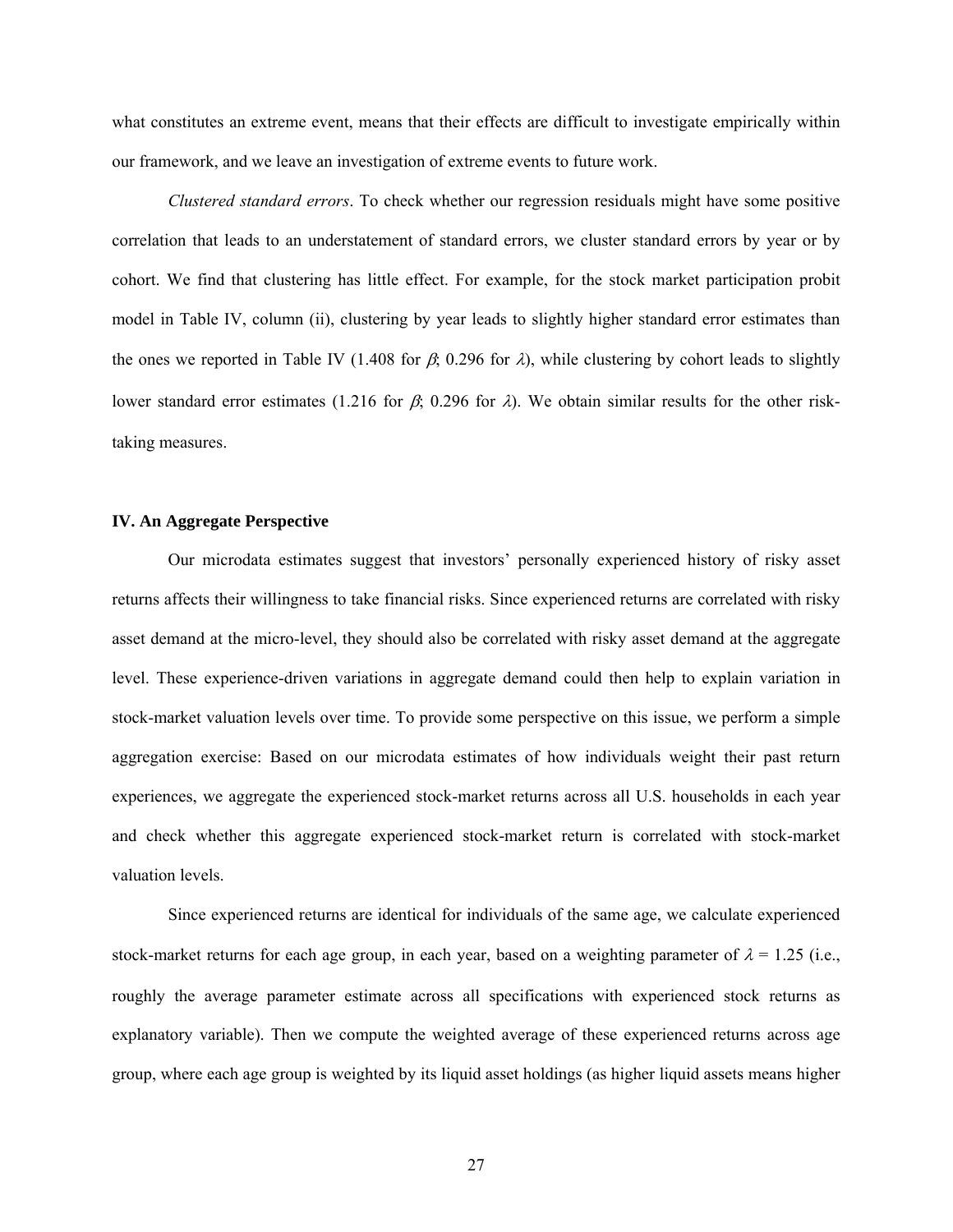impact on aggregate demand for stocks) multiplied with the SCF survey weight. The data on the liquid asset distribution across age groups, which is necessary to calculate the weights, is available only in those in years in which the SCF was administered. However, it turns out this liquid assets distribution is very stable over time. As plotted in Figure 3, the only exception is the year 1964, when the wealth definition in the SCF was substantially different.



**Figure 3: Distribution of liquid assets across age groups in each survey year.** For each survey year, we calculate the proportion of total aggregate liquid assets held by each age group, weighted by SCF sample weights. The graph shows the cumulated proportions from age 25 to 74.

The relative stability of the liquid asset distribution suggests that we can extend our calculation of the aggregate experienced returns beyond the SCF survey years by making the assumption that the liquid asset distribution in other years was similar to the one in the observed years. We therefore use the average of the liquid asset distribution from the SCF waves from 1968 - 2004 to weight experienced returns across age groups in all years from 1946 – 2004, the longest possible sample given that our stock return data starts in 1871 and we include investors up to age 74.

Figure 4 presents the results from this exercise. Each bar represents the aggregated experienced stock-market return of U.S. investors in the corresponding year. Figure 4 also plots the annual price-to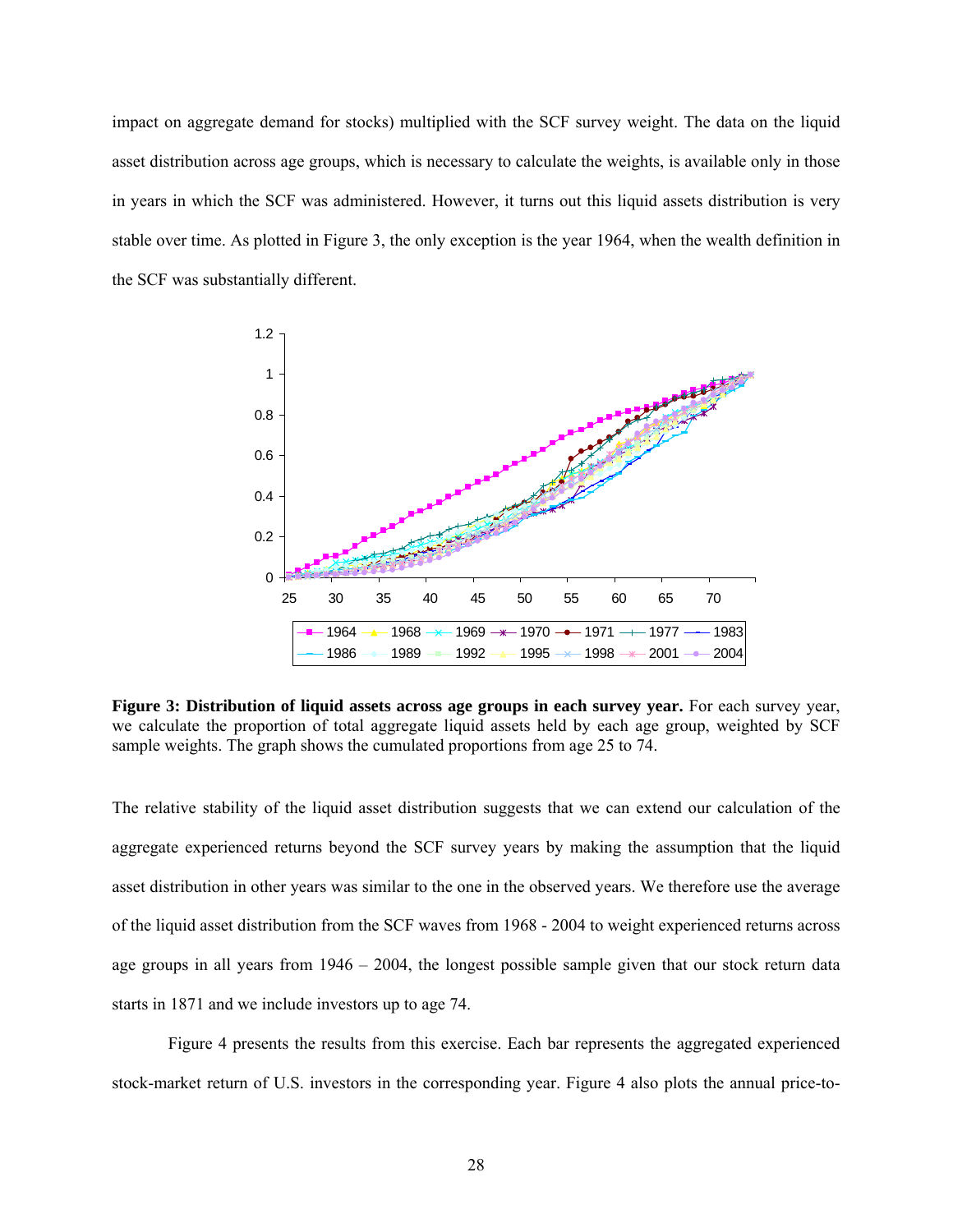earnings (P/E) ratio from Shiller (2005), which uses a ten-year moving average of earnings in the denominator and which is known to be negatively related to future stock-market returns. The two series are highly positively correlated. Periods of high equity market valuations (the 1960s and 1990s) coincide with periods when investors have high experienced stock-market returns, and periods of low valuation (late 1970s and early 1980s) coincide with investors having low experienced stock-market returns.



**Figure 4: Aggregated experienced real stock returns (** $\lambda = 1.25$ **) and equity market valuation 1946-2004.** 

Note that this correlation does not mechanically reflect the well-known positive correlation between P/E ratios and past returns. We estimate the weighting parameter  $\lambda$  from *microdata* on crosssectional differences between investors' risk-taking measures. We do not use aggregate data in the estimation, and  $\lambda$  is not chosen to match movements in the P/E ratio over time. For example, the weighting parameter estimated from the microdata could have turned out to be strongly negative, which would mean that investors place a lot of weight on returns experienced early in life, but less on more recent returns. In that case, the aggregate life-time average return would have been uncorrelated with recent stock-market returns and the time pattern of the bars in Figures 4 would look very different.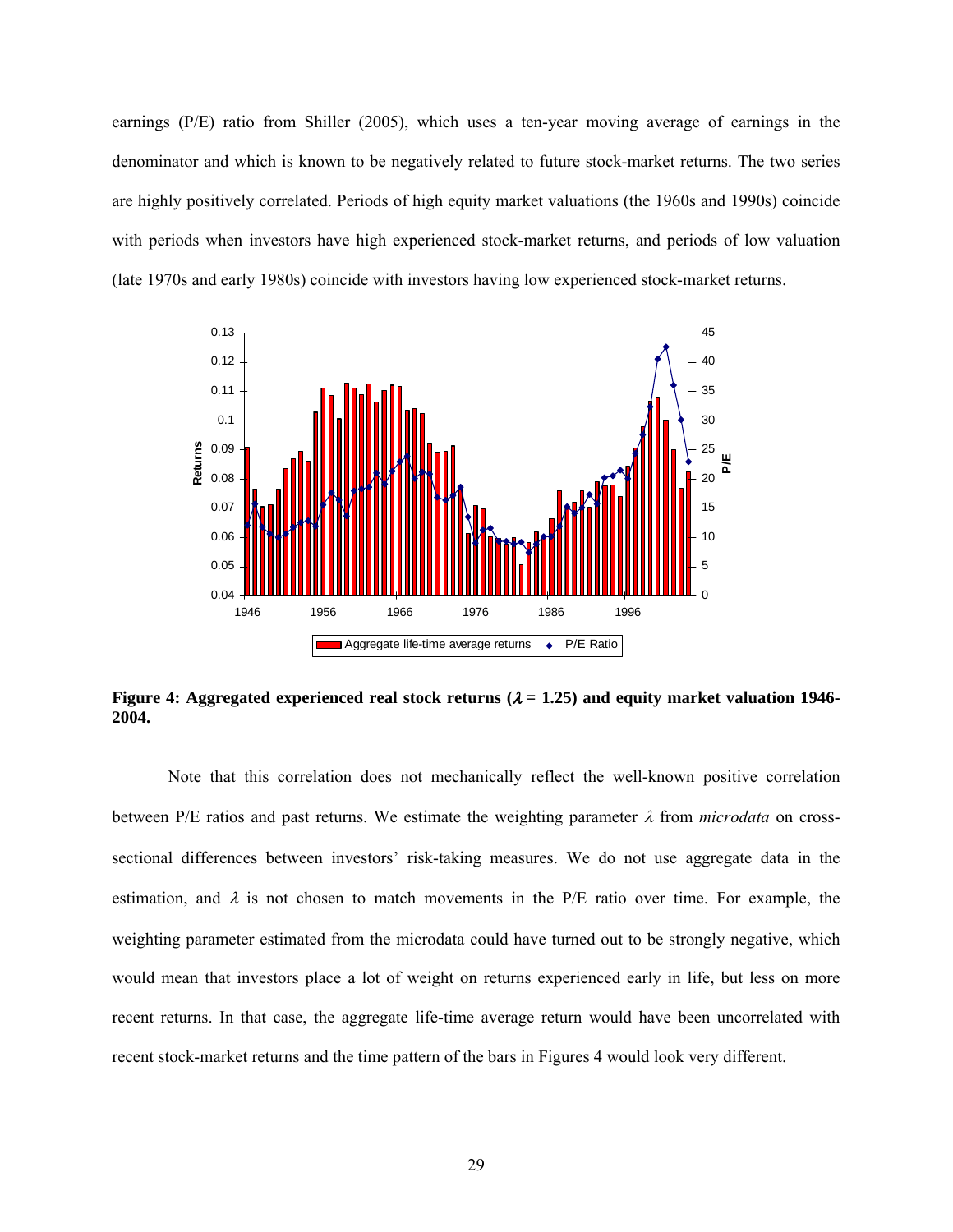This point is underscored in Figure 5. The figure shows the correlation between aggregated experienced stock returns and the P/E ratio for different choices of the weighting parameter  $\lambda$ . The figure demonstrates that the correlation between life-time average returns and the P/E ratios could easily have been smaller if the microdata-estimates of  $\lambda$  had turned out differently. The value of  $\lambda = 1.25$  is actually close to the maximum in Figure 5. And the range of point estimates between 1.0 and 2.0 that we obtained in most of our estimated models all yield a high correlation of around 0.6.



**Figure 5: Correlation between experienced real stock returns and P/E ratio for different choices of the weighting parameter** λ**.**

The high correlation between aggregate experienced stock returns and stock-market valuation levels adds credibility to our microdata estimates, as the estimates imply plausible time-variation in aggregate demand for risky assets. Our results thus suggest the possibility that personally experienced risky asset returns affect asset prices via changes in investors' willingness to take risk. We leave a further exploration of such asset-pricing effects to future work, as the scope of the current paper is focused on estimating relationships in microdata.

# **V. Conclusion**

Our results show that risky asset returns experienced over the course of an individual's life have a significant effect on the willingness to take financial risks. Individuals who have experienced high stock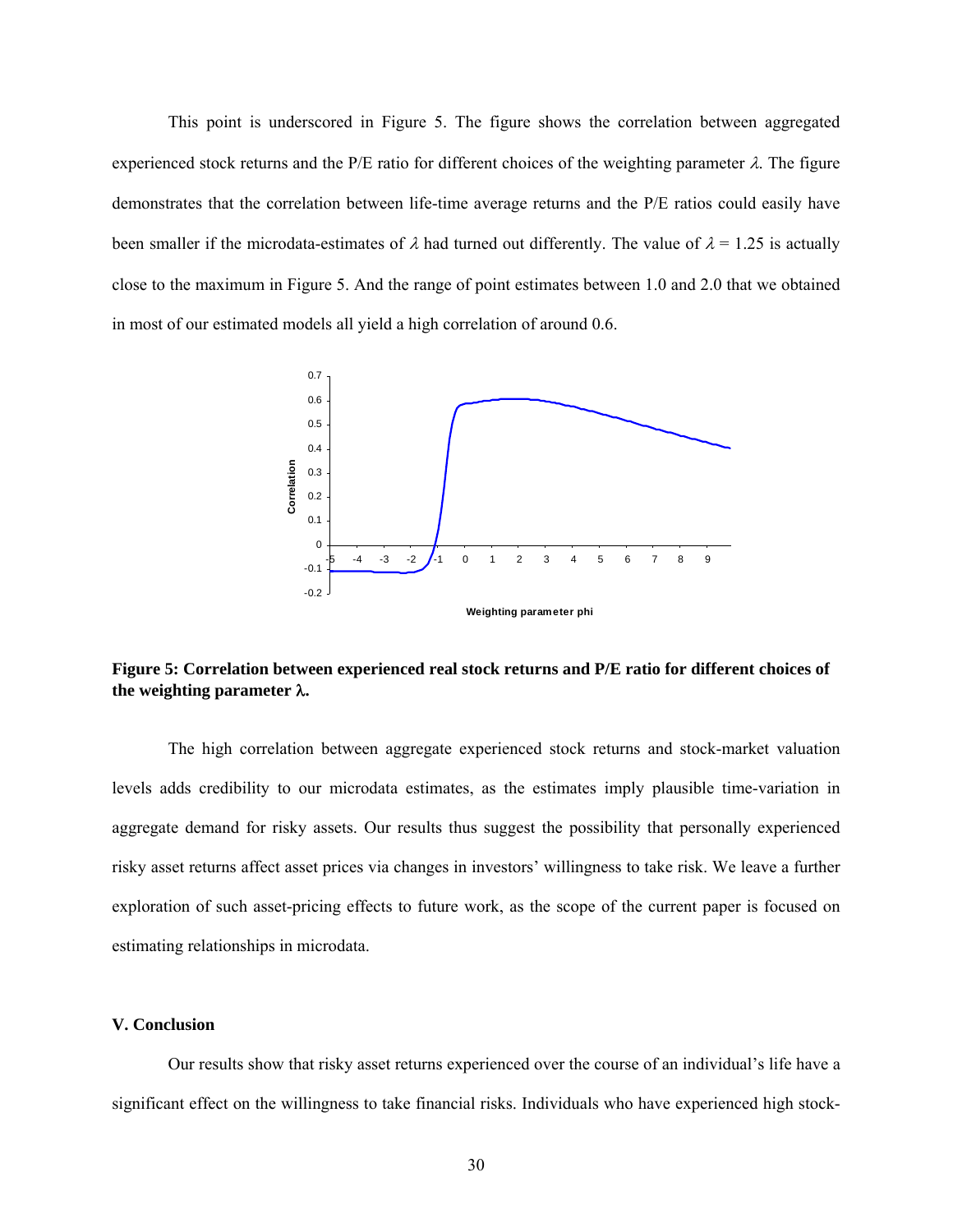market returns report lower aversion to financial risks, are more likely to participate in the stock market, and allocate a higher proportion of their liquid asset portfolio to risky assets. Individuals who have experienced high real bond returns are more likely to participate in the bond market. While individuals put more weight on recent returns than on more distant realizations, the impact fades only slowly with time. According to our estimates, even experiences several decades ago still have some impact on current risk-taking of older households.

Our results are consistent with the view that economic events experienced over the course of one's life have a more significant impact on individuals' risk taking than historical facts learned from summary information in books and other sources. If all investors at a given point in time were influenced by the same set of historical data, and all placed the same weight on past return observations, then the effect of those experiences would be absorbed by the time dummies in our regressions. It is the differential weighting of returns in the past by investors of different age that the experienced-return variables pick up in our regressions.

We remain agnostic at this point whether the experience effects on risk taking arise from experience-dependent beliefs or from endogenous risk preferences. In both cases, the dependence on "experienced data"—as opposed to "available data" in standard rational and boundedly rational learning models, for example—could have important implications for both explaining heterogeneity between economic agents at the micro-level and the dynamics of asset prices at the macro level. We offer some evidence that the beliefs channel seems to be important in follow-up work, Malmendier and Nagel (2009), where we show that inflation expectations are influenced by individuals' inflation experiences in similar ways as risk-taking is influenced by experiences of risky asset returns.

31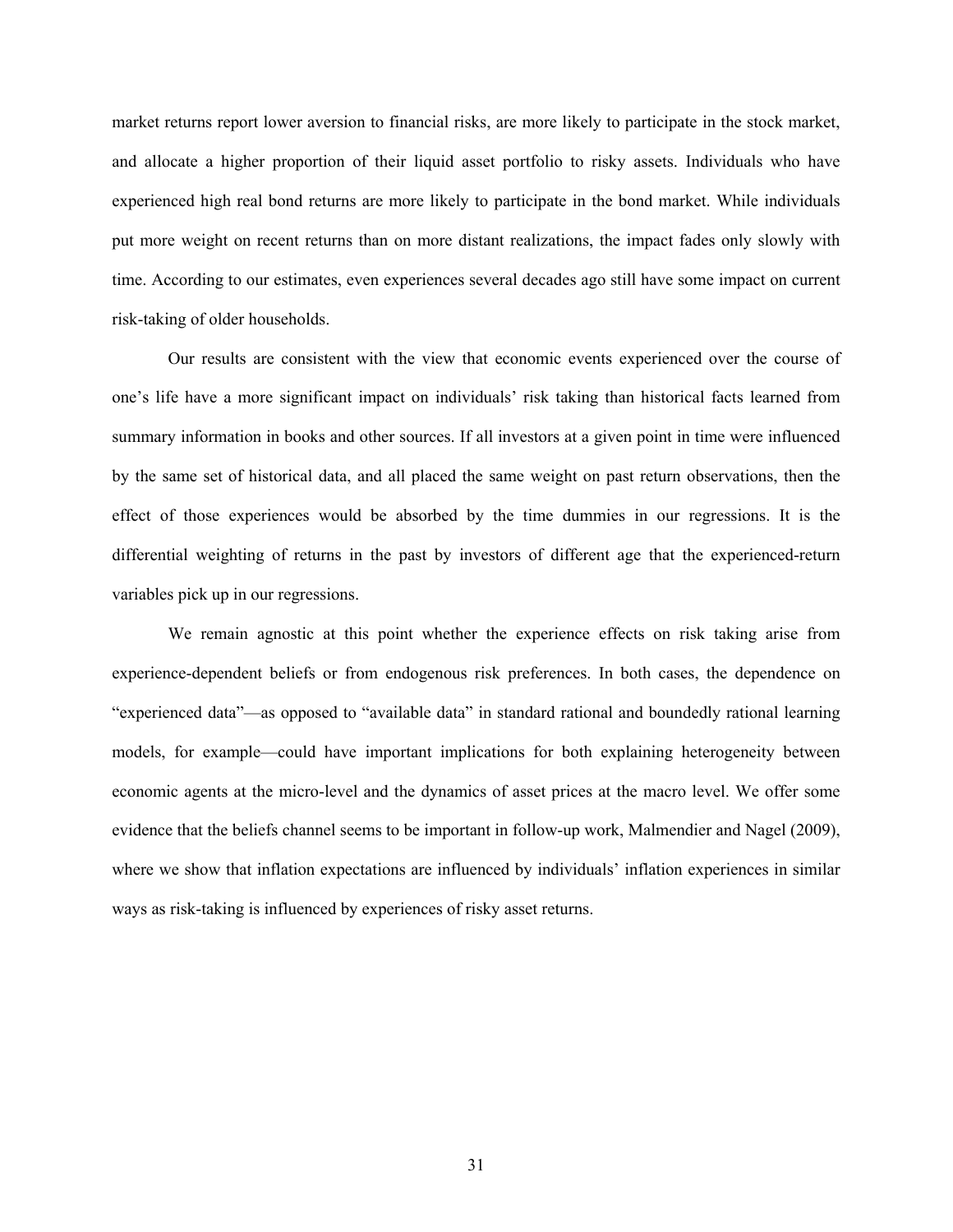## **References**

- Acemoglu, Daron and Joshua Linn, 2004. Market Size in Innovation: Theory and Evidence From the Pharmaceutical Industry, *Quarterly Journal of Economics*, 199, 1049-1090.
- Alesina, Alberto, and Nicola Fuchs-Schündeln, 2007. Good-bye Lenin (or Not?): The Effect of Communism on People's Preferences, *American Economic Review*, 97, 1507-1528.
- Ameriks, John, and Stephen Zeldes, 2004. How Do Household Portfolio Shares Vary With Age? *Columbia University Working Paper*.
- Ang, Andrew and Angela Maddaloni, 2005. Do Demographic Changes Affect Risk Premiums? Evidence from International Data, *Journal of Business*, 78, 341-380.
- Auerbach, Alan and Ronald Lee (eds), 2001. *Demographic Change and Fiscal Policy*. Cambridge University Press, Cambridge.
- Avery, Robert B., and Gregory E. Elliehausen, 1990. 1983 Survey of Consumer Finances: Technical Manual and Codebook, *Board of Governers of the Federal Reserve System Working Paper*.
- Becker, Gary and Casey Mulligan, 1997. The Endogenous Determination of Time Preference, *Quarterly Journal of Economics*, 112, 729-758.
- Bound, John and Sarah Turner, 2007. Cohort Crowding: How Resources Affect Collegiate Attainment *Journal of Public Economics* 91, 877-899.
- Bowles, Samuel, 1998. Endogenous Preferences: The Cultural Consequences of Markets and other Economic Institutions, *Journal of Economic Literature* 36, 75-111.
- Brunnermeier, Markus, and Stefan Nagel, 2008. Do Wealth Fluctuations Generate Time-Varying Risk Aversion? Micro-Evidence on Individuals' Asset Allocation, *American Economic Review* 98, 713-736.
- Camerer, Colin and Teck Ho, 1999. Experience-Weighted Attraction Learning in Normal Form Games, *Econometrica* 67, 827-874.
- Campbell, John Y., 2001. A Comment on James Poterba's "Demographic Structure and Asset Returns", *Review of Economics and Statistics* 83, 585-588.
- Card, David, and Lemieux, Thomas, 2000. Dropout and Enrollment Trends in the Post-War Period: What Went Wrong in the 1970s? In: J. Gruber (ed.), *An Economic Analysis of Risky Behavior Among Youth*. University of Chicago Press, Chicago, 439-482.
- Caroll, Christopher D., Karen Dynan, and Spencer D. Krane, 2003. Unemployment Risk and Precautionary Wealth: Evidence from Households' Balance Sheets, *Review of Economics and Statistics* 85, 586-604.
- Cogley, Timothy, and Thomas J. Sargent, 2005. The Market Price of Risk and the Equity Premium: A Legacy of the Great Depression?, *New York University Working Paper*.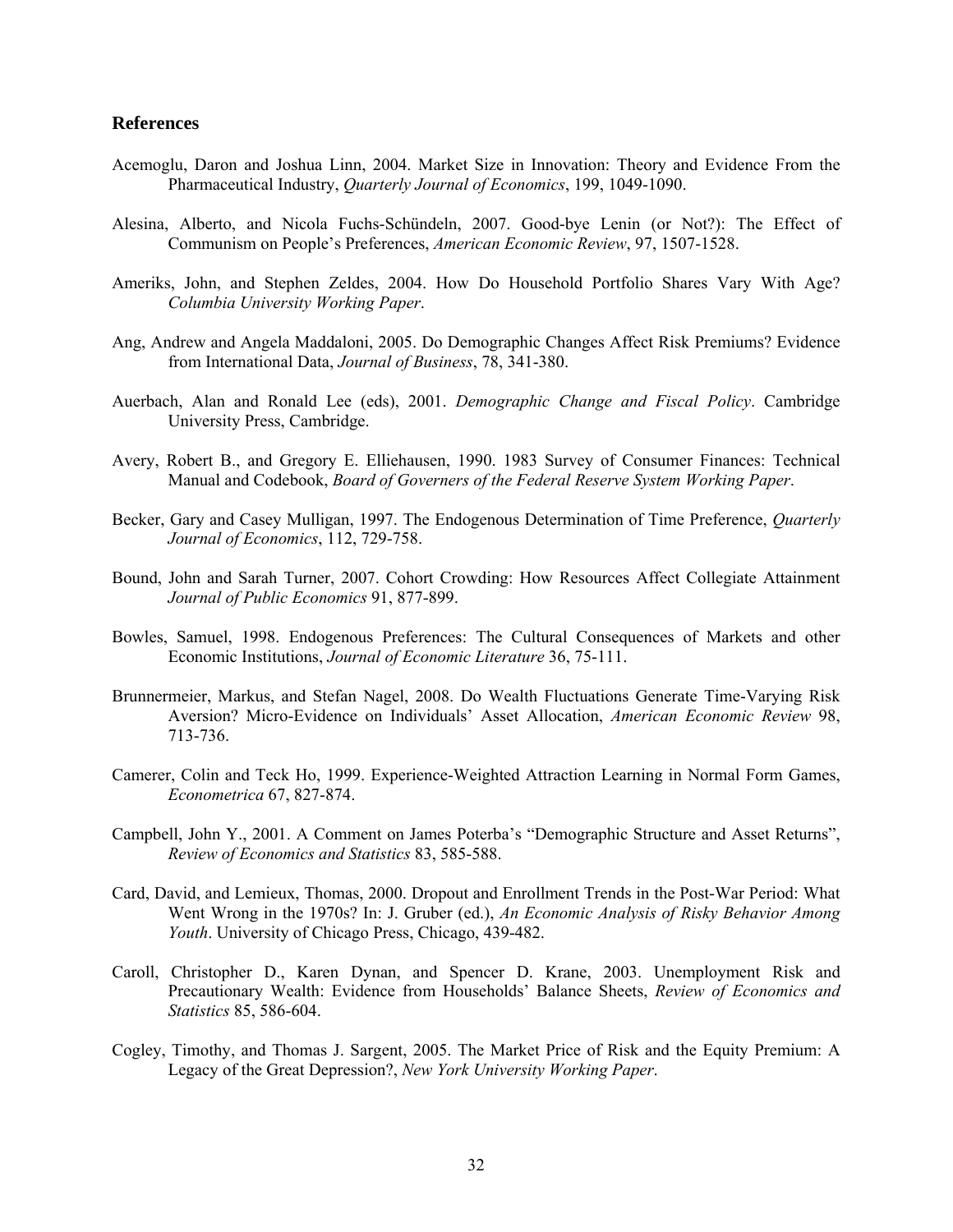- Choi, James; Laibson, David, and Andrew Metrick, 2002. Does the Internet Increase Trading? Evidence from Investor Behavior in 401k Plans, *Journal of Financial Economics* 64, 397-421.
- Curcuru, Stephanie, John Heaton, Deborah Lucas, and Damien Moore, 2004. Heterogeneity and Portfolio Choice: Theory and Evidence, *Handbook of Financial Econometrics*, forthcoming.
- Deaton, Angus, 1997. *The Analysis of Household Surveys: A Microeconometric Approach to Development Policy*, Johns Hopkins University Press, Baltimore MD.
- DellaVigna, Stefano and Joshua Pollet, 2007. Demographics and Industry Returns, *American Economic Review*, 97, 1667-1702.
- Dynan, Karen, Jonathan Skinner, and Stephen P. Zeldes, 2002. The Importance of Bequests and Life-Cycle Saving in Capital Accumulation: A New Answer, *American Economic Review* 92, 274- 278.
- Easterlin, Richard A., 1987. *Birth and Fortune: The Impact of Numbers on Personal Welfare*. University of Chicago Press, Chicago.
- Faig, Miquel, and Pauline Shum, 2006. What Explains Household Stock Holdings?, *Journal of Banking and Finance* 30, 2579-2597.
- Fair, Ray C. and Kathryn M. Dominguez, 1991. Effects of the Changing U.S. Age Distribution on Macroeconomic Equations, *American Economic Review* 81, 1276-1294.
- Fernandez, Raquel, Alessandra Fogli, and Claudia Olivetti, 2004. Mothers and Sons: Preference Formation and Female Labor Force Dynamics, *Quarterly Journal of Economics*, 119, 1249-1299, 2004.
- Friedman, Milton, and Anna J. Schwartz, 1963. *A Monetary History of the United States, 1867-1960*, Princeton University Press, Princeton, NJ.
- Geneakoplos, John, Michael J.P. Magill and Martine Quinzii, 2004. Demography and the Long-Run Predictability of the Stock Market, *Brookings Papers on Economic Activity*, 1, 241-307.
- Goyal, Amit, 2004. Demographics, Stock Market Flows, and Stock Returns, *Journal of Financial and Quantitative Analysis* 39, 115-142.
- Graham, John R., and Krishnamoorthy Narasimhan, 2004. Corporate Survival and Managerial Experiences During the Great Depression, *Duke University Working Paper*.
- Greenwood, Robin, and Stefan Nagel, 2007. Inexperienced Investors and Bubbles, *Journal of Financial Economics, forthcoming.*
- Gruber, Jonathan and David Wise, 1999. Social Security Programs and Retirement Around the World, *Research on Labor Economics*, 18, 1-40.
- Guiso, Luigi, Paola Sapienza, and Luigi Zingales, 2004. The Role of Social Capital in Financial Development, *American Economic Review*, 94, 526-556.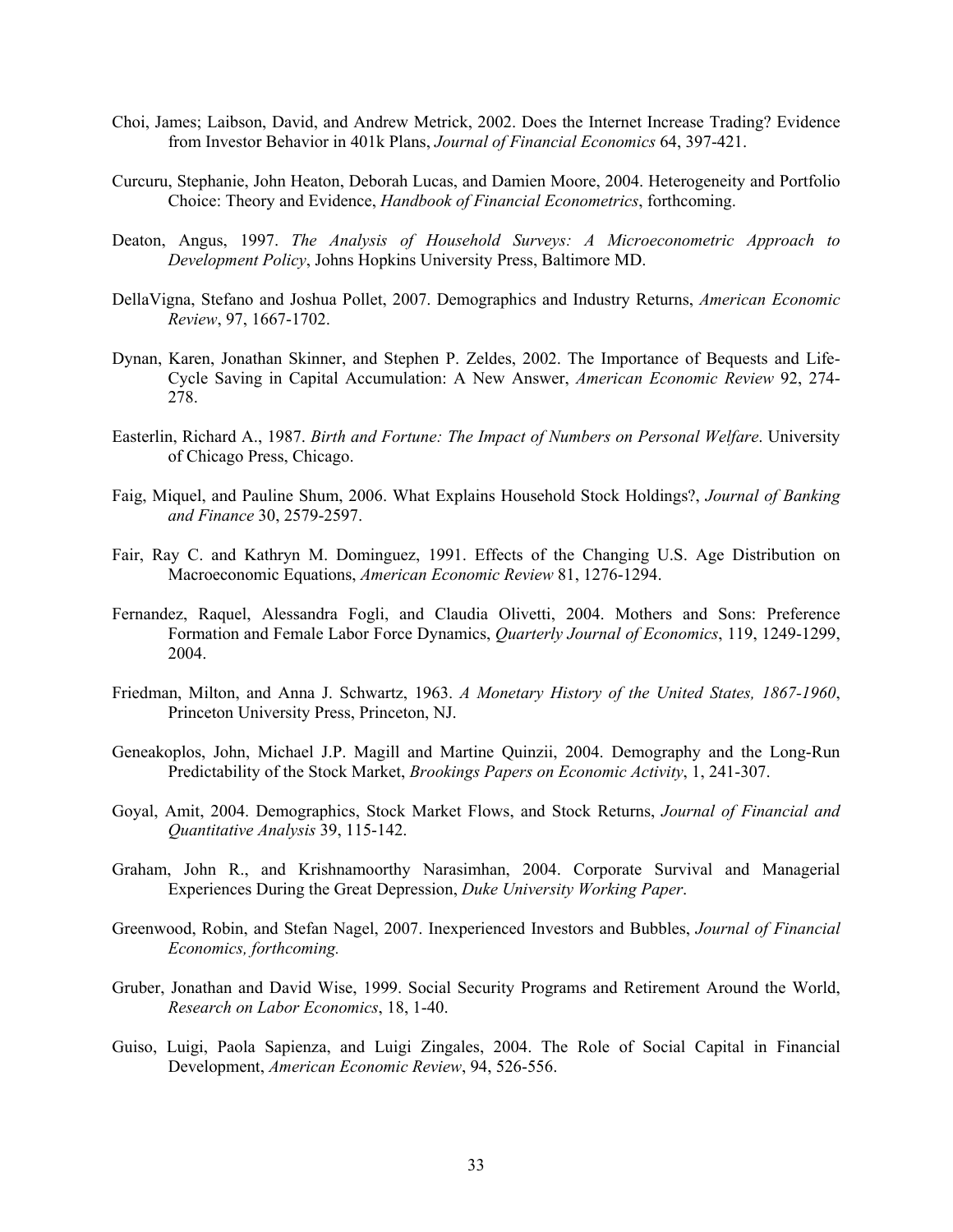- Guiso, Luigi, Paola Sapienza, and Luigi Zingales, 2008. Trusting the Stock Market, *Journal of Finance*, 63, 2557-2600.
- Hertwig, Ralph, Greg Barron, Elke U. Weber, and Ido Erev, 2004. Decisions from Experience and the Effect of Rare Events in Risky Choice, *Psychological Science* 15, 534-539.
- Kennickell, Arthur B., 1998. Multiple Imputation in the Survey of Consumer Finances, *Board of Governors of the Federal Reserve System Working Paper*.
- Kaustia, Markku, and Samuli Knüpfer, 2008. Do Investors Overweight Personal Experience? Evidence from IPO Subscriptions, *Journal of Finance* 63, 2679-2702.
- Malmendier, Ulrike, and Stefan Nagel, 2009. Learning from Inflation Experiences, *Stanford University and UC Berkeley Working Paper.*
- Malmendier, Ulrike, and Geoffrey Tate, 2005. CEO Overconfidence and Corporate Investment, *Journal of Finance*, 60, 2661-2700.
- Nisbett, Richard E., and Lee D. Ross, 1980. *Human Inference: Strategies and Shortcomings of Social Judgment*, Englewood Cliffs, N.J.: Prentice Hall.
- Osili, Una Okonkwo, and Anna L. Paulson, 2008. "Institutions and Financial Development: Evidence from International Migrants in the United States," *Review of Economics and Statistics*, 90 (3), 498-517.
- Palacios-Huerta, Ignacio and Tano J. Santos, 2004. A Theory of Markets, Institutions, and Endogenous Preferences, *Journal of Public Economics* 88, 601– 627.
- Piazzesi, Monika, and Martin Schneider, 2006. Inflation and the Price of Real Assets, *University of Chicago Working Paper*.
- Poterba, James M., 2001. Demographic Structure and Asset Returns, *Review of Economics and Statistics* 83, 565-584.
- Poterba, James M., and Andrew Samwick, 2001. Household Portfolio Allocations Over the Life-Cycle, in S. Ogura, T. Tachibanaki, and D. Wise, ed., *Aging Issues in the U.S. and Japan* (University of Chicago Press, Chicago), 65-103.
- Rubin, Donald B.,1987. *Multiple Imputation for Nonresponse in Surveys* (J. Wiley & Sons, New York).
- Sahm, Claudia R., 2007. Stability of Risk Preference, *Federal Reserve Board of Governors Working Paper*.
- Samuelson, Paul A., 1969. Lifetime Portfolio Selection by Dynamic Stochastic Programming, *Review of Economics and Statistics* 51, 239-243.
- Schlag, Karl, 1999a. Which One Should I Imitate?, *Journal of Mathematical Economics* 31, 493-522.

Schlag, Karl, 1999b. Why Imitate, and If So, How?, *Journal of Economic Theory* 78, 130-156.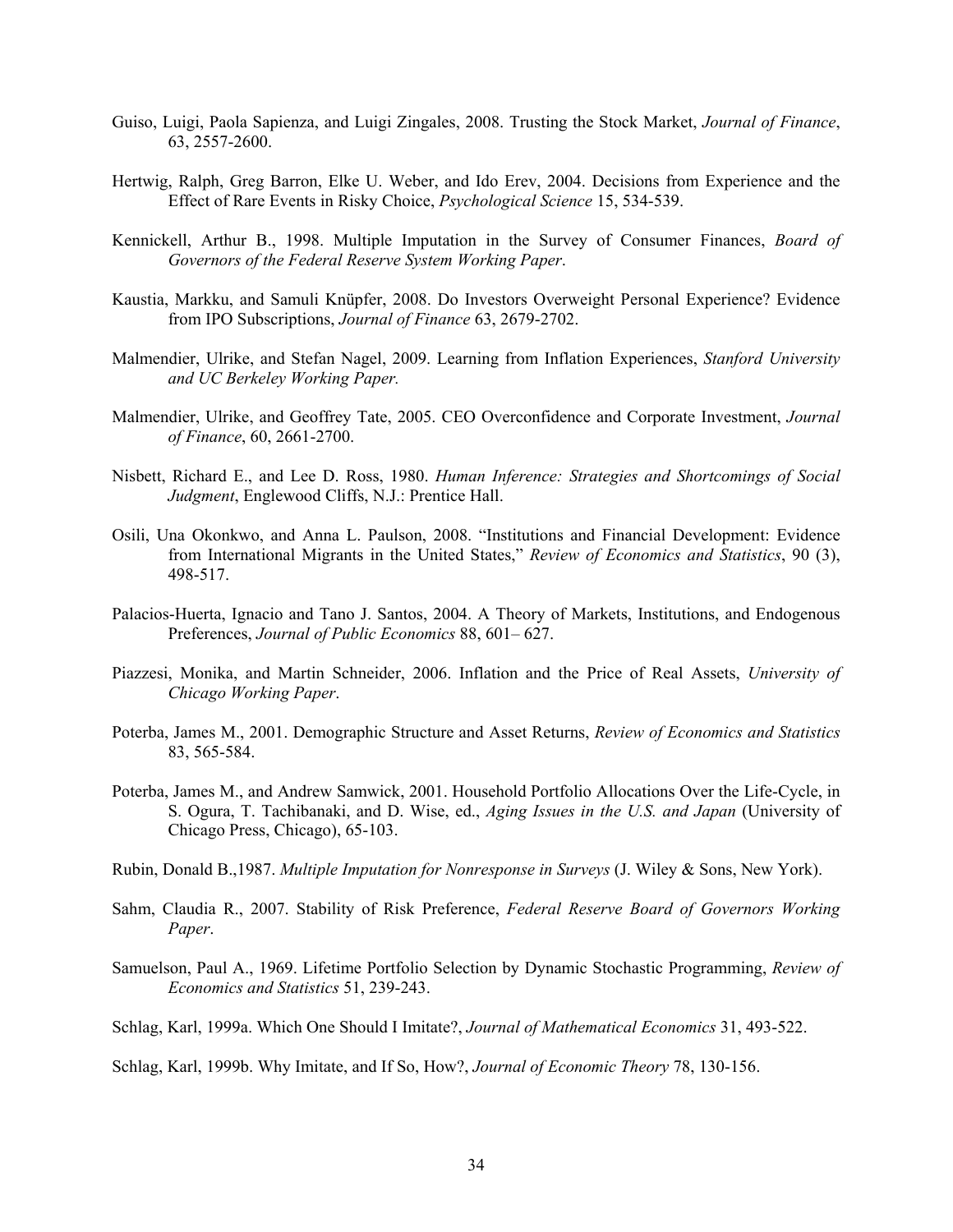- Schotter, Andrew, 2003. Decision Making with Naïve Advice, *American Economic Review, Papers & Proceedings* 93, 196-201.
- Shaw, Kathryn L., 1996. An Empirical Analysis of Risk Aversion and Income Growth, *Journal of Labor Economics* 14, 626-653.
- Shiller, Robert J., 2005. *Irrational Exuberance* (second edition), Princeton University Press, Princeton NJ.
- Simonsohn, Uri; Karlsson, Niklas; Loewenstein, George; and Dan Ariely, 2008. The Tree of Experience in the Forest of Information: Overweighing Experienced Relative to Observed Information, *Games and Economic Behavior* 263-286.
- Weber, Elke U., Ulf Böckenholt, Denis J. Hilton, and Brian Wallace, 1993. Determinants of Diagnostic Hypothesis Generation: Effects of Information, Base Rates, and Experience, *Journal of Experimental Psychology: Learning, Memory, and Cognition*, 19, 1151-1164.
- Vissing-Jorgensen, Annette 2003. Perspectives on Behavioral Finance: Does "Irrationality" Disappear with Wealth? Evidence from Expectations and Actions, *NBER Macroeconomics Annual*.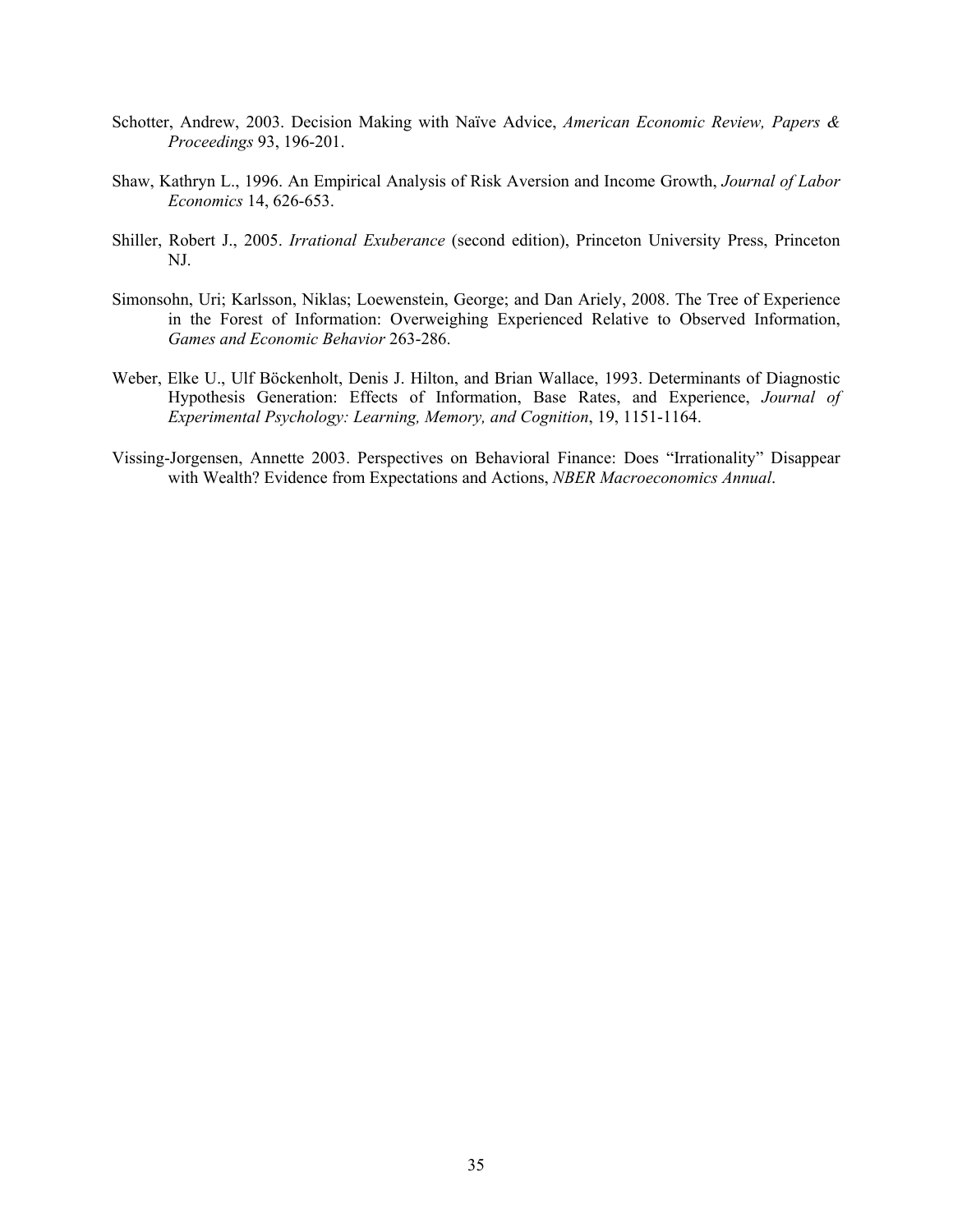|                                                   | $10^{\text{th}}$<br>pctile | Median                                       | 90 <sup>th</sup><br>pctile | Mean    | Stddev    | #Obs.  |
|---------------------------------------------------|----------------------------|----------------------------------------------|----------------------------|---------|-----------|--------|
|                                                   |                            | Panel A: All households 1964 - 2004          |                            |         |           |        |
| Liquid assets                                     | 696                        | 9,820                                        | 205,590                    | 119.858 | 721,755   | 33,600 |
| Income                                            | 16,819                     | 48,849                                       | 109,957                    | 65,679  | 178,229   | 33,600 |
| Experienced real stock return ( $\lambda$ = 1.25) | 0.059                      | 0.086                                        | 0.110                      | 0.085   | 0.021     | 33,600 |
| Experienced real bond return ( $\lambda$ = 0.75)  | $-0.002$                   | 0.012                                        | 0.046                      | 0.018   | 0.019     | 33,600 |
| Stock market participation                        | $\boldsymbol{0}$           | $\boldsymbol{0}$                             | 1                          | 0.285   | 0.451     | 33,591 |
| Bond market participation                         | $\boldsymbol{0}$           | $\boldsymbol{0}$                             | $\mathbf{1}$               | 0.322   | 0.467     | 32,269 |
| Elicited risk aversion (1983-2004)                | $\overline{2}$             | 3                                            | $\overline{4}$             | 3.120   | 0.834     | 22,316 |
|                                                   |                            | Panel B: Stock market participants 1964-2004 |                            |         |           |        |
| Liquid assets                                     | 5,375                      | 47,676                                       | 431,419                    | 224,766 | 1,258,931 | 12,977 |
| Income                                            | 29,382                     | 69,828                                       | 171,645                    | 104,040 | 313,501   | 12,977 |
| Bond market participation                         | $\boldsymbol{0}$           | $\boldsymbol{0}$                             | $\mathbf{1}$               | 0.496   | 0.498     | 12,736 |
| % Liquid assets in stocks                         | 0.059                      | 0.427                                        | 0.903                      | 0.473   | 0.439     | 12,117 |
| Elicited risk aversion (1983-2004)                | $\overline{2}$             | 3                                            | $\overline{4}$             | 2.787   | 0.776     | 9,531  |
|                                                   |                            | Panel C: Bond market participants 1968-2004  |                            |         |           |        |
| Liquid assets                                     | 1,950                      | 22,191                                       | 302,054                    | 166,977 | 1,139,639 | 12,226 |
| Income                                            | 26,939                     | 62,690                                       | 140,487                    | 89,377  | 263,974   | 12,226 |
| Stock market participation                        | $\mathbf{0}$               | $\boldsymbol{0}$                             | $\mathbf{1}$               | 0.454   | 0.497     | 11,225 |
| % Liquid assets in stocks                         | 0.000                      | 0.000                                        | 0.649                      | 0.179   | 0.272     | 11,542 |
| Elicited risk aversion (1983-2004)                | $\overline{2}$             | 3                                            | $\overline{4}$             | 2.977   | 0.796     | 8,749  |

# **Table I: Summary Statistics**

*Notes*: Stock returns and bond returns are real returns, calculated with CPI inflation. Wealth and income variables are deflated by the CPI into September 2004 dollars. Observations are weighted by SCF sample weights.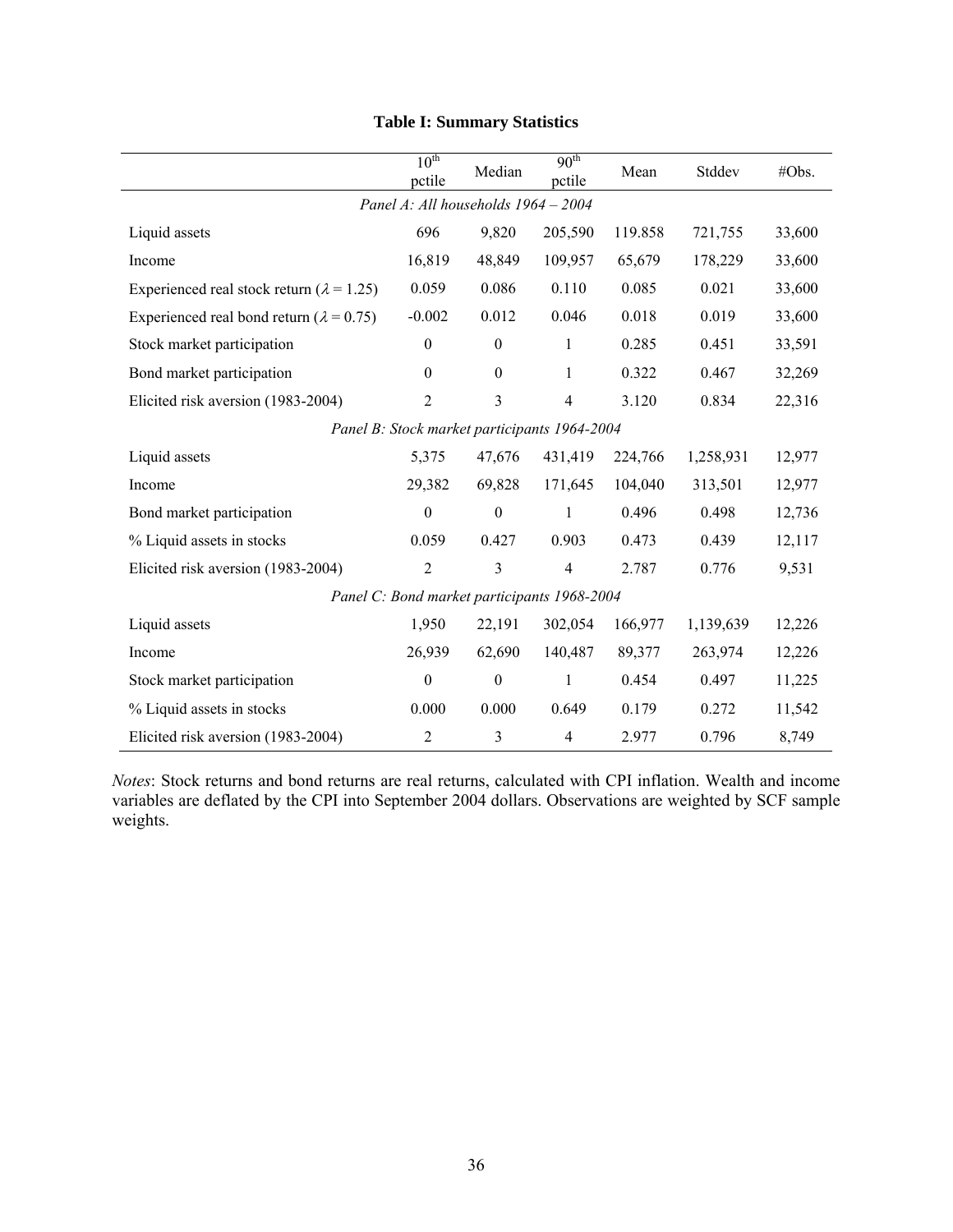| Category               | Unweighted | Weighted |
|------------------------|------------|----------|
| 1 (Low risk aversion)  | 5.85%      | 4.45%    |
| 2                      | 21.15%     | 16.11%   |
|                        | 44.23%     | 42.40%   |
| 4 (High risk aversion) | 28.77%     | 37.04%   |

**Table II: Frequency Distribution of Elicited Risk Aversion** 

*Notes*: Sample period runs from 1983 to 2004, excluding the 1986 survey (elicited risk aversion not available). Weighted estimates are based on observations weighted with SCF sample weights.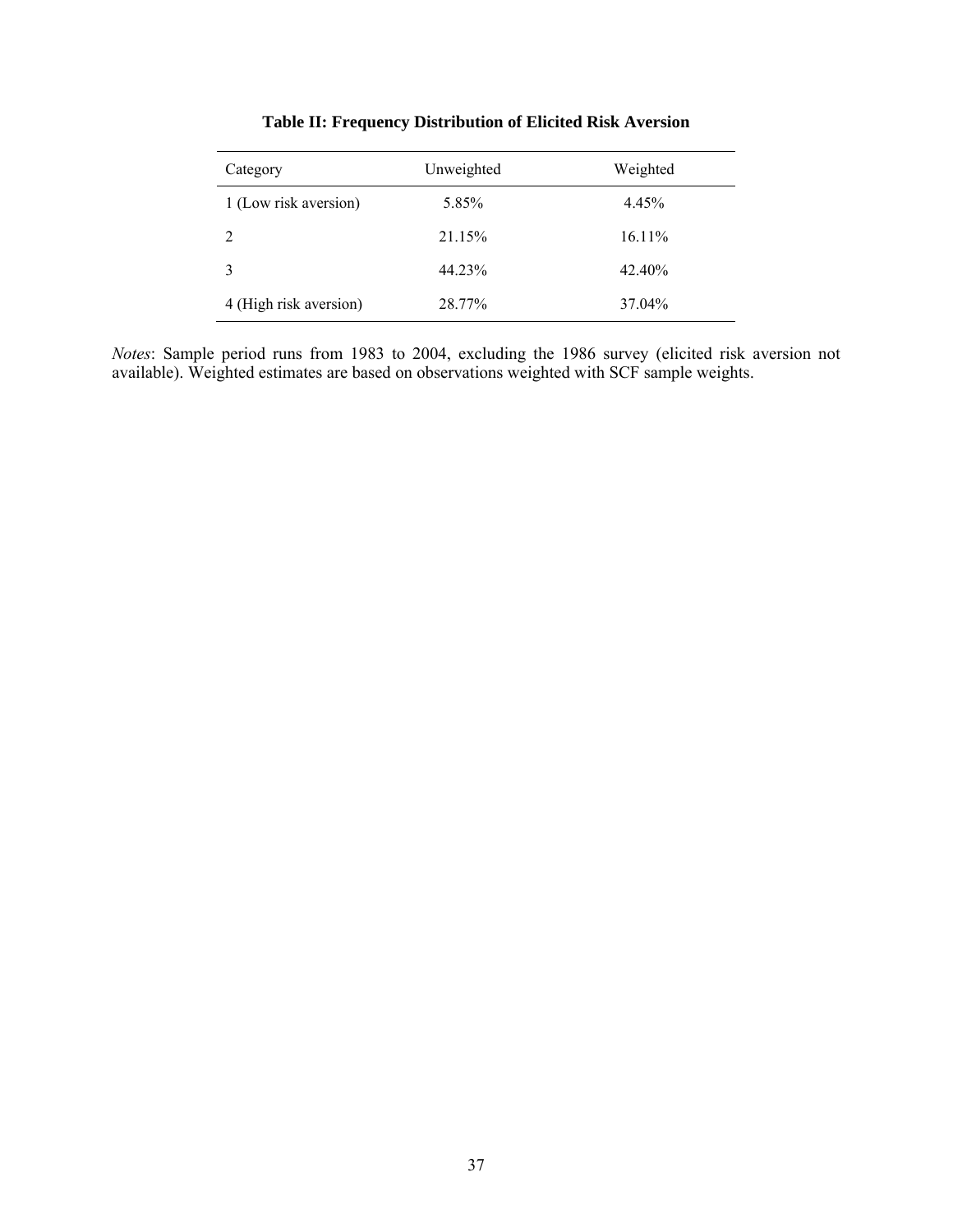|                                                                               | (i)<br>1983-2004 | (ii)<br>1983-2004 | (iii)<br>1983-2004<br>weighted | (iv)<br>1983-2004<br>weighted |
|-------------------------------------------------------------------------------|------------------|-------------------|--------------------------------|-------------------------------|
| Ordered Probit coefficient estimates:                                         |                  |                   |                                |                               |
| Experienced stock return coefficient $\beta$                                  | $-4.055$         | $-3.384$          | $-4.735$                       | $-3.930$                      |
|                                                                               | (1.091)          | (1.091)           | (1.213)                        | (1.221)                       |
| Weighting parameter $\lambda$                                                 | 1.466            | 1.422             | 1.743                          | 1.774                         |
|                                                                               | (0.303)          | (0.511)           | (0.536)                        | (0.652)                       |
| Income controls                                                               | Yes              | Yes               | Yes                            | Yes                           |
| Liquid assets controls                                                        |                  | Yes               |                                | Yes                           |
| Demographics controls                                                         | Yes              | Yes               | Yes                            | Yes                           |
| Age dummies                                                                   | Yes              | Yes               | Yes                            | Yes                           |
| Year dummies                                                                  | Yes              | Yes               | Yes                            | Yes                           |
| Average partial effect of experienced<br>stock return on category probability |                  |                   |                                |                               |
| Risk aversion = $1$ (low)                                                     | 0.444            | 0.369             | 0.628                          | 0.522                         |
|                                                                               | (0.119)          | (0.119)           | (0.161)                        | (0.162)                       |
| Risk aversion $= 2$                                                           | 0.742            | 0.606             | 0.707                          | 0.594                         |
|                                                                               | (0.200)          | (0.195)           | (0.181)                        | (0.185)                       |
| Risk aversion = $3$                                                           | 0.024            | 0.017             | 0.085                          | 0.043                         |
|                                                                               | (0.006)          | (0.005)           | (0.022)                        | (0.013)                       |
| Risk aversion = $4$ (high)                                                    | $-1.210$         | $-0.992$          | $-1.419$                       | $-1.159$                      |
|                                                                               | (0.325)          | (0.320)           | (0.364)                        | (0.360)                       |
| #Obs.                                                                         | 22,260           | 22,260            | 22,260                         | 22,260                        |
| Pseudo $R^2$                                                                  | 0.08             | 0.10              | 0.07                           | 0.08                          |

## **Table III: Elicited Risk Aversion**

*Notes*: Ordered probit model estimated with maximum likelihood. Sample period excludes the 1986 survey (elicited risk aversion not available). The experienced stock return is calculated from the real return on the S&P500 index. Average partial effects are the sample averages of partial effects on each category probability (given the estimated  $\beta$  and  $\lambda$ ) evaluated at each sample observation. Demographic controls (coefficients not reported) include the number of children and number of children squared, as well as dummies for marital status, retirement, race, education, and for having a defined benefit pension plan. In column (iii) and (iv) observations are weighted with SCF sample weights. Standard errors shown in parentheses are robust to misspecification of the likelihood function and adjusted for multiple imputation.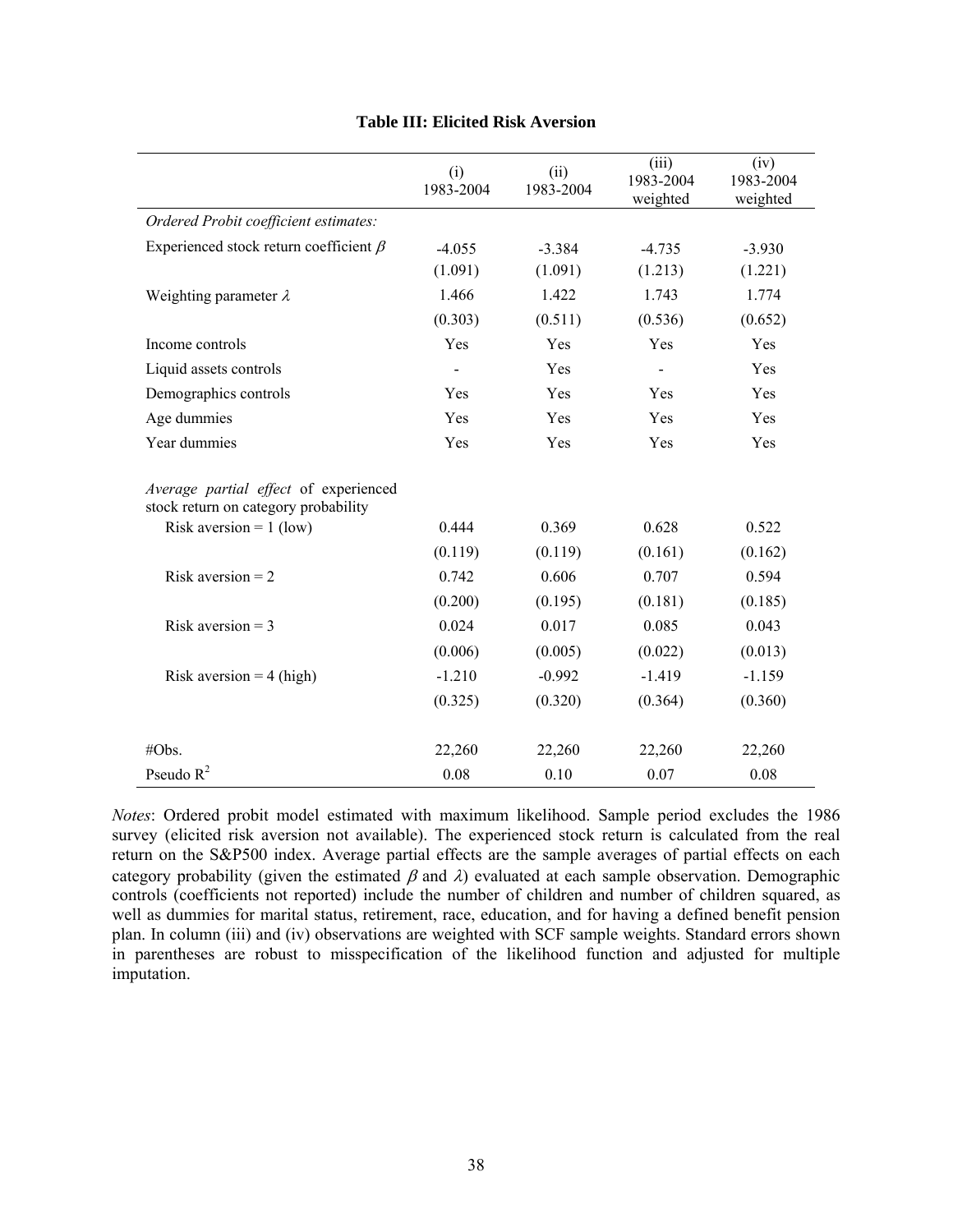|                                              | (i)<br>1964-2004 | (ii)<br>1964-2004 | (iii)<br>1964-2004<br>weighted | (iv)<br>1964-2004<br>weighted |
|----------------------------------------------|------------------|-------------------|--------------------------------|-------------------------------|
| Probit coefficient estimates:                |                  |                   |                                |                               |
| Experienced stock return coefficient $\beta$ | 7.230            | 6.275             | 7.724                          | 5.834                         |
|                                              | (1.157)          | (1.270)           | (1.287)                        | (1.447)                       |
| Weighting parameter $\lambda$                | 1.300            | 1.162             | 1.382                          | 1.117                         |
|                                              | (0.188)          | (0.266)           | (0.237)                        | (0.313)                       |
| Income controls                              | Yes              | Yes               | Yes                            | Yes                           |
| Liquid assets controls                       |                  | Yes               | -                              | Yes                           |
| Demographics controls                        | Yes              | Yes               | Yes                            | Yes                           |
| Age dummies                                  | Yes              | Yes               | Yes                            | Yes                           |
| Year dummies                                 | Yes              | Yes               | Yes                            | Yes                           |
| Average partial effect of experienced        |                  |                   |                                |                               |
| stock return on participation probability    | 2.086            | 1.514             | 2.075                          | 1.440                         |
|                                              | (0.334)          | (0.306)           | (0.346)                        | (0.357)                       |
| #Obs.                                        | 33,535           | 33,535            | 33,535                         | 33,535                        |
| Pseudo $R^2$                                 | 0.24             | 0.36              | 0.16                           | 0.26                          |

# **Table IV: Stock-market Participation**

*Notes*: Probit model estimated with maximum likelihood. The experienced stock return is calculated from the real return on the S&P500 index. Average partial effects are the sample averages of partial effects evaluated at each sample observation (given the estimated  $\beta$  and  $\lambda$ ). Demographic controls (coefficients not reported) include the number of children and number of children squared, as well as dummies for marital status, retirement, race, education, and for having a defined benefit pension plan. In column (iii) and (iv) observations are weighted with SCF sample weights. Standard errors shown in parentheses are robust to misspecification of the likelihood function and adjusted for multiple imputation.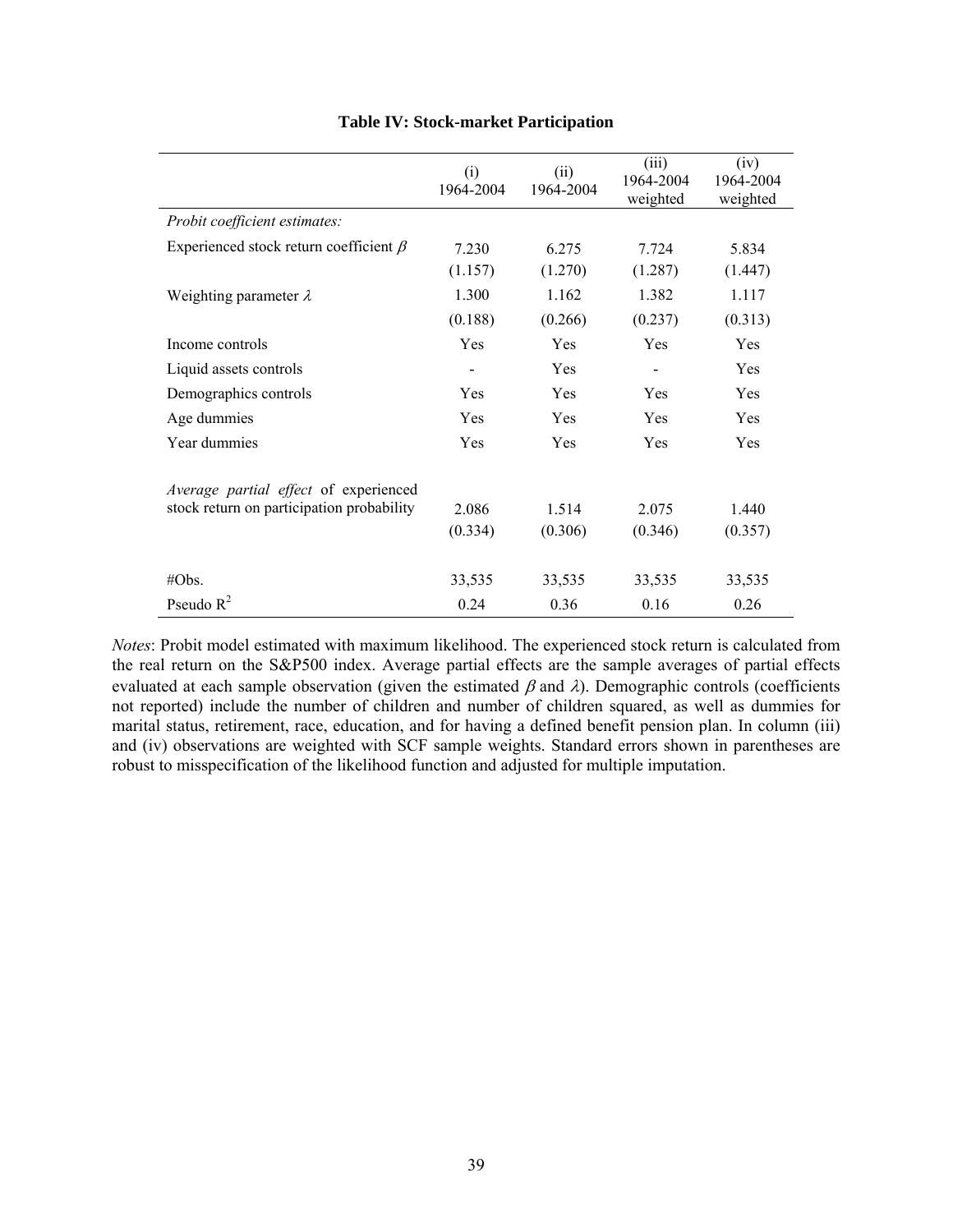|                                             | (i)<br>1968-2004 | (ii)<br>1968-2004 | (iii)<br>1968-2004<br>weighted | (iv)<br>1968-2004<br>weighted |
|---------------------------------------------|------------------|-------------------|--------------------------------|-------------------------------|
| Probit coefficient estimates:               |                  |                   |                                |                               |
| Experienced bond return coefficient $\beta$ | 6.819            | 5.653             | 7.744                          | 5.151                         |
|                                             | (1.443)          | (1.342)           | (1.830)                        | (1.709)                       |
| Weighting parameter $\lambda$               | 0.597            | 0.347             | 0.997                          | 0.825                         |
|                                             | (0.328)          | (0.288)           | (0.452)                        | (0.540)                       |
| Income controls                             | Yes              | Yes               | Yes                            | Yes                           |
| Liquid assets controls                      |                  | Yes               |                                | Yes                           |
| Demographics controls                       | Yes              | <b>Yes</b>        | Yes                            | Yes                           |
| Age dummies                                 | Yes              | <b>Yes</b>        | Yes                            | Yes                           |
| Year dummies                                | Yes              | Yes               | Yes                            | Yes                           |
| Average partial effect of experienced       |                  |                   |                                |                               |
| bond return on participation probability    | 2.289            | 1.782             | 2.593                          | 1.660                         |
|                                             | (0.484)          | (0.423)           | (0.613)                        | (0.551)                       |
| #Obs.                                       | 32,213           | 32,213            | 32,213                         | 32,213                        |
| Pseudo $R^2$                                | 0.11             | 0.16              | 0.08                           | 0.12                          |

# **Table V: Bond-market Participation**

*Notes*: Probit model estimated with maximum likelihood. The experienced bond return is calculated from the real return on long-term U.S. Treasury bonds. Average partial effects are the sample averages of partial effects evaluated at each sample observation (given the estimated  $\beta$  and  $\lambda$ ). Demographic controls (coefficients not reported) include the number of children and number of children squared, as well as dummies for marital status, retirement, race, education, and for having a defined benefit pension plan. In column (iii) and (iv) observations are weighted with SCF sample weights. Standard errors shown in parentheses are robust to misspecification of the likelihood function and adjusted for multiple imputation.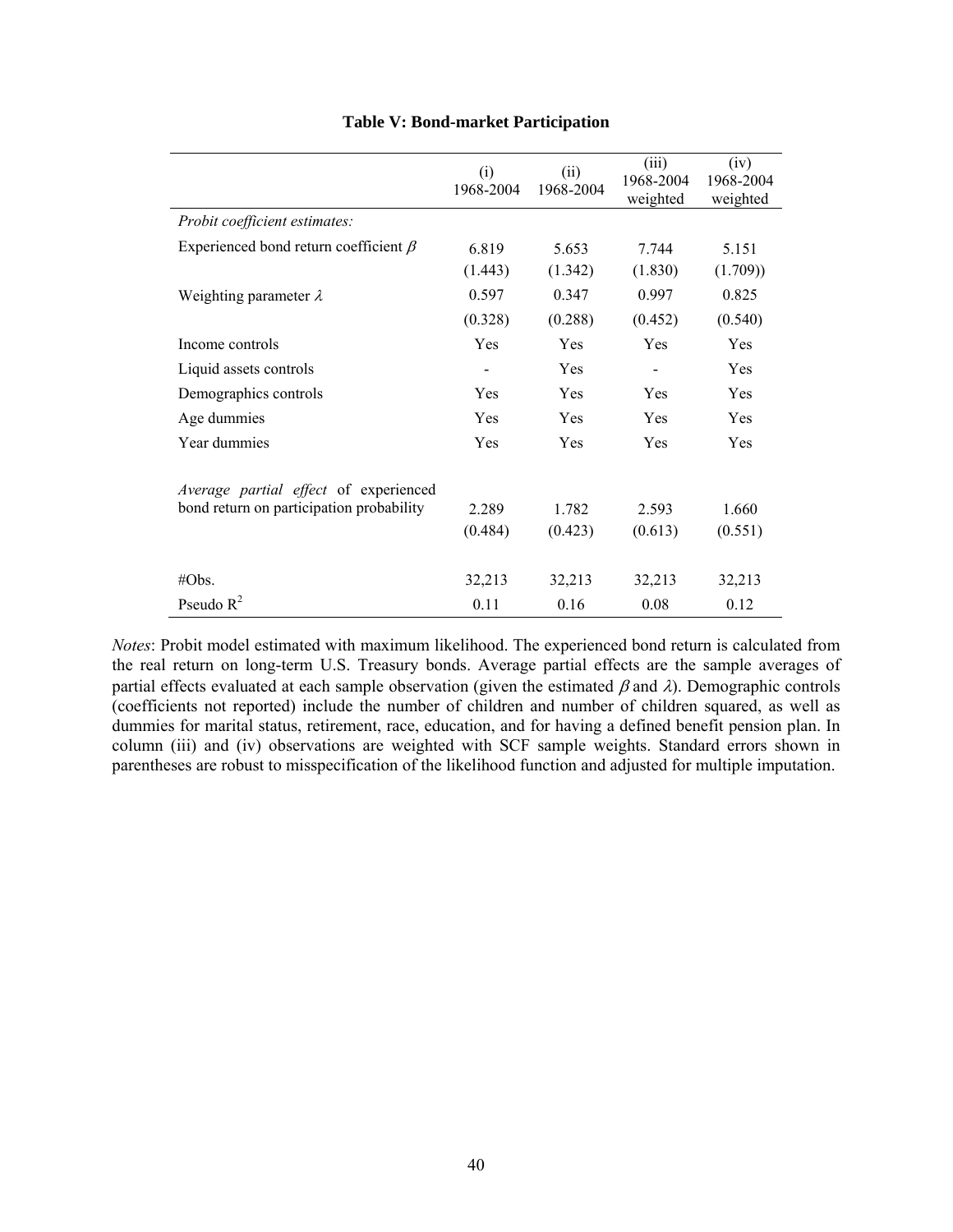## **Table VI: Percentage of Liquid Assets Invested in Stocks**

|                                              | (i)<br>1968-2004 | (ii)<br>1968-2004 | (iii)<br>1968-2004<br>weighted | (iv)<br>1968-2004<br>weighted |
|----------------------------------------------|------------------|-------------------|--------------------------------|-------------------------------|
|                                              |                  |                   |                                |                               |
| Experienced stock return coefficient $\beta$ | 1.121            | 1.120             | 1.408                          | 1.436                         |
|                                              | (0.462)          | (0.463)           | (0.563)                        | (0.564)                       |
| Weighting parameter $\lambda$                | 1.553            | 1.549             | 1.134                          | 1.129                         |
|                                              | (0.616)          | (0.609)           | (0.513)                        | (0.492)                       |
| Income controls                              | Yes              | Yes               | Yes                            | Yes                           |
| Liquid assets controls                       | $\blacksquare$   | Yes               |                                | Yes                           |
| Demographics controls                        | Yes              | Yes               | Yes                            | Yes                           |
| Age dummies                                  | Yes              | Yes               | Yes                            | Yes                           |
| Year dummies                                 | Yes              | Yes               | Yes                            | Yes                           |
| $\#Obs.$                                     | 11,859           | 11,859            | 11,859                         | 11,859                        |
| $R^2$                                        | 0.06             | 0.06              | 0.08                           | 0.08                          |

#### **Panel B. Experienced Excess Returns of Stocks Over Bonds**

|                                               | (i)<br>1968-2004 | (ii)<br>1968-2004 | (iii)<br>1968-2004<br>weighted | (iv)<br>1968-2004<br>weighted |
|-----------------------------------------------|------------------|-------------------|--------------------------------|-------------------------------|
|                                               |                  |                   |                                |                               |
| Experienced excess return coefficient $\beta$ | 1.892            | 1.899             | 2.020                          | 2.059                         |
|                                               | (0.556)          | (0.556)           | (0.662)                        | (0.662)                       |
| Weighting parameter $\lambda$                 | 1.925            | 1.923             | 1.812                          | 1.783                         |
|                                               | (0.471)          | (0.468)           | (0.489)                        | (0.471)                       |
| Income controls                               | Yes              | Yes               | Yes                            | Yes                           |
| Liquid assets controls                        | $\blacksquare$   | Yes               | $\qquad \qquad \blacksquare$   | Yes                           |
| Demographics controls                         | Yes              | Yes               | Yes                            | Yes                           |
| Age dummies                                   | Yes              | Yes               | Yes                            | Yes                           |
| Year dummies                                  | Yes              | Yes               | Yes                            | Yes                           |
| $\#Obs.$                                      | 11,859           | 11,859            | 11,859                         | 11,859                        |
| $R^2$                                         | 0.06             | 0.06              | 0.08                           | 0.09                          |

*Notes*: Model estimated with nonlinear least squares on the sample of stock market participants. Sample period excludes the 1971 survey (percentage allocation not available). Experienced returns in Panel A are calculated from the real return on the S&P500 index and experienced excess return in Panel B from the return on the S&P500 index minus the return on long-term U.S. Treasury bonds. Demographic controls (coefficients not reported) include the number of children and number of children squared, as well as dummies for marital status, retirement, race, education, and for having a defined benefit pension plan. In column (iii) and (iv) of both panels observations are weighted with SCF sample weights. Standard errors shown in parentheses are robust to heteroskedasticity and adjusted for multiple imputation.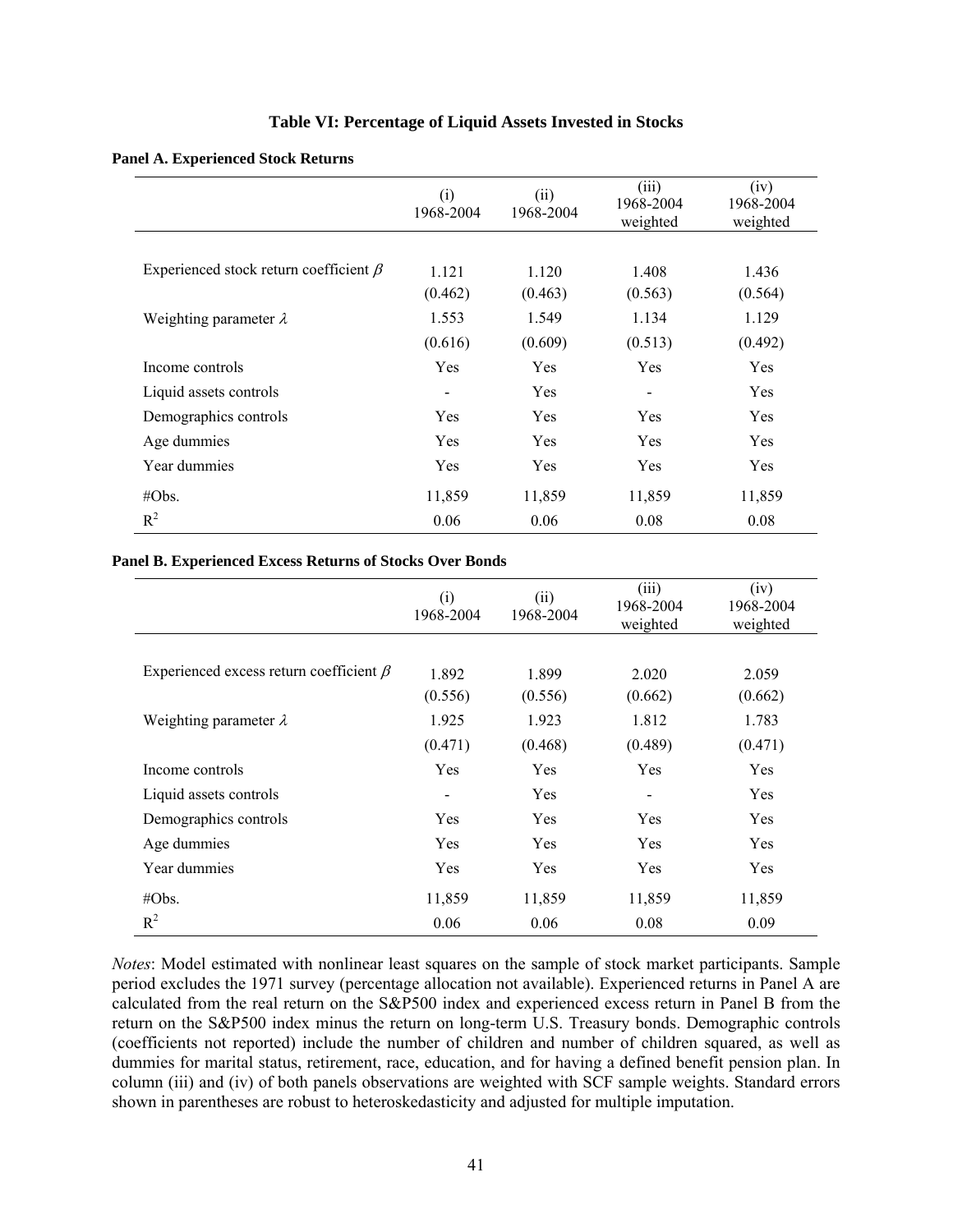| Dependent variable                               | Elicited<br>risk<br>aversion | Stock mkt.<br>participation | Bond market<br>participation | % liquid assets<br>in stocks              | % liquid assets<br>in stocks                          |
|--------------------------------------------------|------------------------------|-----------------------------|------------------------------|-------------------------------------------|-------------------------------------------------------|
| Sample                                           | Full                         | Full                        | Full                         | Stock market<br>participation<br>required | Stock and<br>bond market<br>participation<br>required |
| Experienced stock return coeff. $\beta_{stock}$  | $-0.941$                     | 6.539                       | $-1.727$                     | 1.899                                     | 2.555                                                 |
|                                                  | (1.696)                      | (1.413)                     | (1.286)                      | (0.569)                                   | (0.757)                                               |
| Weighting parameter for stocks $\lambda_{stock}$ | 1.422                        | 1.162                       | 1.162                        | 1.549                                     | 1.549                                                 |
|                                                  | [fixed]                      | [fixed]                     | [fixed]                      | [fixed]                                   | [fixed]                                               |
| Experienced bond return coeff. $\beta_{bond}$    | $-5.162$                     | $-0.619$                    | 6.564                        | $-1.180$                                  | $-1.170$                                              |
|                                                  | (2.772)                      | (1.489)                     | (1.399)                      | (0.650)                                   | (0.848)                                               |
| Weighting parameter for bonds $\lambda_{bond}$   | 0.347                        | 0.347                       | 0.347                        | 0.347                                     | 0.347                                                 |
|                                                  | [fixed]                      | [fixed]                     | [fixed]                      | [fixed]                                   | [fixed]                                               |

# **Table VII: Using stock and bond returns jointly**

*Notes*: Models and controls as in columns (ii) in Tables III, IV, V, and VI (Panel A), but with both experienced real stock returns and experienced real bond returns jointly included as explanatory variables and  $\lambda$  parameters fixed at the values obtained in Tables III, IV, VI, and VI (Panel A) for stock returns and Table V for bond returns. The experienced stock return is calculated from the real return on the S&P500 index. The experienced bond return is calculated from the real return on long-term U.S. Treasury bonds. Estimations in the columns labeled "Full sample" use all available data; estimations in the last two columns use both the sample of stock market participants and the sample of those investing both in stocks and in bonds, respectively.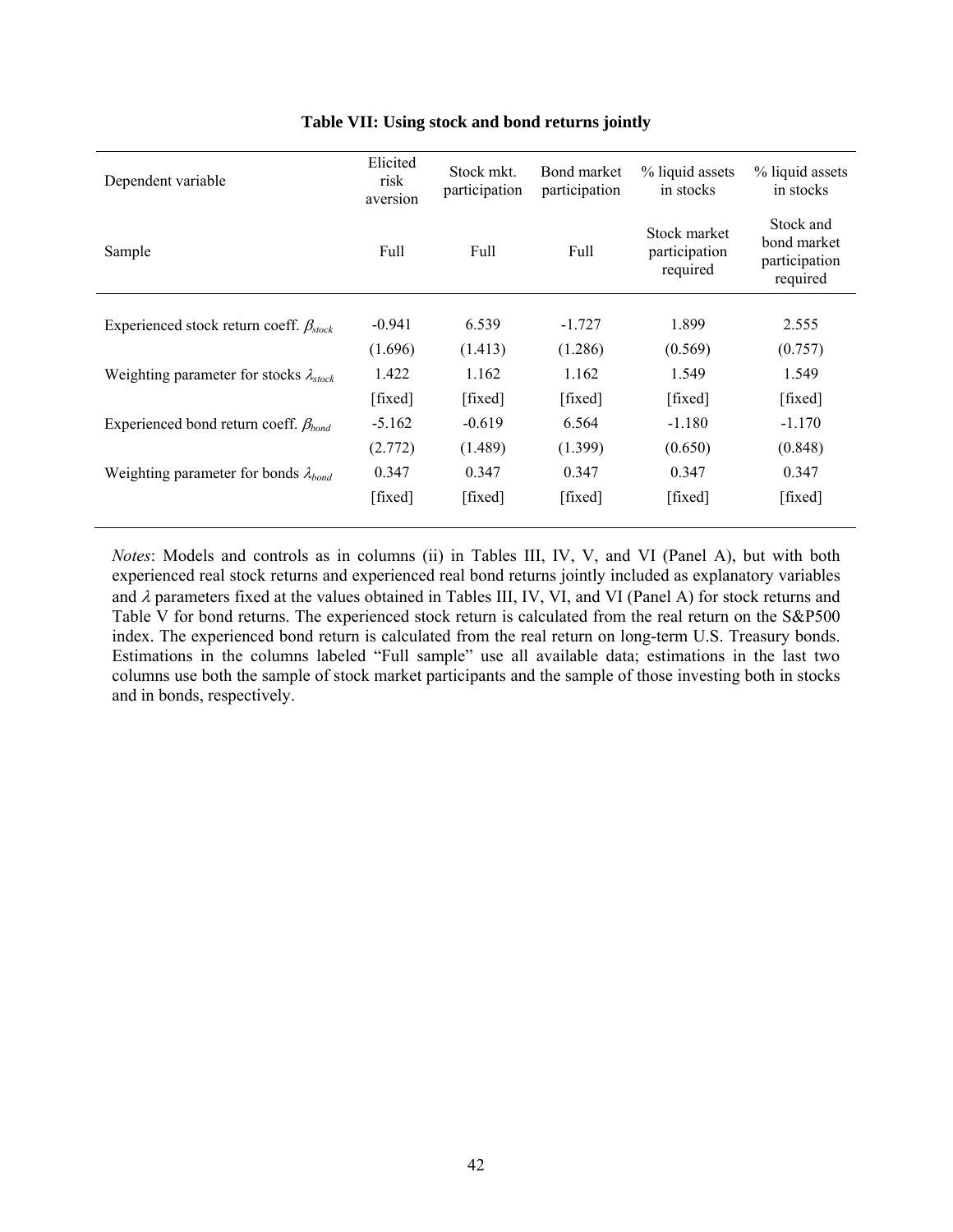# **Appendix**

### **A. Details on SCF Data**

For our empirical analysis, we employ both the SCF and its precursor surveys. One challenge in the construction of such a pooled data set over a relatively long periods of time is that the definitions of some data items change over time. Such changes reflect changes in the survey methodology and its level of detail, but also changes in the investment environment that occurred over the last 40 years. In this section, we detail how we dealt with these issues.

One problem concerns the construction of the stock-market participation indicator variable and the share of liquid assets invested in stocks. Information on the equity portion of mutual fund holdings is not available in the SCF prior to 1989. However, money-market mutual funds and tax-free mutual funds are reported separately in 1983 and 1986. In those years, we count the portion of mutual fund holdings not accounted for by money market funds and tax-free mutual funds as stock holdings. Prior to 1983, we include the total holding of mutual funds. Note that in those earlier years, mutual fund holdings are rather trivial relative to direct stock holdings, and money-market mutual funds were just emerging. For example, according to the Flow of Fund accounts of the Federal Reserve, in 1977 the household and non-profit sector held about \$631 billion of corporate equities directly, but only \$40 billion of mutual fund shares. Even in 1983, mutual fund holdings are less than one tenth of direct corporate equity holdings of the household and non-profit sector. In 2004, this number is almost 50%. Hence, the coding imprecision due to this missing information is unlikely to affect our results much.

The same issue appears for bond market participation. From 1989 onwards, bond holdings include the bond share of mutual fund holdings, while prior to 1989, it comprises only direct holdings of bonds (government bonds, corporate bonds, and foreign bonds) and tax-free bond fund holdings.

A second set of issues concerns the construction of liquid assets. One item that one could potentially include is the cash value life insurance. We have chosen to exclude this item for two reasons. First, the cash value information is not available prior to 1983. Second, even in subsequent surveys, cash value life insurance is notoriously badly measured (see Avery and Elliehausen 1990).

Another problem is that, in 1964 and 1977, asset holding values are not given in a direct dollar number, but instead as a categorical variable, where each category corresponds to a range of values. We assign the midpoint of these ranges as the dollar value. Moreover, in 1964, we can measure liquid assets only with a variable that include real estate, which is different from all the other years. We therefore do not calculate the stock share of liquid assets in 1964. In 1971, we do not have a separate dollar amount of stock holdings, only a combined number for stocks and bonds, and an indicator variable for greater than zero stock holdings. Hence, we only construct the stock-market participation variable but not the stock share of liquid assets for 1971.

#### **B. Details on Estimation**

As described in Section II.A, our estimations follow the method of Rubin (1987) to account for multiple imputation. The details are as follows: Let  $b<sub>m</sub>$  be the estimated coefficient vector obtained from implicate *m*,  $m = 1, ..., M$ , and denote the corresponding covariance matrix estimate by  $V_m$ . The overall point estimates are given by the average of the individual implicate point estimates:

$$
\overline{b} = \frac{1}{M} \sum_{m=1}^{M} b_m \tag{A.1}
$$

From the  $b_m$  we also calculate the between-implicate variance of the estimates,

$$
Q = \frac{1}{M-1} \sum_{m=1}^{M} \left( b_m - \overline{b} \right) \left( b_m - \overline{b} \right), \tag{A.2}
$$

which is then combined with the average covariance matrix of the individual implicate estimates,

$$
\overline{V} = \frac{1}{M} \sum_{m=1}^{M} V_m \tag{A.3}
$$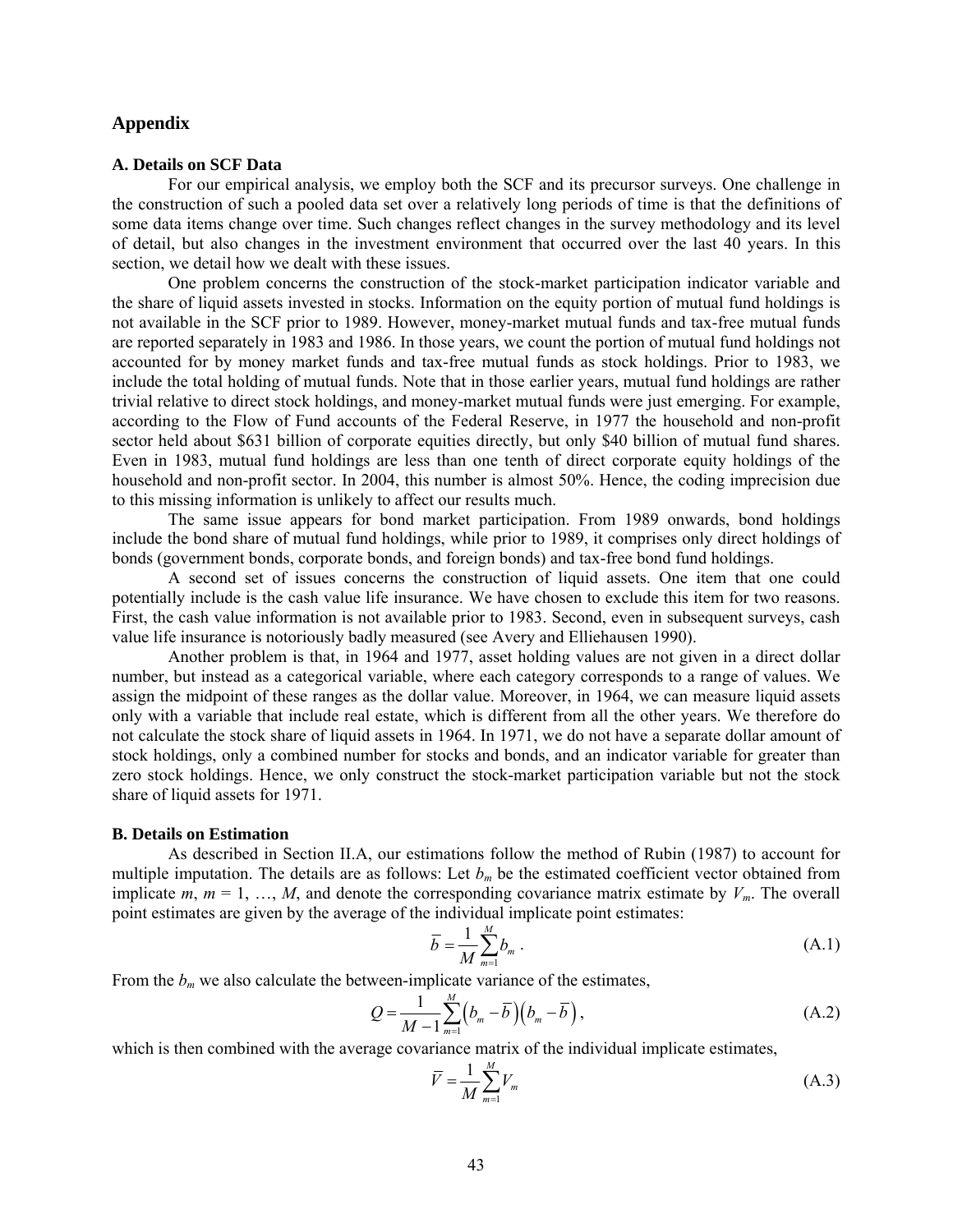to get Ω, the overall covariance matrix of the coefficient estimates,

$$
\Omega = \overline{V} + \left(1 + \frac{1}{M}\right)Q\tag{A.4}
$$

For further details see Rubin (1987).

We compute standard errors using a robust "sandwich" asymptotic covariance matrix estimator. In the case of the probit and ordered probit, the estimator for the asymptotic covariance of  $\sqrt{N}(b-\theta)$  is

$$
V = \{-H(b)\}^{-1} \left\{ \frac{1}{N} \sum_{i=1}^{N} g_i(b) g_i(b)' \right\} \{-H(b)\}^{-1}
$$
 (A.5)

where *b* is the estimated coefficient vector,  $\theta$  is the true coefficient vector, *N* is the number of observations in the total pooled sample, *H*(*b*) is the Hessian matrix of the likelihood function, evaluated at *b*, and *g*(*b*) is the gradient vector of the likelihood function.

In the case of non-linear least squares,

$$
V = \left\{ \sum_{i=1}^{N} g_i(b) g_i(b)' \right\}^{-1} \left\{ \sum_{i=1}^{N} \varepsilon_i^2 g_i(b) g_i(b)' \right\} \left\{ \sum_{i=1}^{N} g_i(b) g_i(b)' \right\}^{-1}
$$
 (A.6)

where  $g(b)$  now denotes the gradient vector of the regression function with respect to the parameter vector.

#### **C. Coefficients on control variables**

The tables in the main text omit the coefficients on the control variables, as those are not directly relevant for our analysis. However, the coefficients on the control variables may be of general interest, and are also useful to see that the regressions are picking up systematic differences between individuals in their risk attitudes. Table A.1 reports the coefficient estimates for the control variables from the estimations in column (ii) of Tables III-VII, i.e., the specification that includes liquid asset controls and is unweighted. The age and year dummy coefficient estimates are not reported. As the table shows, nonwhite race and higher education as well as higher income and liquid assets are most strongly associated with lower elicited risk aversion and with higher stock and bond market participation. For the percentage allocation to stocks, however, none of the control variables except the dummy for college degree has any statistically significant relationship with the dependent variable.

#### **D. Robustness checks**

Table A.2 checks the robustness of our results with respect to several additional changes in methodology. We report the estimates for beta and lambda in each case. The specification corresponds to column (ii) in Tables III-VII, i.e., it includes the liquid asset controls and is unweighted.

The first block of results shows estimates obtained when including retirement assets in the asset holdings variables from 1989 on. As described in the main text, the allocation information in stock and other assets is very coarse (categories of "most," "some," or "no" assets being in stocks), and it does not split of other assets into long-term bonds and short-term instruments such as money market accounts and certificates of deposit. Hence, we cannot rerun the estimations for bond market participation. We also cannot re-estimate the effect on the liquid asset share of stocks without making additional approximative assumptions. We follow the SCF and assume 100% stocks for the category "mostly invested in stock", 50% for "split between stocks/bonds or stocks/money market" in the case of IRAs/Keoghs and for "split between stocks and interest earning assets" in the case of thrift-type retirement accounts including 401k plans, and 33% for "split between stocks/bonds/money market." The resulting λ estimates are higher than before though still within two standard errors from the estimates in Table VI, given that the standard error is also substantially higher.

In the second and third blocks, we vary the starting point for the weighting function to 10 years before the birth of the household head and to 10 years after. In the fourth block, we introduce cohort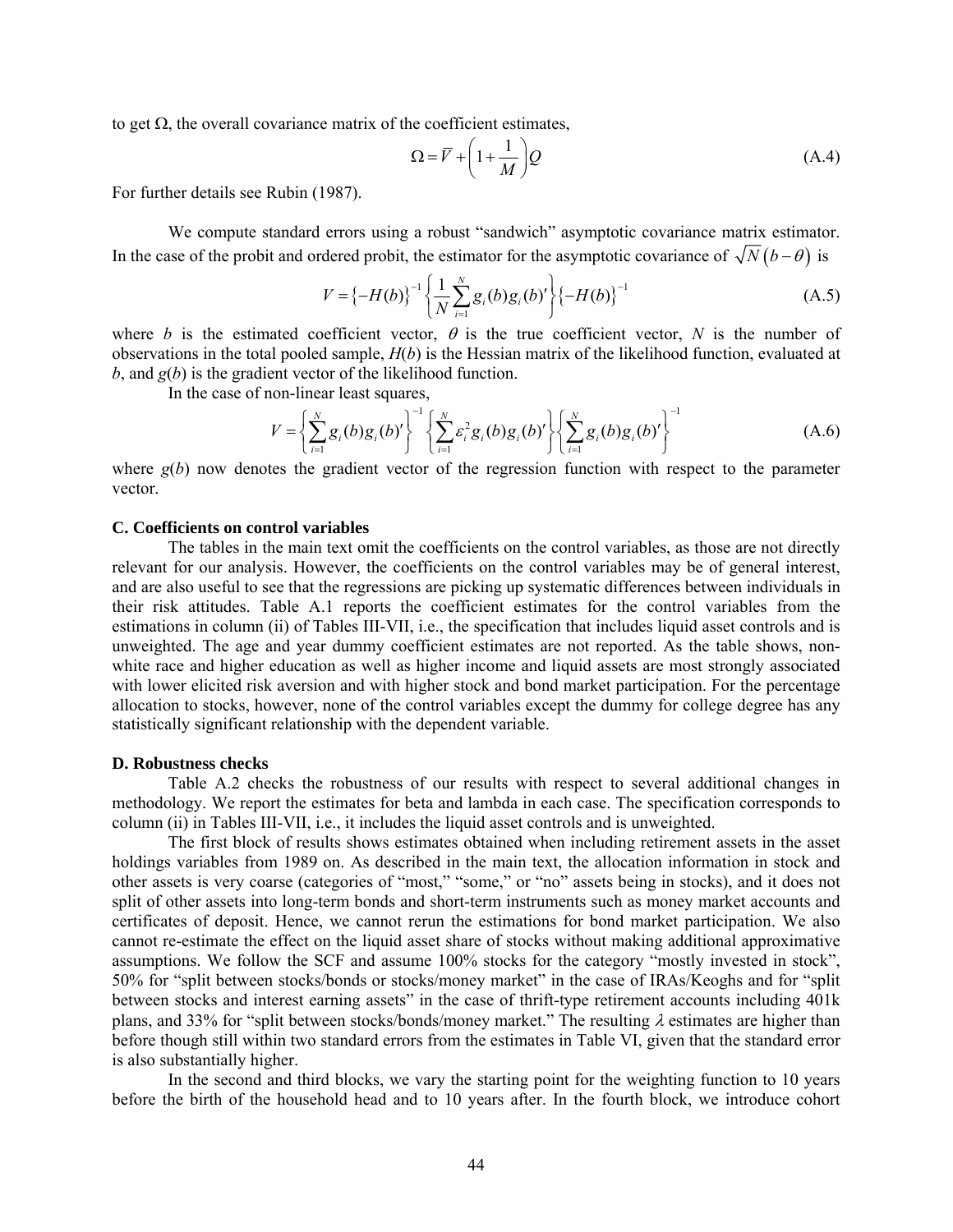dummies, described in the main text. The bottom block of results in Table A.2 shows tests in which we also include experienced volatility measures along with the experienced returns variable. All estimations and results are described in the main text.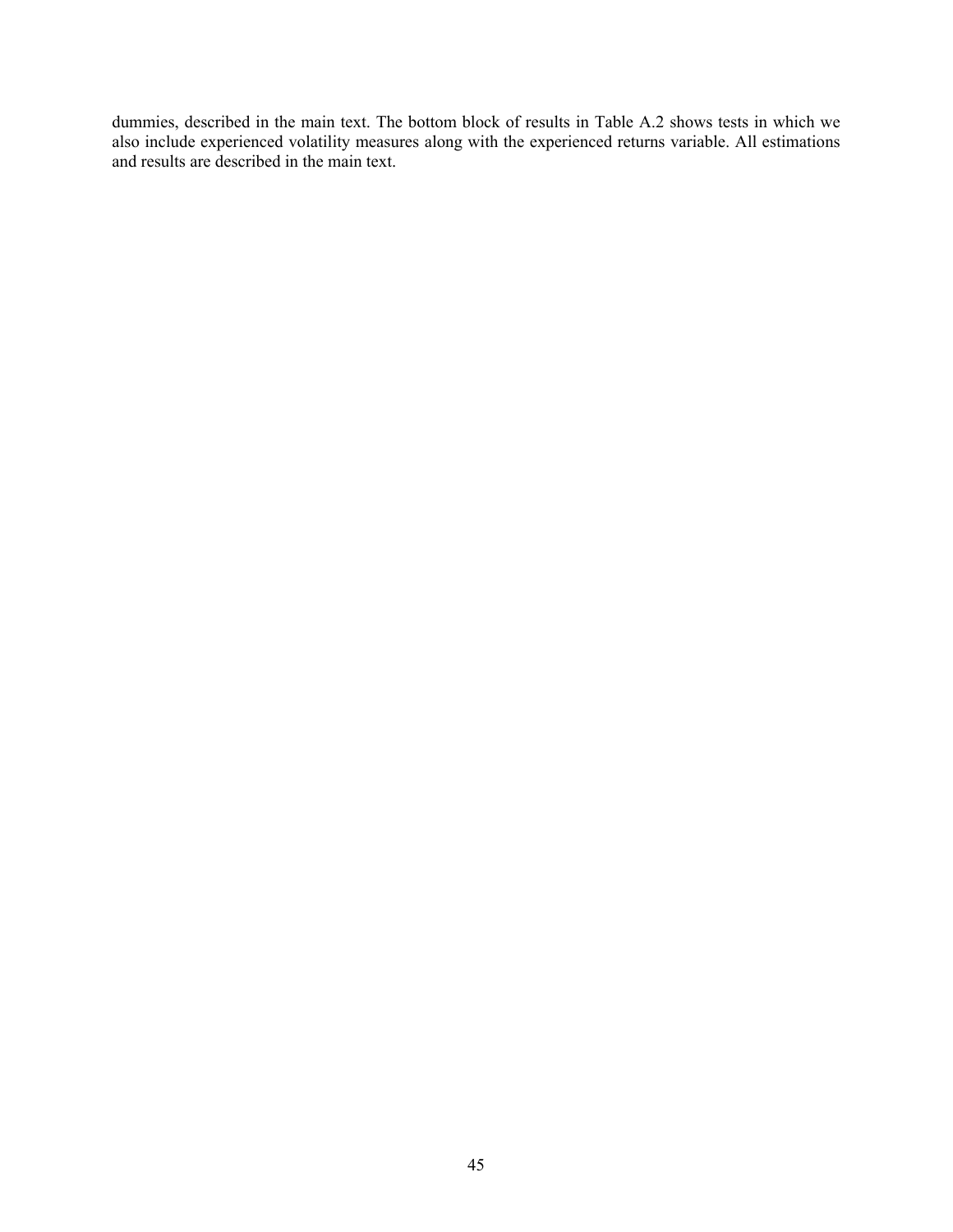|                                          | Table A.T. Control variable coefficient estimates |                             |                              |                                 |                                              |
|------------------------------------------|---------------------------------------------------|-----------------------------|------------------------------|---------------------------------|----------------------------------------------|
| Dependent variable                       | Elicited risk<br>aversion                         | Stock mkt.<br>participation | Bond market<br>participation | % liquid<br>assets in<br>stocks | %liquid<br>assets in<br>stocks               |
| Experienced return variable              | Real stock<br>returns                             | Real stock<br>returns       | Real bond<br>returns         | Real stock<br>returns           | Excess<br>returns of<br>stocks over<br>bonds |
| African American                         | 0.073                                             | $-0.176$                    | $-0.159$                     | $-0.002$                        | $-0.002$                                     |
|                                          | (0.034)                                           | (0.046)                     | (0.038)                      | (0.019)                         | (0.018)                                      |
| Hispanic                                 | 0.142                                             | $-0.369$                    | $-0.527$                     | $-0.014$                        | $-0.014$                                     |
|                                          | (0.048)                                           | (0.065)                     | (0.056)                      | (0.027)                         | (0.027)                                      |
| Other non-White                          | 0.164                                             | $-0.229$                    | $-0.359$                     | $-0.005$                        | $-0.005$                                     |
|                                          | (0.045)                                           | (0.057)                     | (0.053)                      | (0.018)                         | (0.019)                                      |
| Non-White (pre-1983)                     |                                                   | $-0.432$                    | 0.021                        | 0.043                           | 0.041                                        |
|                                          |                                                   | (0.077)                     | (0.060)                      | (0.048)                         | (0.048)                                      |
| High School completed                    | $-0.267$                                          | 0.394                       | 0.154                        | 0.005                           | 0.003                                        |
|                                          | (0.035)                                           | (0.031)                     | (0.026)                      | (0.015)                         | (0.015)                                      |
| College degree                           | $-0.214$                                          | 0.254                       | 0.059                        | 0.021                           | 0.021                                        |
|                                          | (0.018)                                           | (0.019)                     | (0.018)                      | (0.007)                         | (0.007)                                      |
| Married                                  | 0.023                                             | 0.022                       | 0.083                        | 0.005                           | 0.005                                        |
|                                          | (0.021)                                           | (0.023)                     | (0.021)                      | (0.008)                         | (0.008)                                      |
| Retired                                  | 0.142                                             | $-0.006$                    | $-0.010$                     | $-0.015$                        | $-0.015$                                     |
|                                          | (0.027)                                           | (0.033)                     | (0.029)                      | (0.010)                         | (0.010)                                      |
| #Children                                | 0.065                                             | 0.006                       | 0.227                        | 0.003                           | 0.003                                        |
|                                          | (0.017)                                           | (0.017)                     | (0.016)                      | (0.006)                         | (0.006)                                      |
| #Children $2$                            | $-0.009$                                          | 0.000                       | $-0.034$                     | $-0.001$                        | $-0.001$                                     |
|                                          | (0.004)                                           | (0.004)                     | (0.004)                      | (0.001)                         | (0.001)                                      |
| Log Income                               | $-0.522$                                          | 0.988                       | 0.788                        | 0.007                           | 0.005                                        |
|                                          | (0.075)                                           | (0.096)                     | (0.078)                      | (0.027)                         | (0.027)                                      |
| $(Log Income)^2$                         | 0.016                                             | $-0.039$                    | $-0.033$                     | $-0.001$                        | $-0.001$                                     |
|                                          | (0.003)                                           | (0.004)                     | (0.003)                      | (0.001)                         | (0.001)                                      |
| Has defined benefit plan                 | 0.035                                             | 0.106                       | 0.235                        | 0.005                           | 0.005                                        |
|                                          | (0.016)                                           | (0.021)                     | (0.019)                      | (0.006)                         | (0.006)                                      |
| Log liquid assets                        | $-0.222$                                          | 0.634                       | 0.154                        | 0.003                           | 0.003                                        |
|                                          | (0.020)                                           | (0.036)                     | (0.023)                      | (0.011)                         | (0.011)                                      |
| (Log liquid assets) <sup>2</sup>         | 0.006                                             | $-0.012$                    | 0.003                        | 0.000                           | 0.000                                        |
|                                          | (0.001)                                           | (0.002)                     | (0.001)                      | (0.000)                         | (0.000)                                      |
| Log liquid assets in 1964                |                                                   | 1.943                       |                              |                                 |                                              |
|                                          |                                                   | (0.276)                     |                              |                                 |                                              |
| (Log liquid assets) <sup>2</sup> in 1964 |                                                   | $-0.106$                    |                              |                                 |                                              |
|                                          |                                                   | (0.012)                     |                              |                                 |                                              |

# **Table A.1: Control variable coefficient estimates**